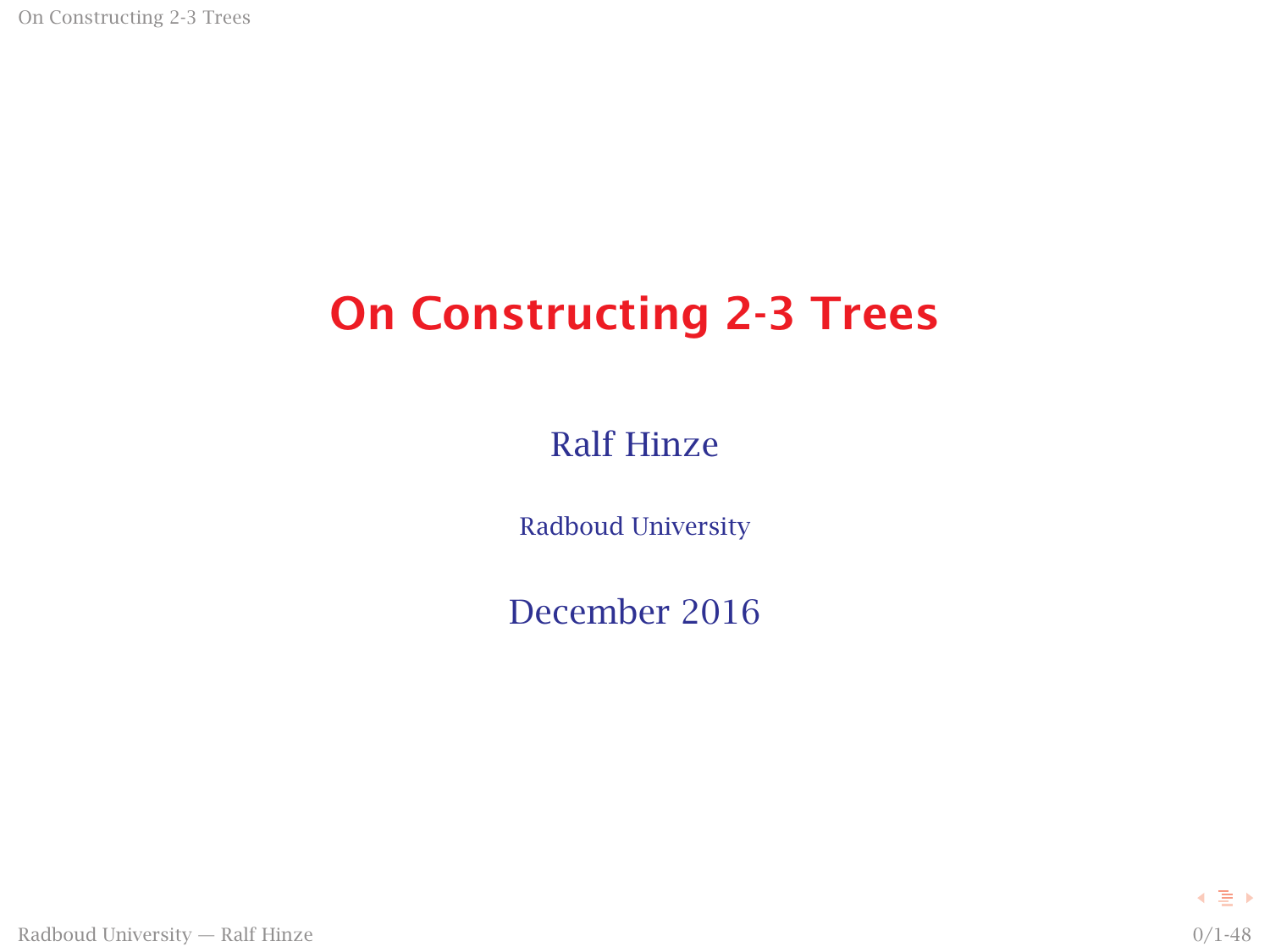#### There are only 10 types of people in the world: those who understand binary, and those who don't.

#### In computer science, we are so accustomed to thinking about binary numbers, that we sometimes forget that other bases are possible.

Purely Functional Data Structures—Chris Okasaki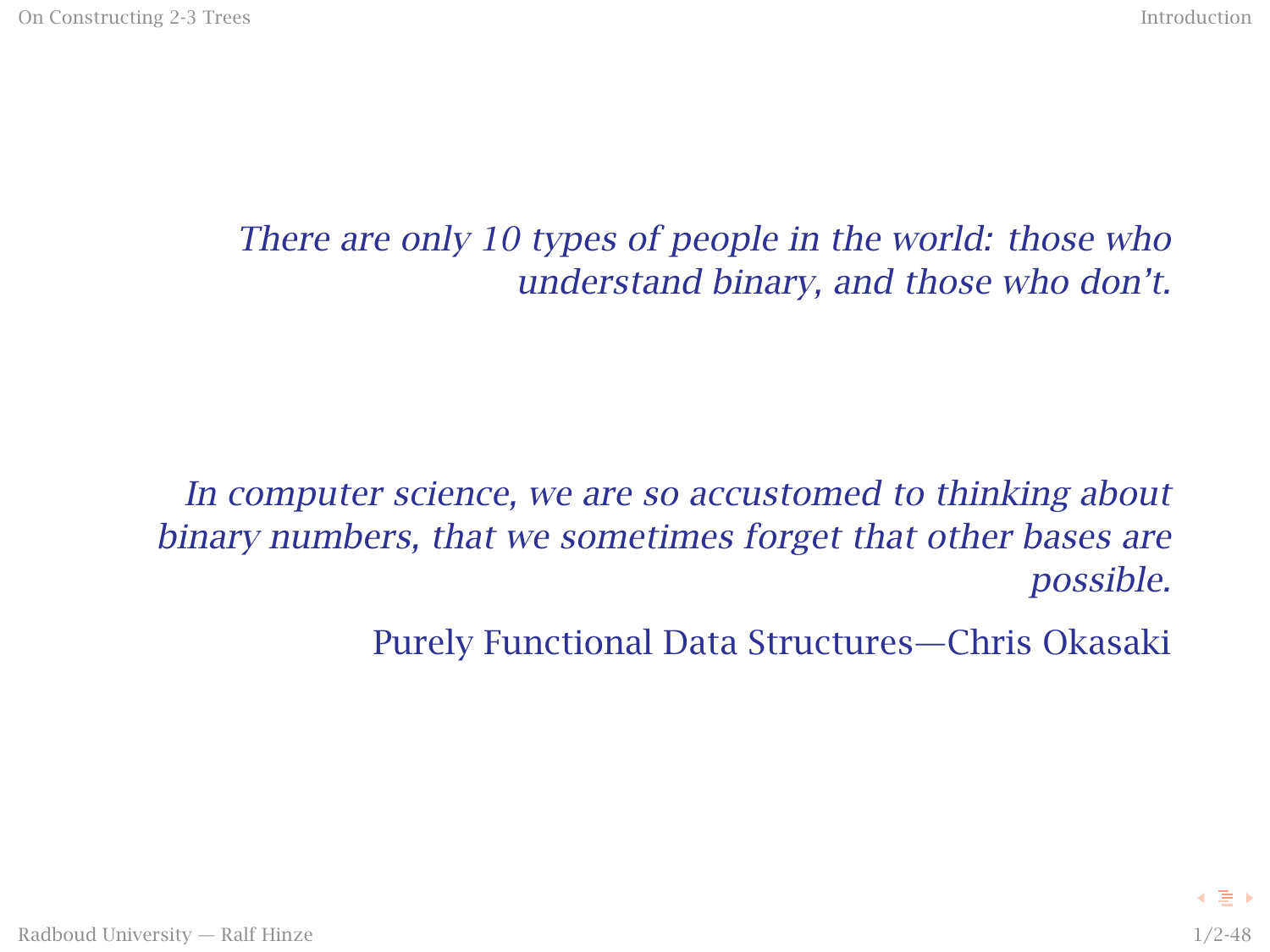#### 1 2-3 Trees

- one of my favourite balancing schemes
- 2-3 trees are an interesting blend of binary and ternary trees

data *Tree23 a*  $= L$  — leaf  $| N_2 (Tree23 a) a (Tree23 a)$  — 2-node | *N*<sup>3</sup> *(Tree23 a) a (Tree23 a) a (Tree23 a)* — 3-node

• *height condition:* all leaves must appear on the same level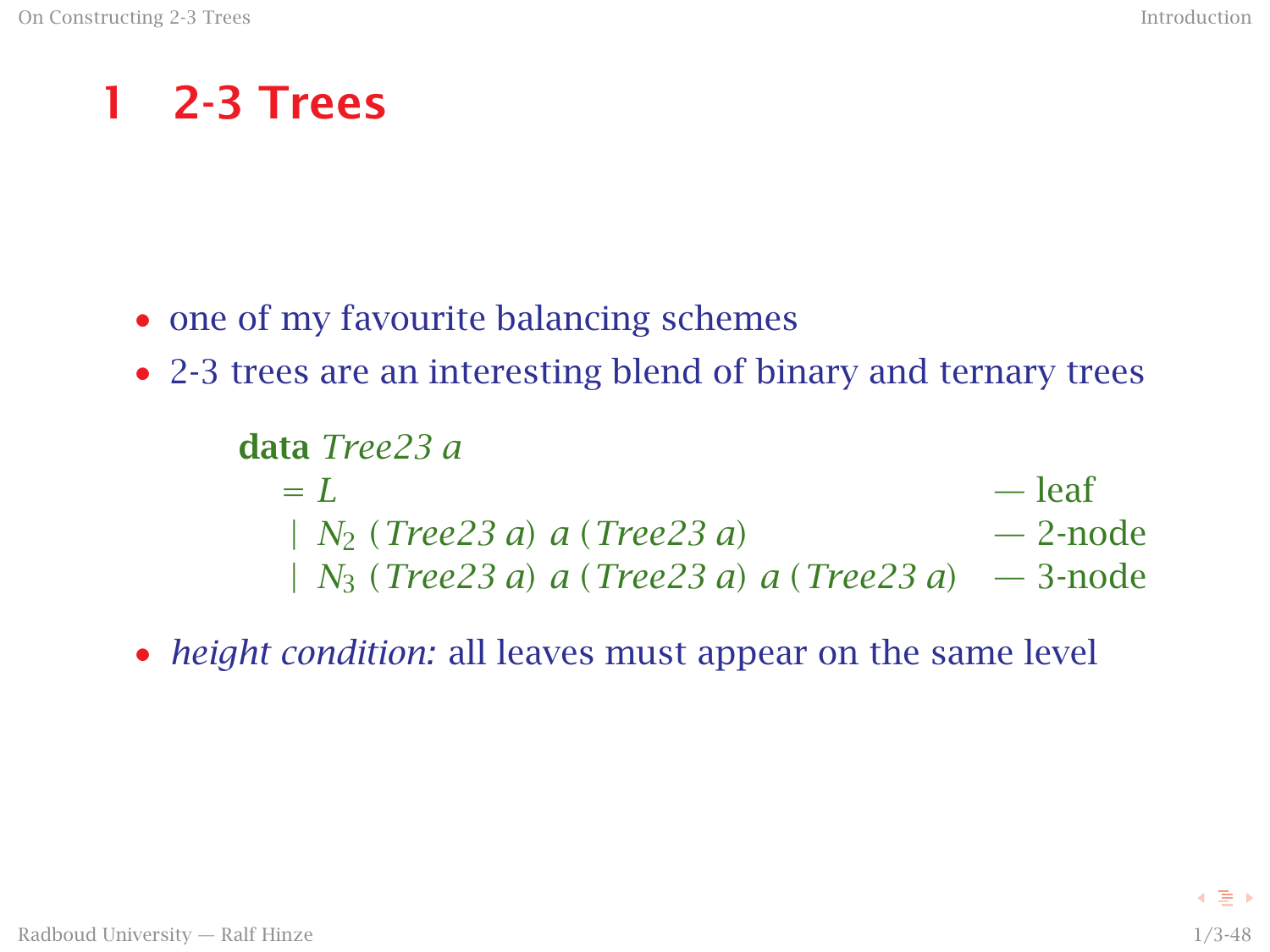### 1 2-3 Trees: Extremes

• full binary trees of size  $2^h - 1$ 

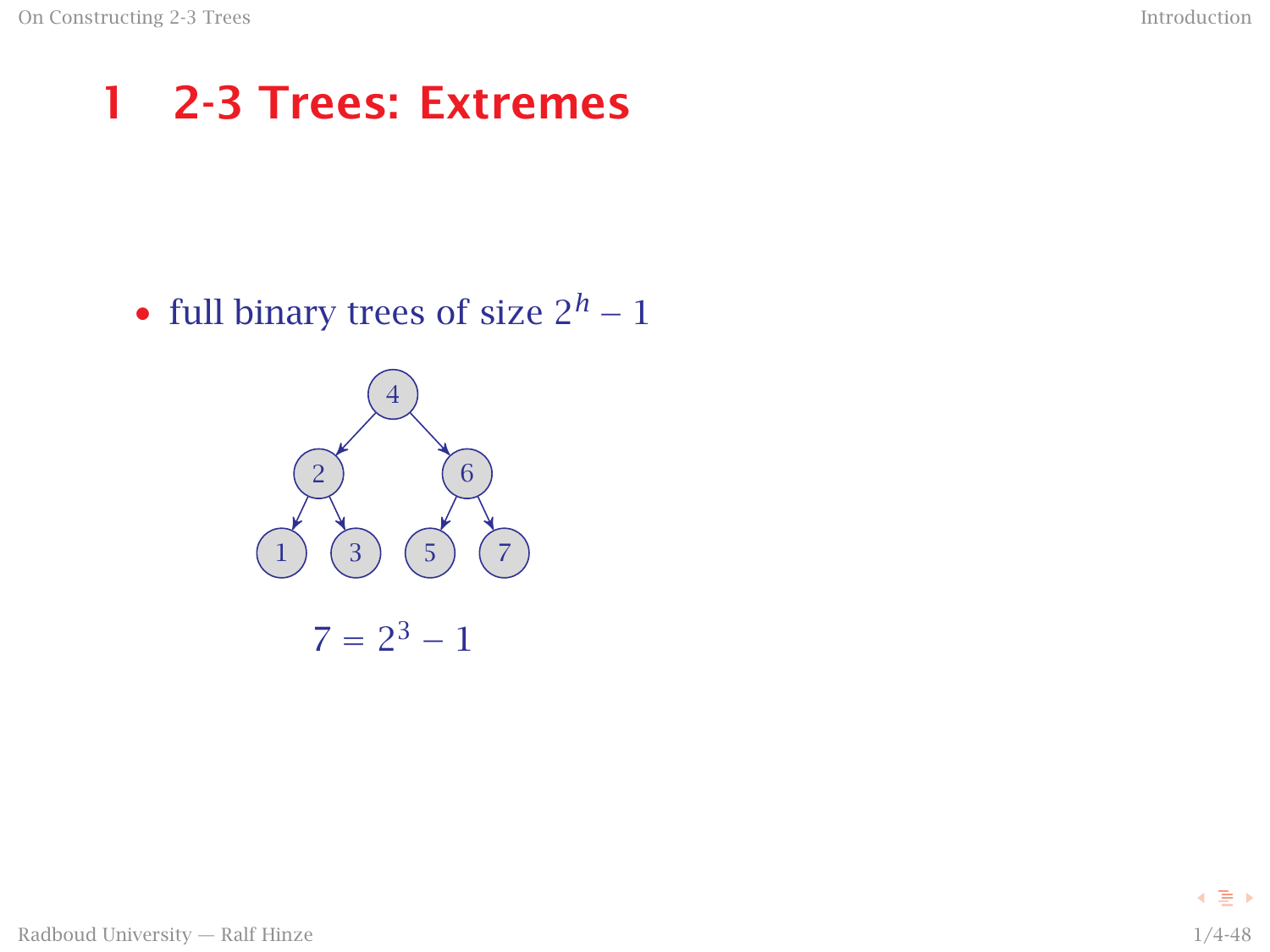#### 1 2-3 Trees: Extremes—Continued

• full ternary trees of size  $3<sup>h</sup> - 1$ 

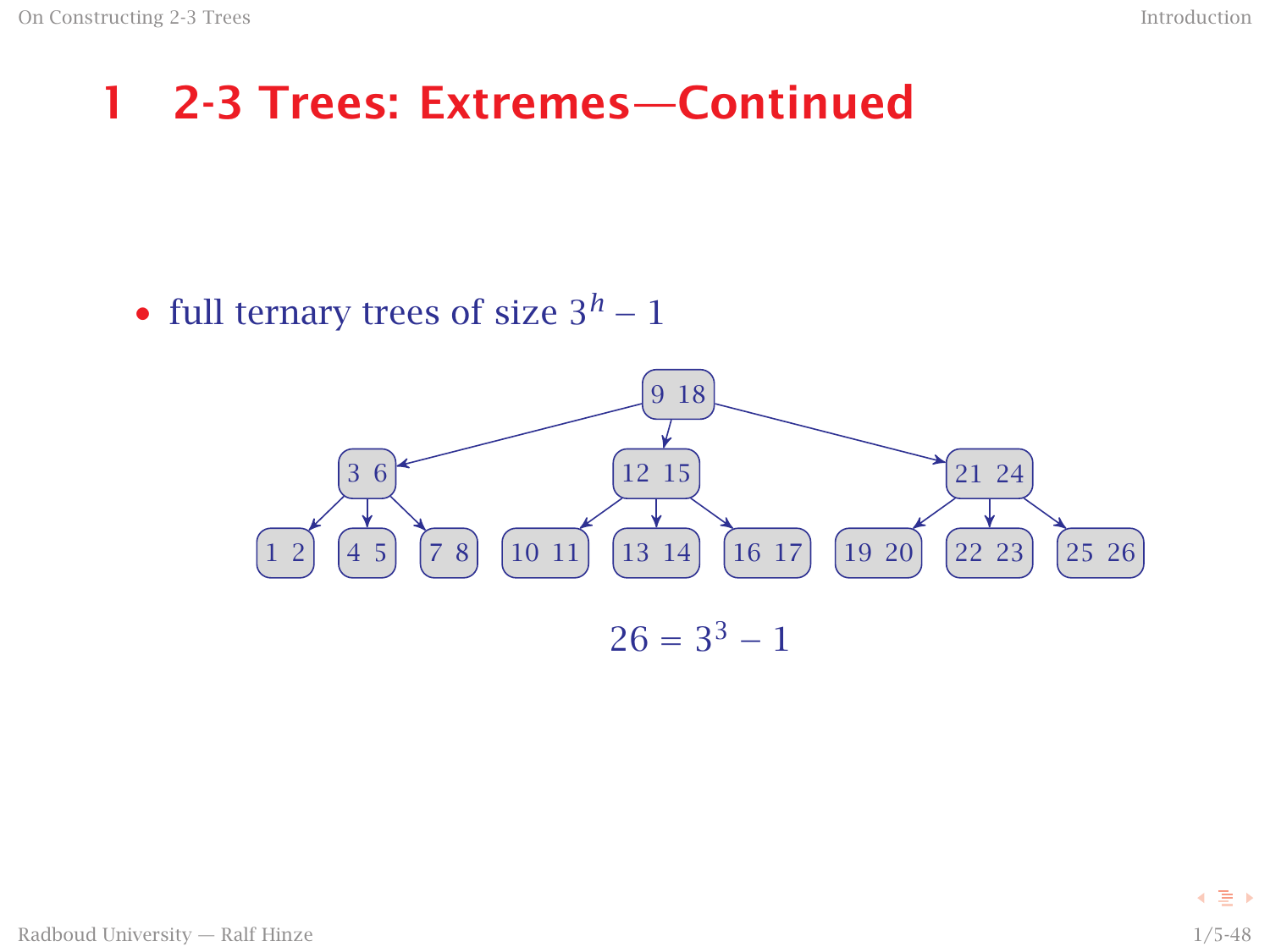#### But is there a 2-3 tree for any given size?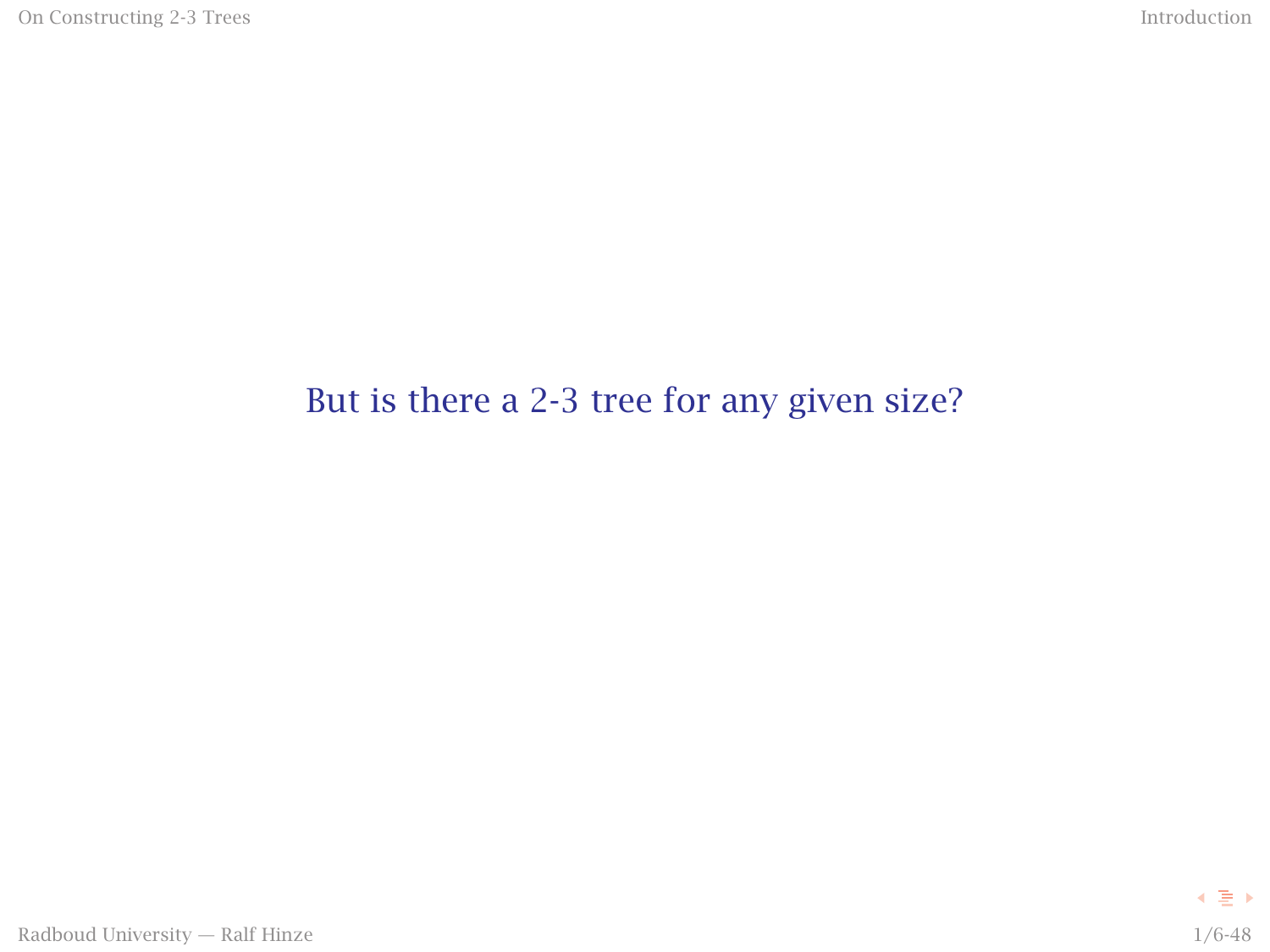# 1 Problem Specification

• given a sequence of elements we seek to build a 2-3 tree that contains the elements in symmetric order

*inorder* · *build* = *id*

• the builder should run in linear time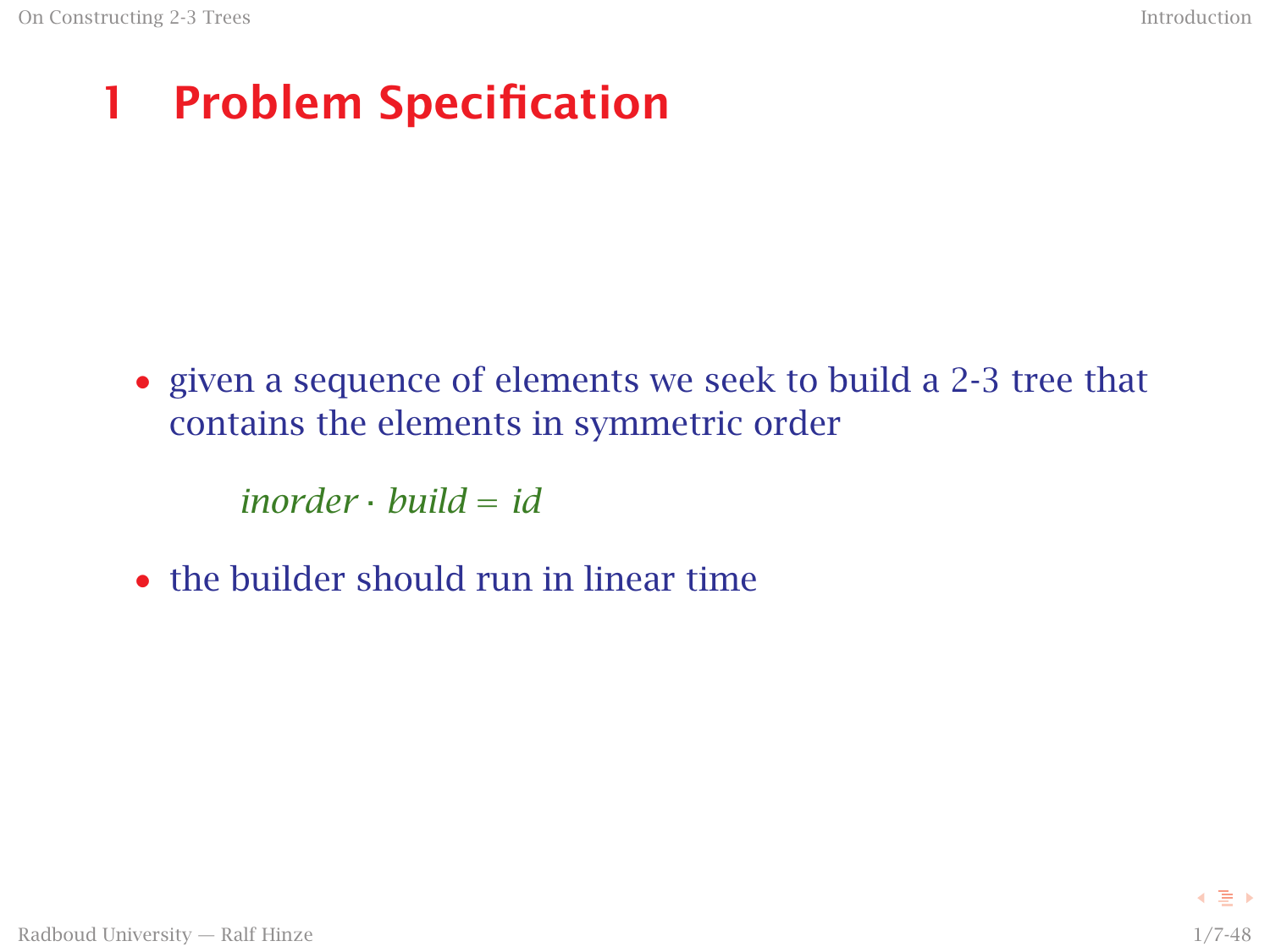# 1 Problem Specification—Continued

- the specification is ambiguous
- there are two trees of size 4 and two trees of size 5



- there are 727 trees of size 20
- which one to pick?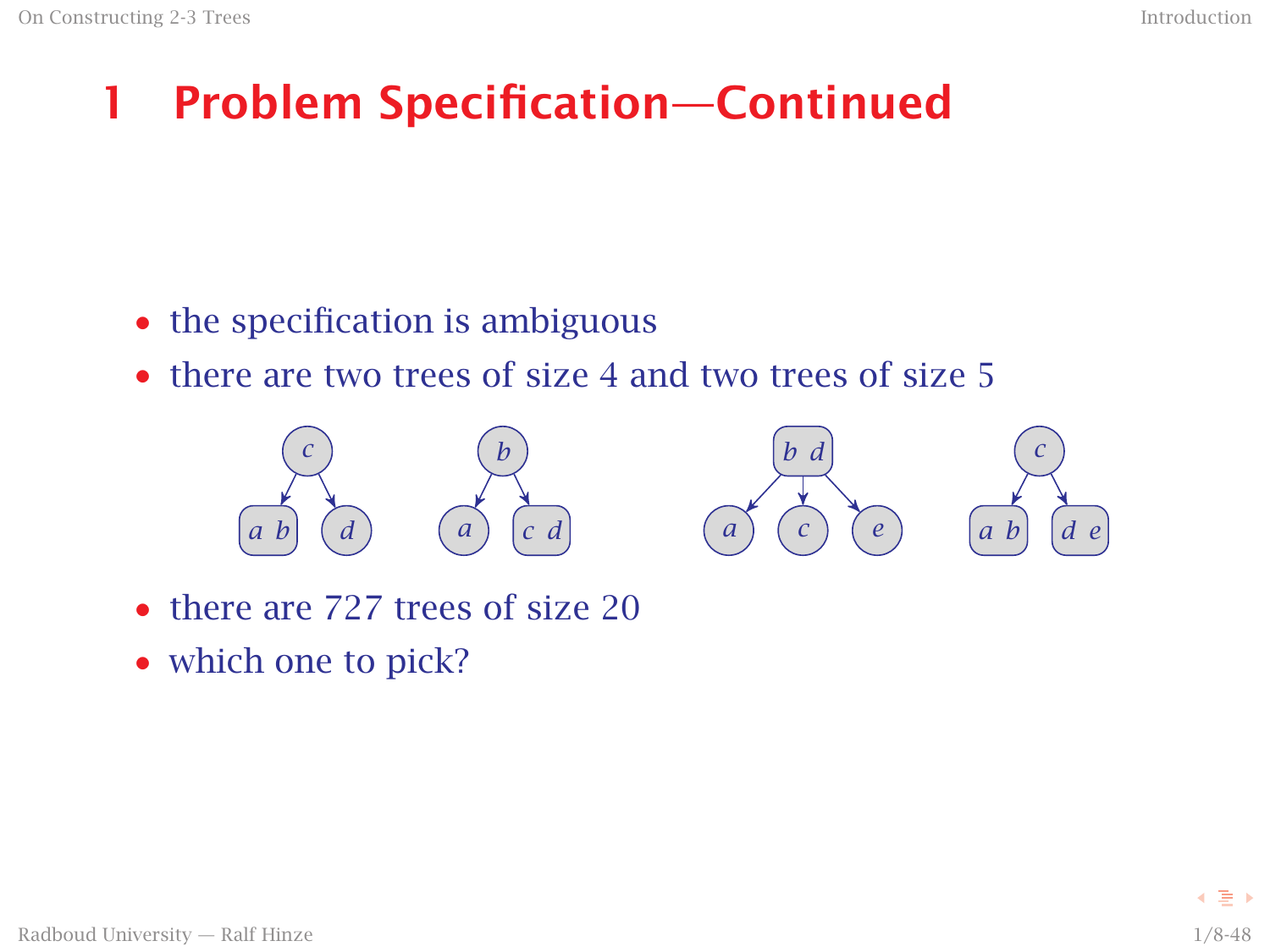# 1 Fat and Slim 2-3 Trees

- *slim:* minimal number of 3-nodes for a given size
- *fat:* maximal number of 3-nodes for a given size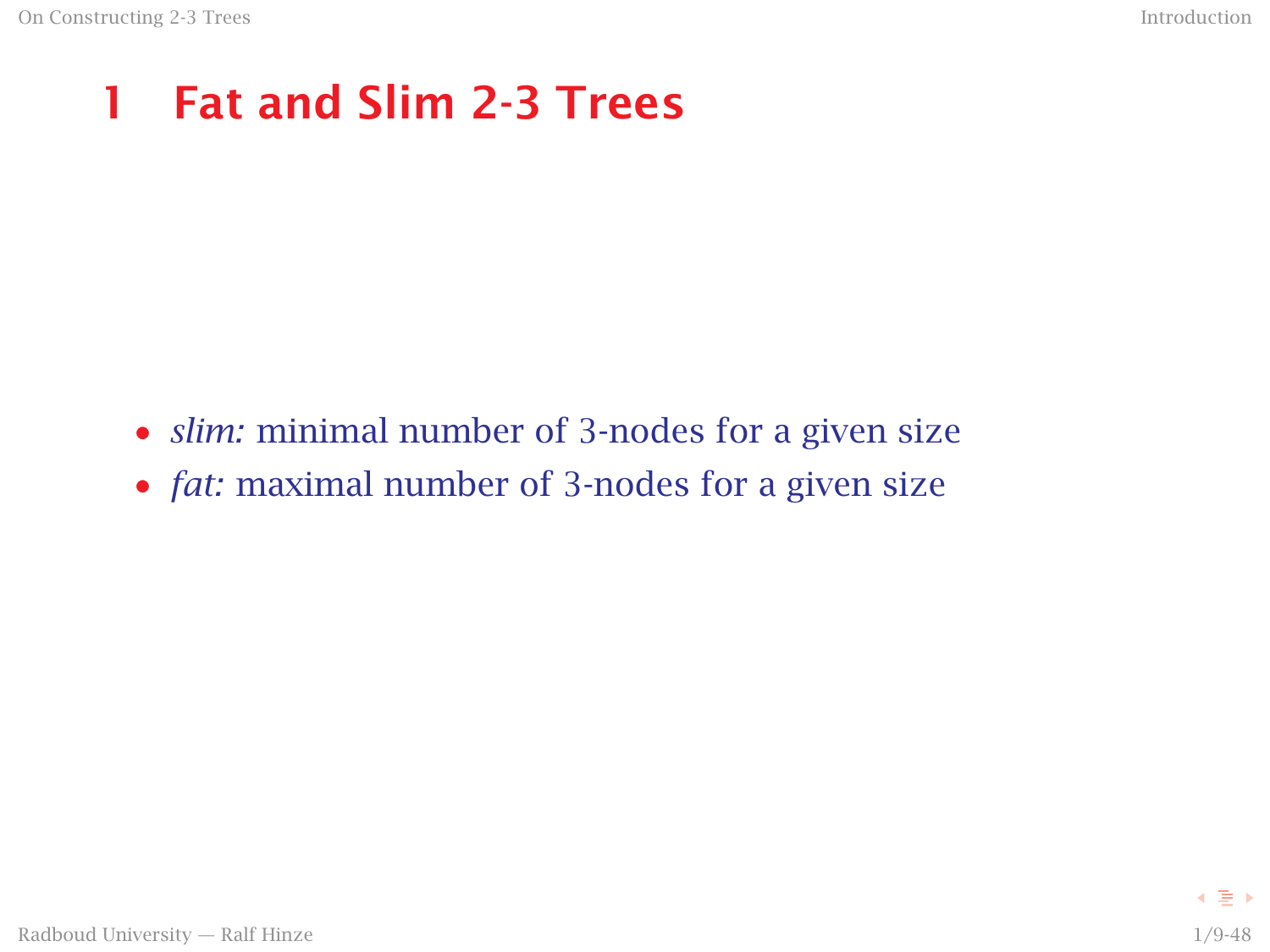### 1 Overview

- top-down construction
- bottom-up construction: slim trees
- bottom-up construction: fat trees
- incremental construction: slim trees
- incremental construction: fat trees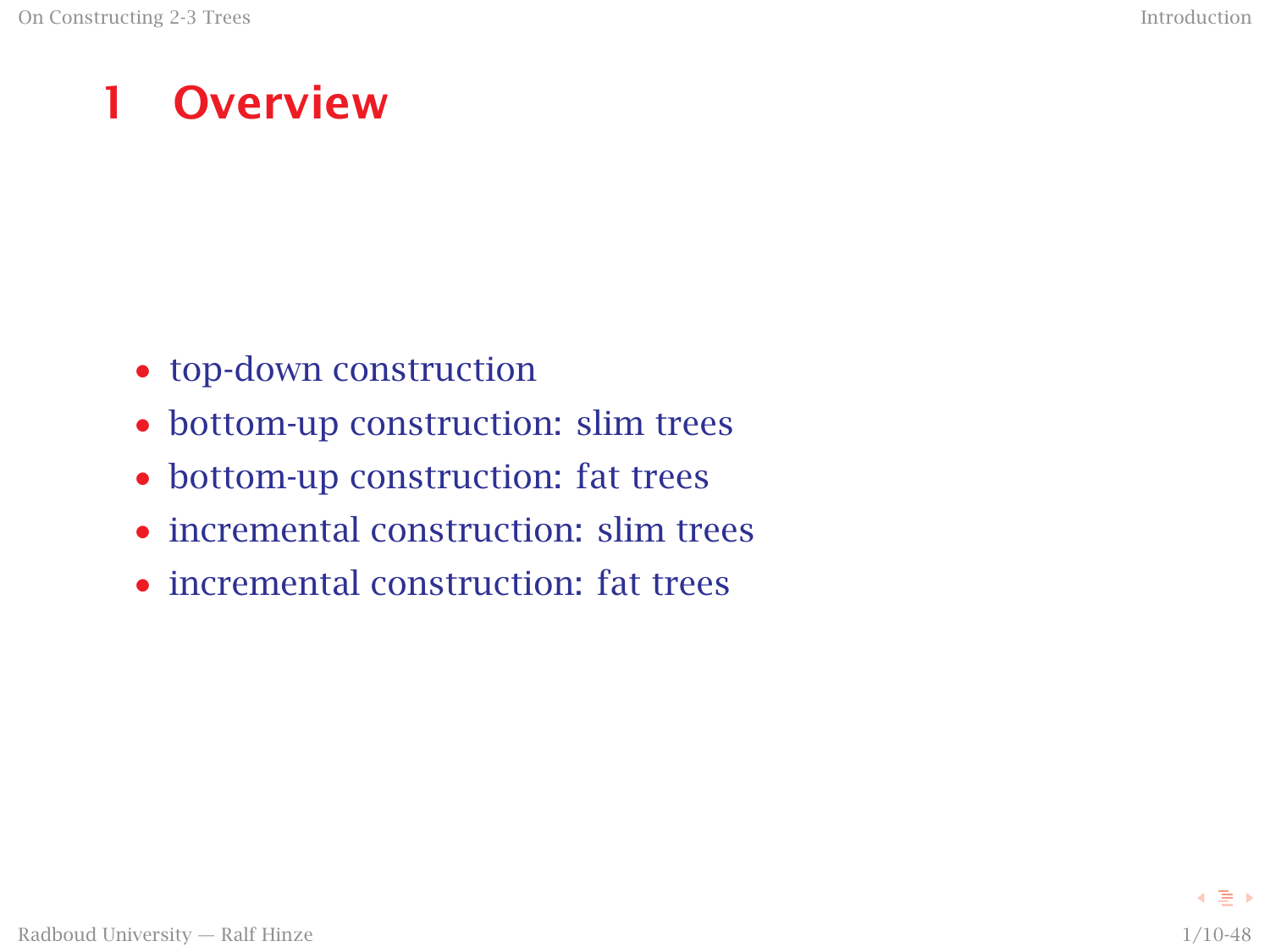### <span id="page-10-0"></span>Section 2

# [Top-down Construction](#page-10-0)

4 동 )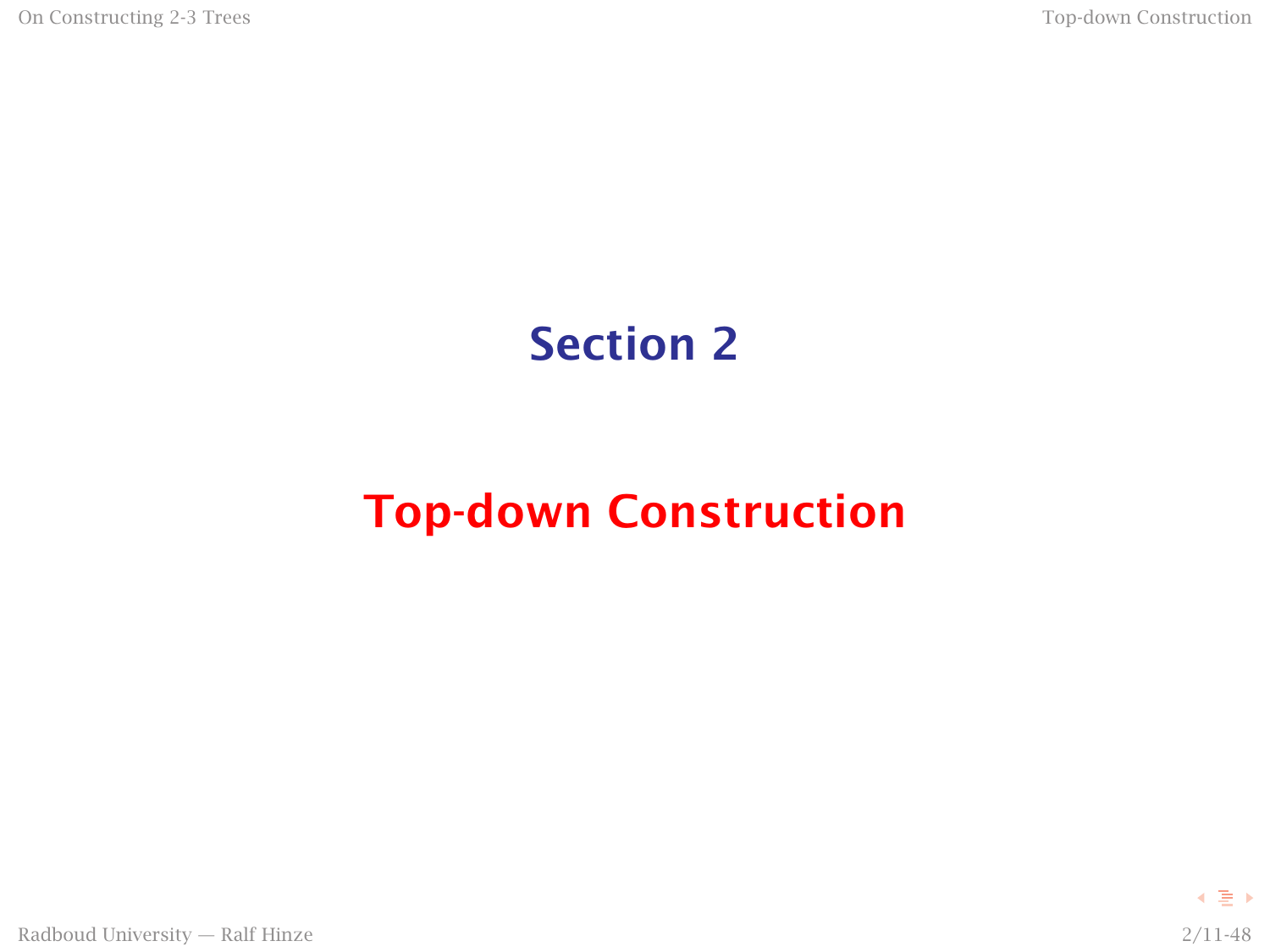# 2 Initial Thoughts

- simple inductive approach: add one element after the other, starting with an empty tree: *foldr cons L*
- *too slow:* <sup>Θ</sup>*(<sup>n</sup>* log *<sup>n</sup>)*
- repeatedly traverses left spine of the 2-3 tree from the root to the leftmost leaf
- perhaps a divide-and-conquer scheme is more efficient?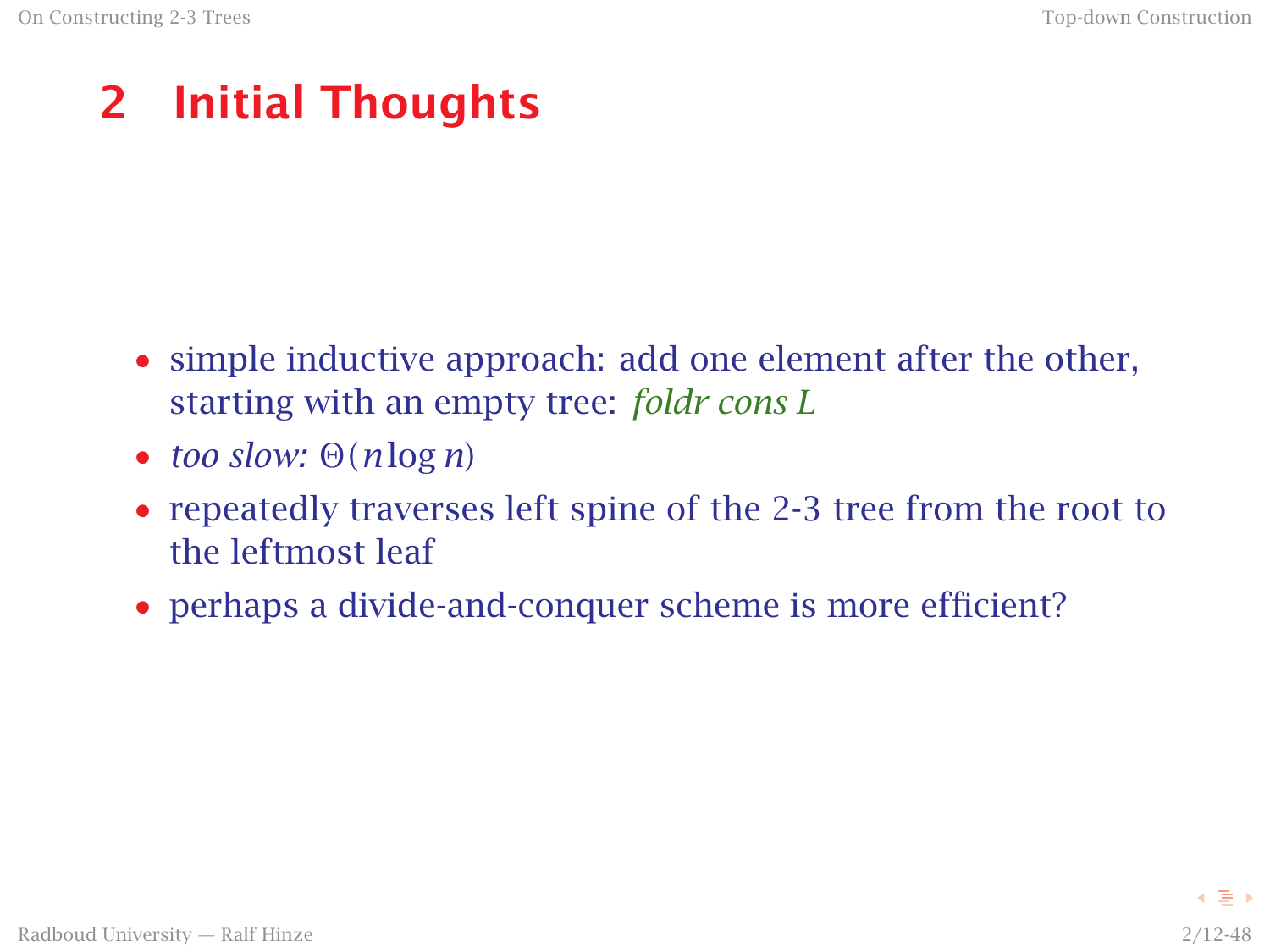#### 2 Braun Trees

- but we'd like to avoid dealing with the tedious details of a binary sub-division scheme
- therefore we assume that the input is given by a *Braun tree*

data *Braun a* = *Empty* | *Node (Braun a) a (Braun a)*

• for any given node *Node l a r*, the left subtree *l* is either exactly the same size as the right subtree *r*, or one element smaller

 $size l \leq size r \leq size l + 1$ 

• a functional idiom: a control structure is turned into a data structure, whose fold corresponds to the control structure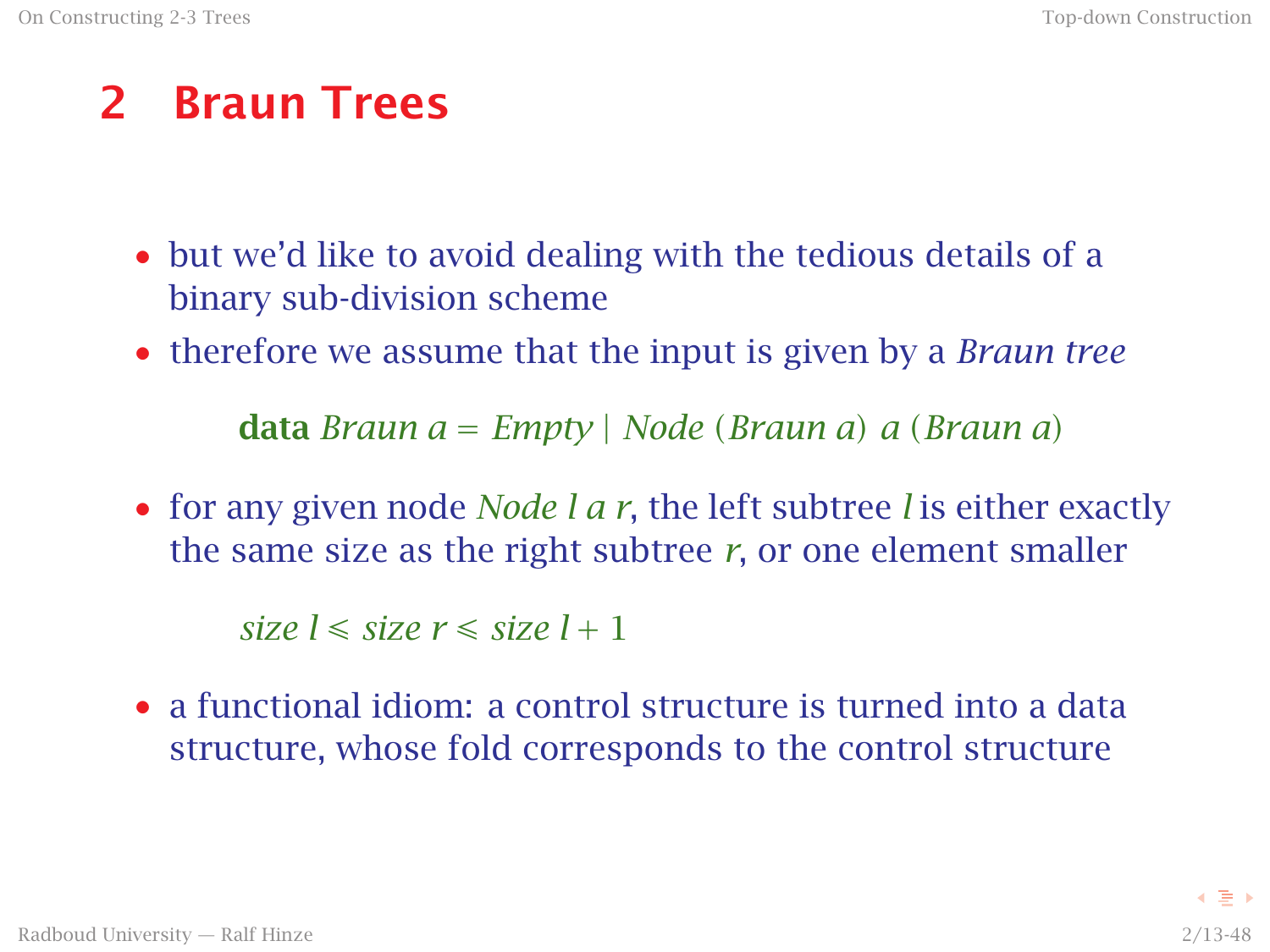# 2 Top-down Construction

- *challenge:* ensure that the height condition is met
- we annotate each intermediate 2-3 tree with its height

type *Height* = *Int create* :: *Braun a* → *(Height, Tree23 a) create Empty* = *empty create (Node l a r)* = *node (create l) a (create r)*  $empty = (0, L)$ *node*  $(h, t)$   $a (k, u)$   $|h = k$  =  $(h + 1, N_2 t a u)$ *node* (*h, t*)  $a$  (*k, N*<sub>2</sub> *u b v*) |  $h + 1 = k = (h + 1, N_3, t, a \leq h \leq v)$ 

• the smart constructor *node* creates a 2-node if both argument trees have the same height; otherwise, it makes the shorter tree the child of the taller one, creating a 3-node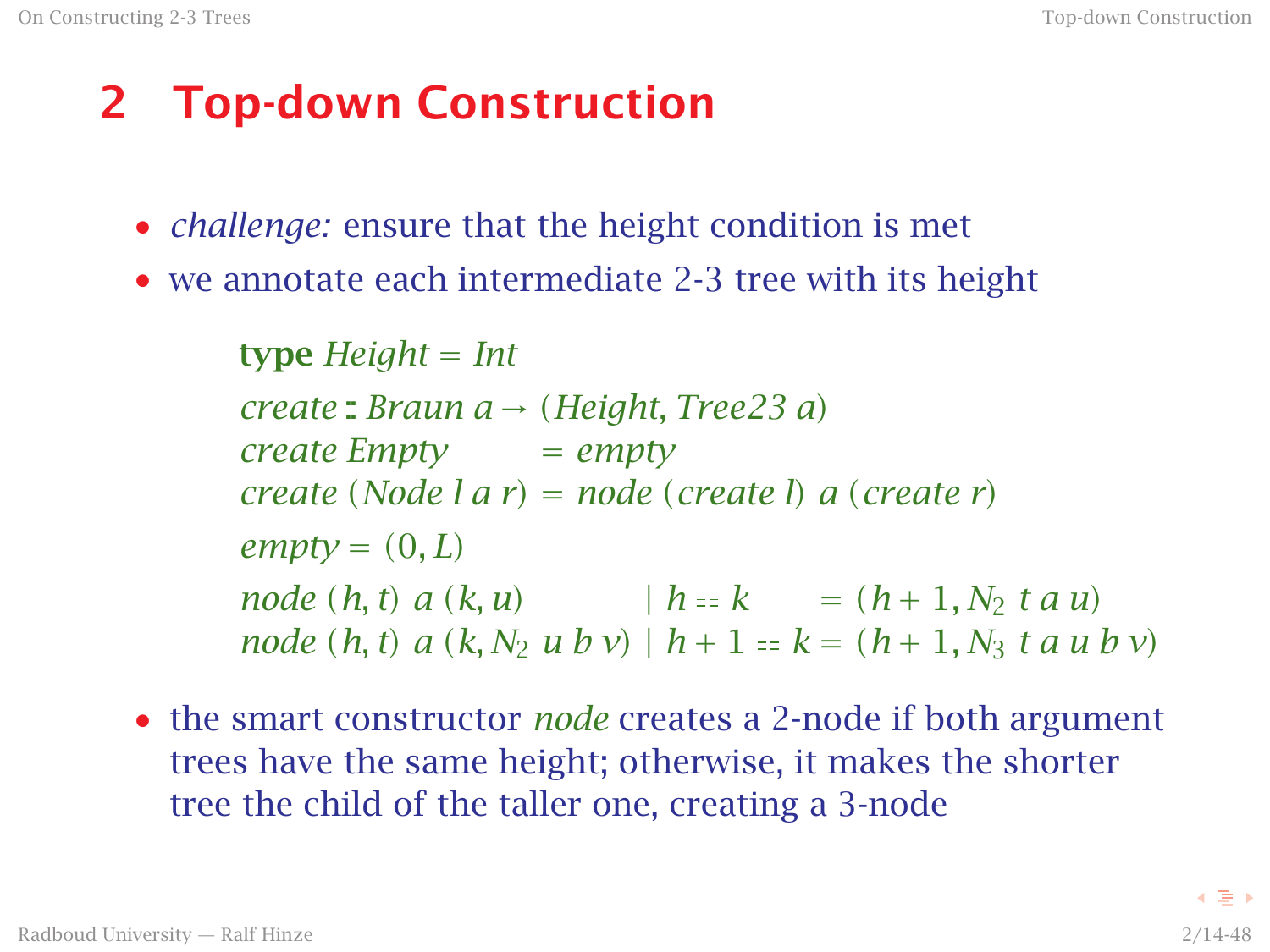### 2 Correctness

- the definition of *node* is deceptively simple
- it is not immediately clear that it works
- it seems to rely on three assumptions:
	- the left tree is at most as tall as the right tree
	- $\rightarrow$  the height difference is at most one
	- *i* in case of a height difference, the root of the right tree is necessarily a 2-node
- each of these assumptions requires justification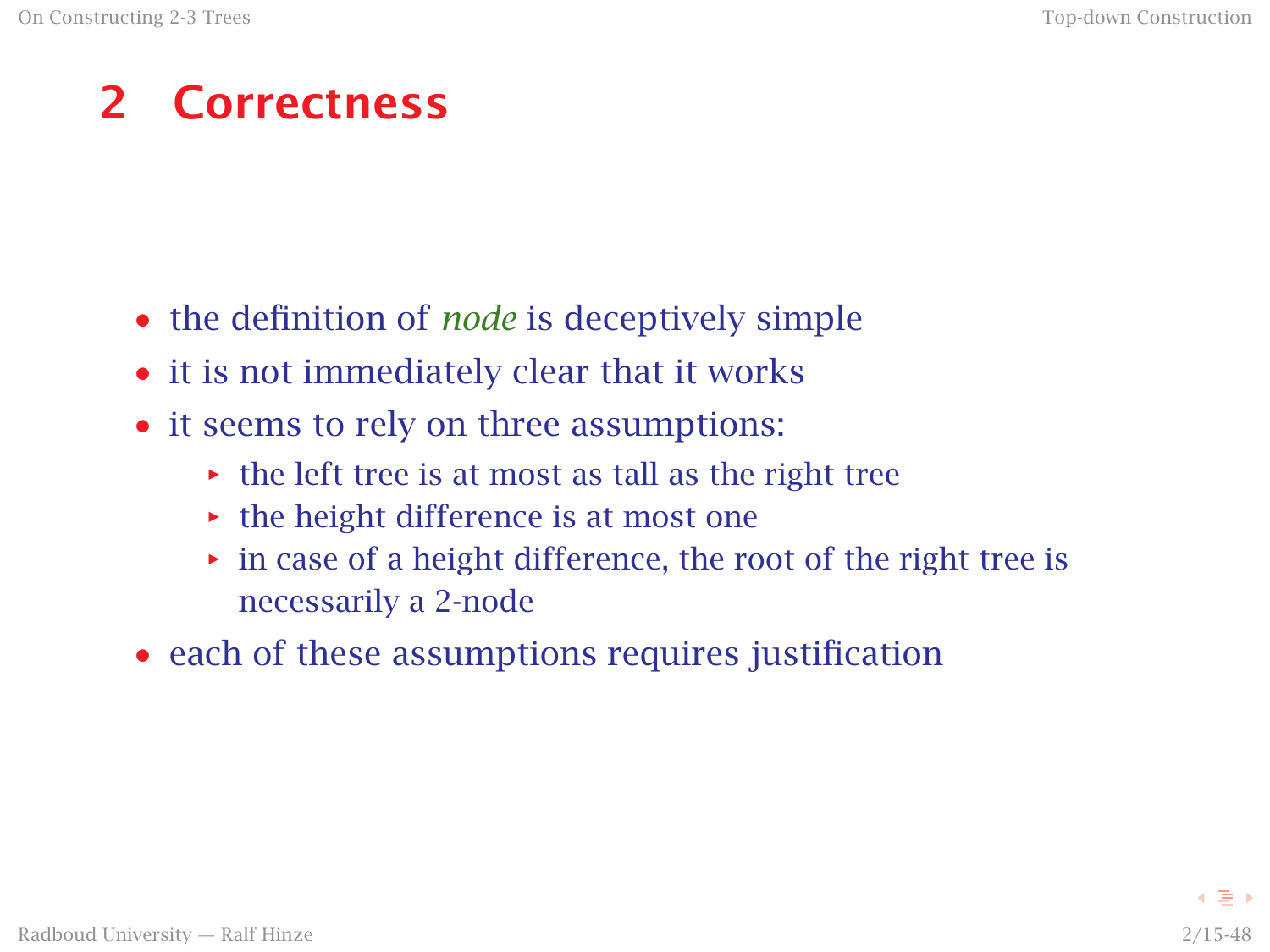# 2 Correctness—continued

- let us express the height in terms of the input size
- *empty*: the height is 0
- *node*: the height of the resulting tree is only determined by the height of the *left* tree

 $height 0 = 0$  $height (2 \times m + 1) = 1 + height m$  $height (2 \times m + 2) = 1 + height m$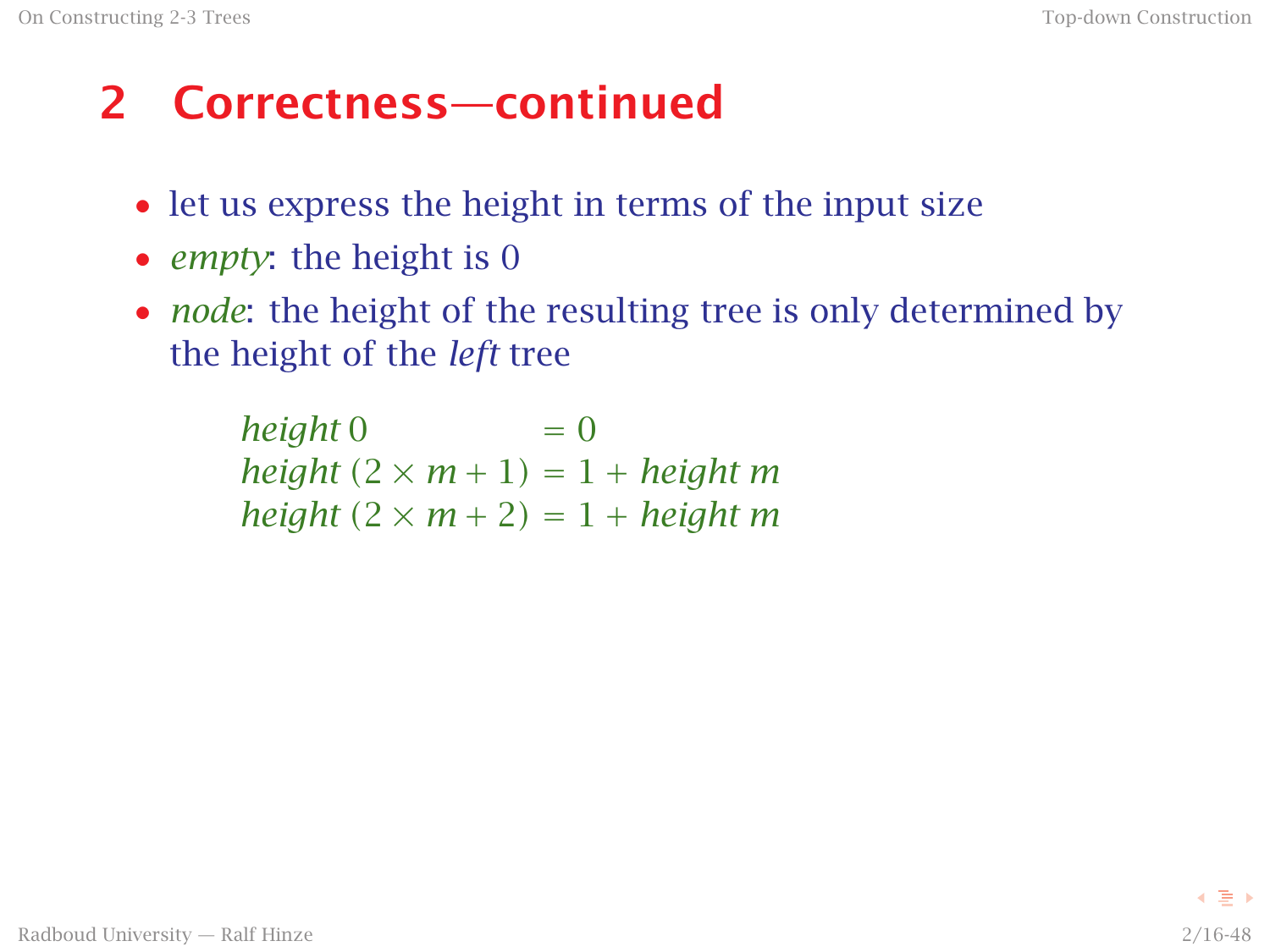# 2 Correctness—continued

- let us express the height in terms of the input size
- *empty*: the height is 0
- *node*: the height of the resulting tree is only determined by the height of the *left* tree

 $height 0 = 0$  $height (2 \times m + 1) = 1 + height m$  $height (2 \times m + 2) = 1 + height m$ 

• the height *h* is given by the length of the binary representation of the input size *n*, *composed of the digits* 1 *and* 2

$$
n = (d_0 \dots d_{h-1})_2 = \sum_{i=0}^{h-1} d_i \times 2^i \quad \text{with } d_i \in \{1, 2\}
$$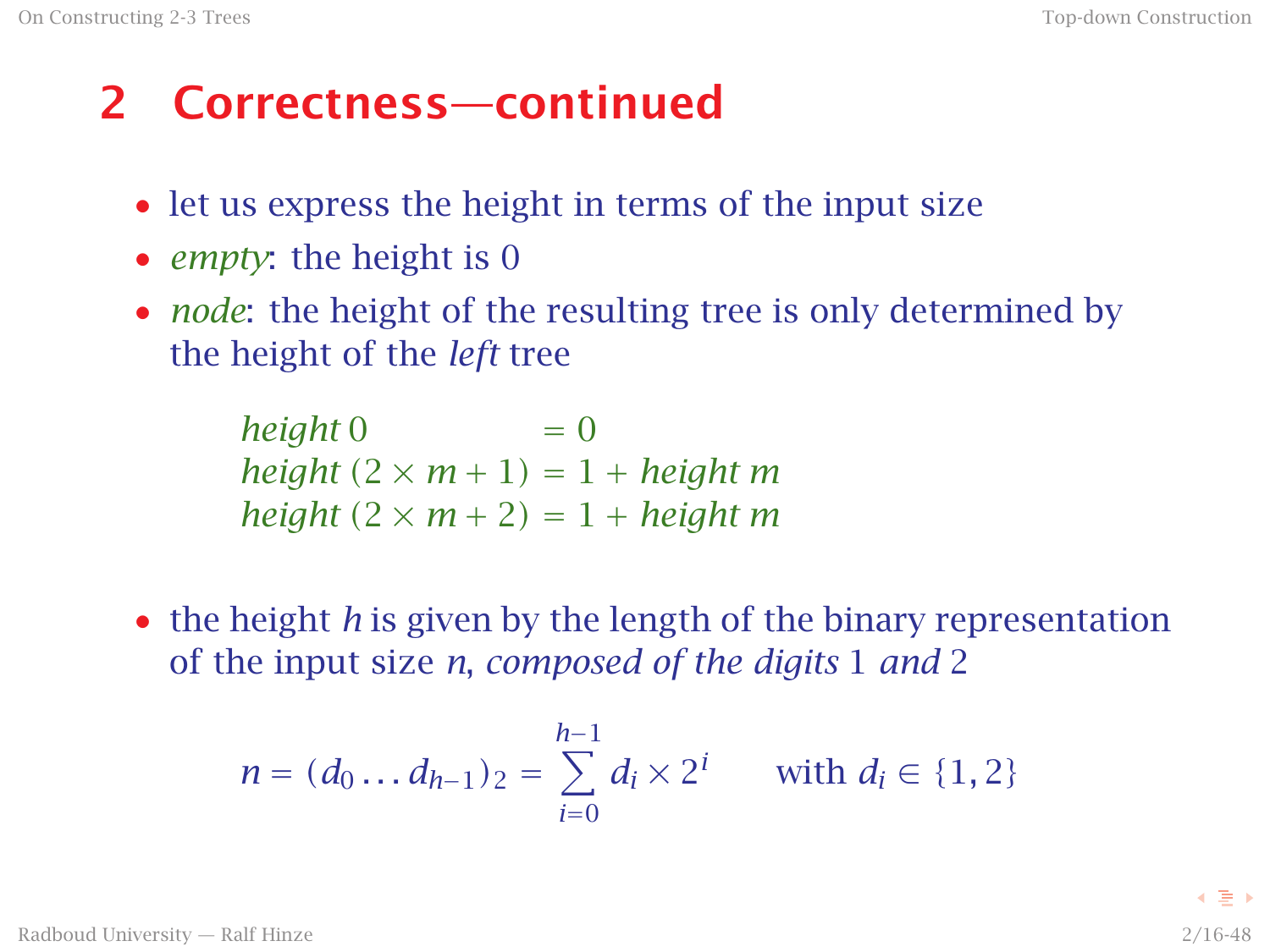# 2 The {1*,* 2}-Binary Number System

• counting in the  $\{1, 2\}$ -binary number system

*()*2*, (*1*)*2*, (*2*)*2*, (*11*)*2*, (*21*)*2*, (*12*)*2*, (*22*)*2*, (*111*)*2*, (*211*)*2*, (*121*)*2*, (*221*)*2*, (*112*)*2*, (*212*)*2*, (*122*)*2*, (*222*)*2*, (*1111*)*2*, . . .*

• binary increment

 $()_2 + 1 = (1)_2$  $(1\alpha)$ <sub>2</sub> + 1 =  $(2\alpha)$ <sub>2</sub>  $(2\alpha)_{2} + 1 = (1(\alpha + 1))_{2}$ 

- cascading carry takes a sequence of 2s to a sequence of 1s
- a tree of size  $(1^{\{h\}})_2 = 2^h 1$  is a full *binary* tree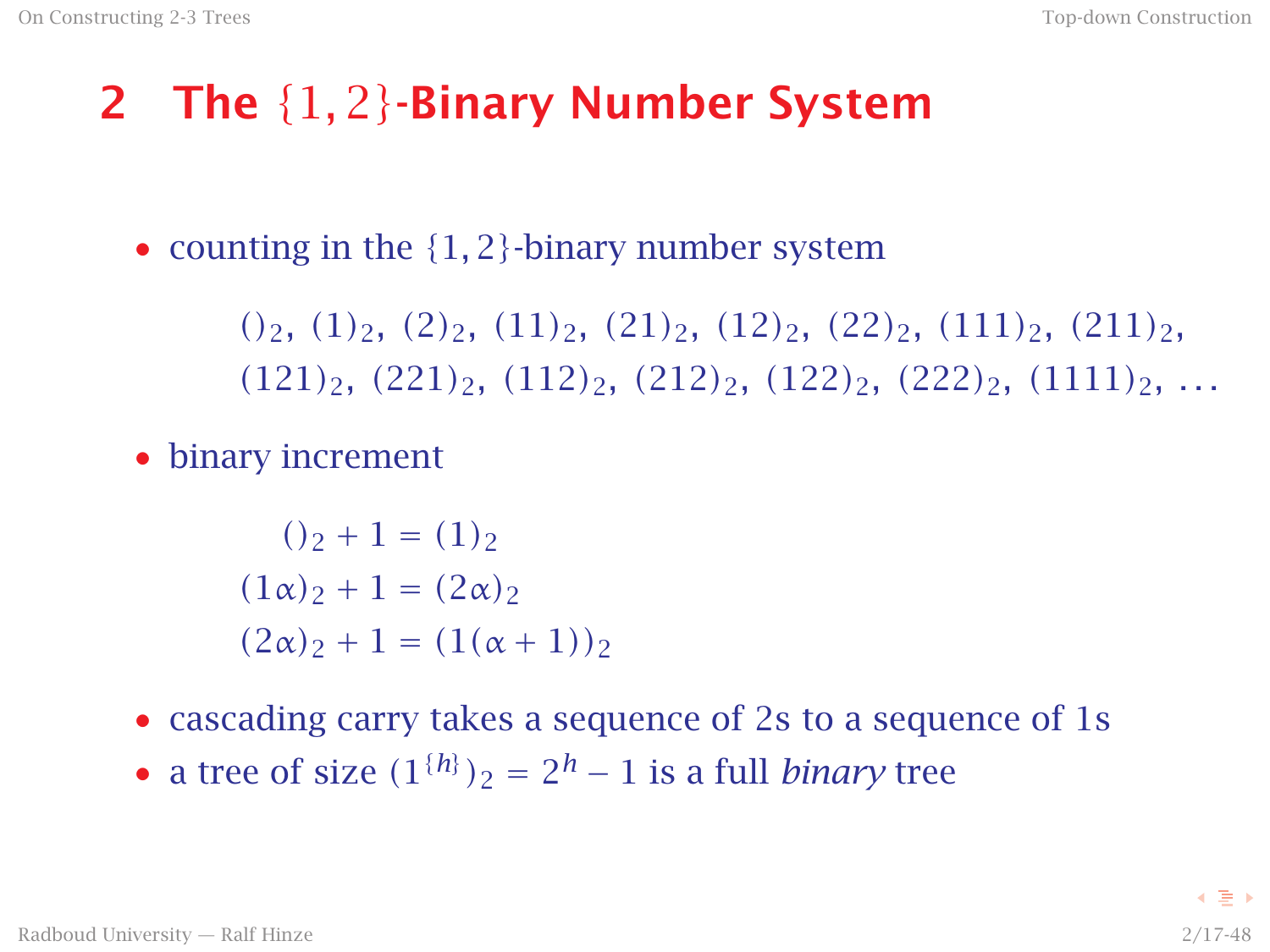# 2 Top-down Construction

• the top-down construction of 2-3 trees combines unfolding and folding Braun trees

> $top-down : [a] \rightarrow Tree23 a$ *top-down* = *snd* · *create* · *braun*

• for the list  $[1..12]$  of size  $12 = (212)_2$  the builder creates



• the running time of *top-down* is clearly linear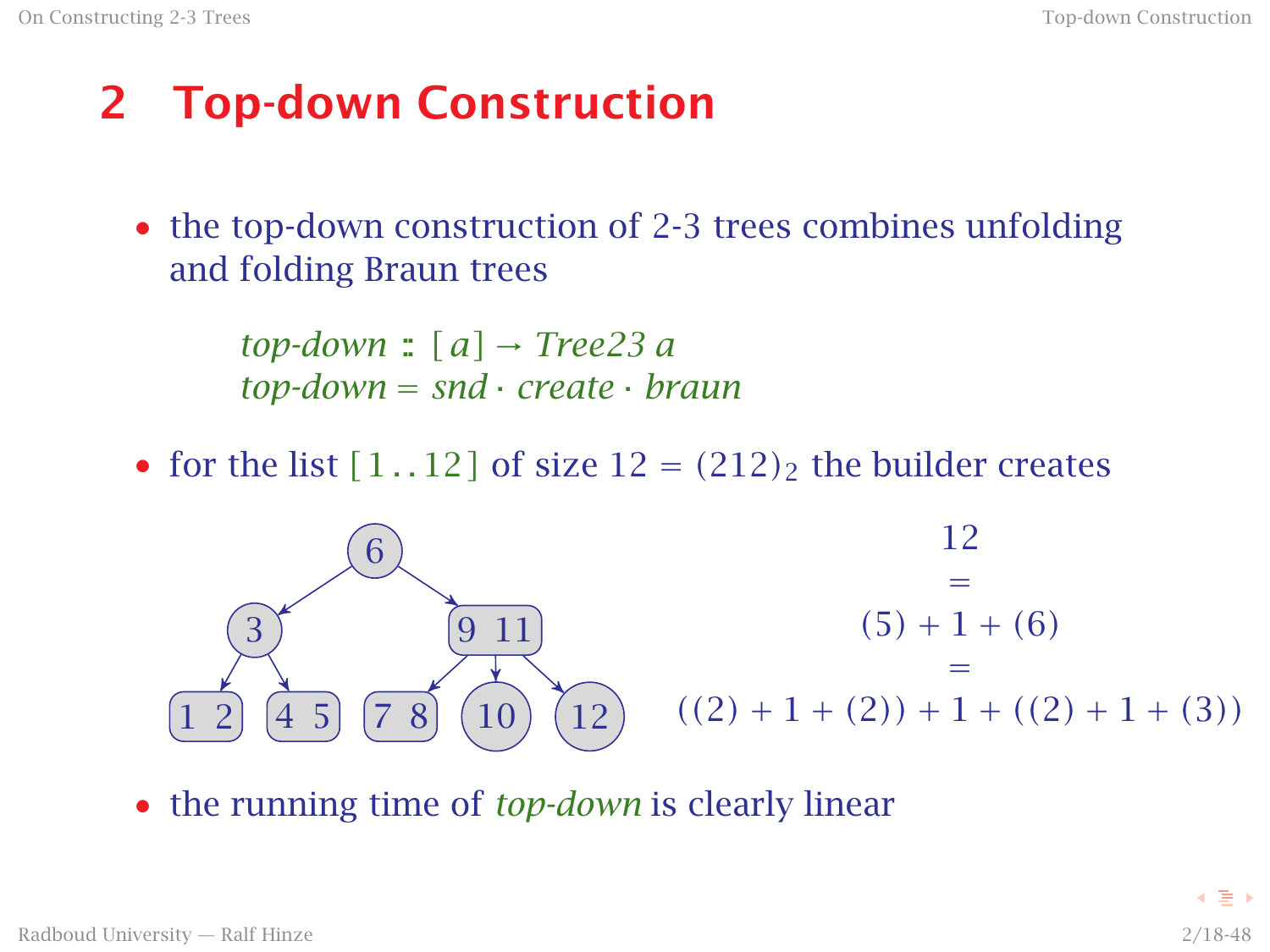### Section 3

### <span id="page-19-0"></span>[Bottom-up Construction: Slim Trees](#page-19-0)

す重き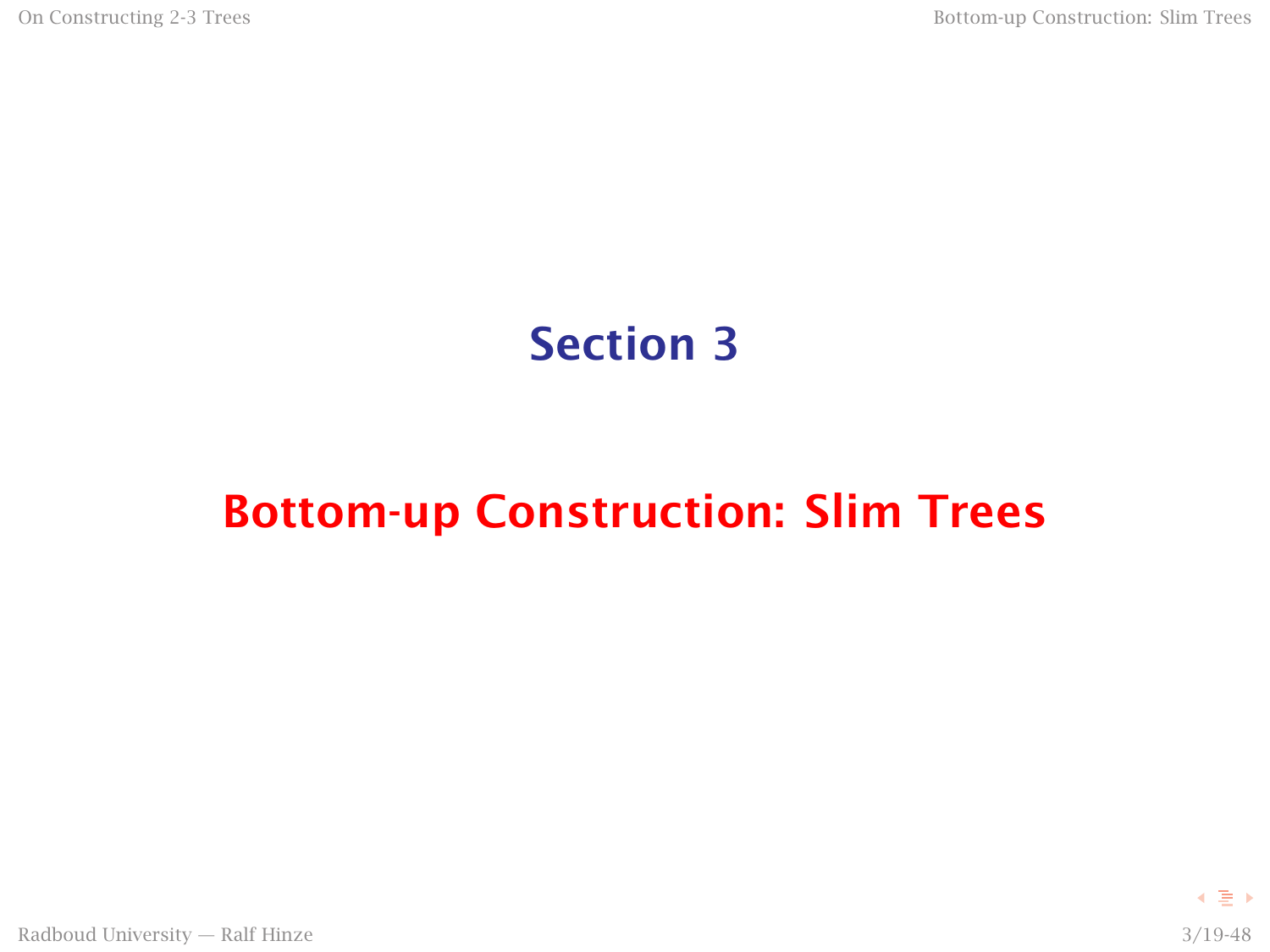# 3 Initial Thoughts

- height condition of 2-3 trees dictates that all leaves appear on the same level, suggesting, in fact, a bottom-up approach
- we represent a level by an alternating sequence of 2-3 trees and elements

 $t_0$  :⁄  $a_1$  : $\lt t_1$  :⁄  $a_2$  : $\lt t_2$  · · ·  $t_{n-1}$  :⁄  $a_n$  : $\lt t_n$   $\Box$ 

where all trees have the same height

• the builder repeatedly passes over the sequence combining adjacent 2-3 trees and elements until a single tree remains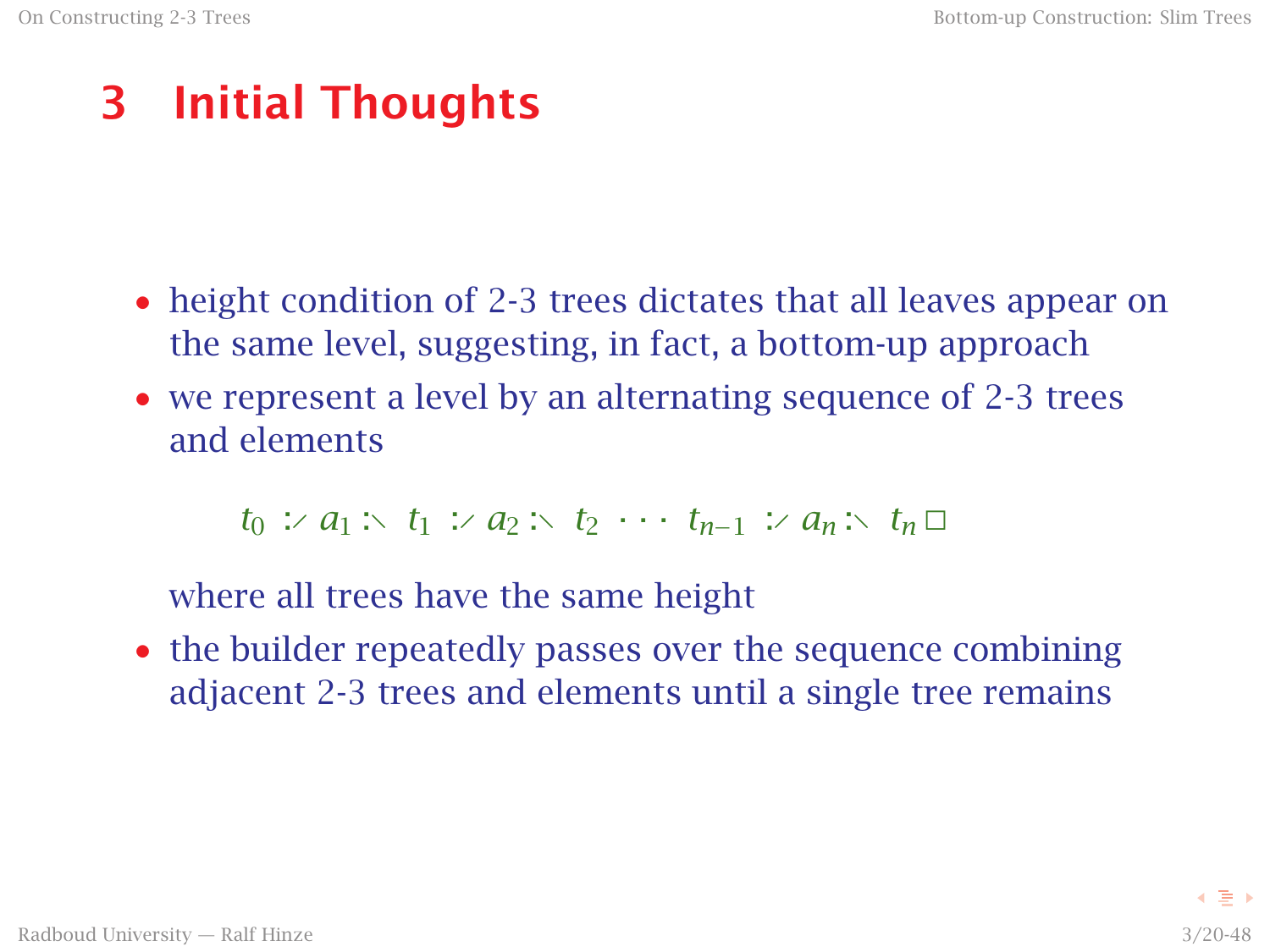# 3 Bottom-up Construction: Slim Trees

• bottom layer from the given list of elements

*bottom*  $\lceil \cdot \rceil = L \square$ *bottom*  $(a : x) = L : A : b$  *a k bottom x* 

• a single pass

 $pass\text{-}slim (t: a: \vee u \square)$  =  $N_2$  *t a u*  $\square$  $pass\text{-}slim (t\text{:} \angle a\text{:} \angle b\text{:} \angle v\text{)} = N_3 t a u b v\text{ }$ *pass-slim*  $(t: a : u : b : v : c : a)$  $N_2$  *t a u* :⁄ *b* :*\ pass-slim*  $(v: c : \leq q)$ 

- we have to be careful that the sequence passed to the recursive call contains at least two trees
- each level contains at most one 3-node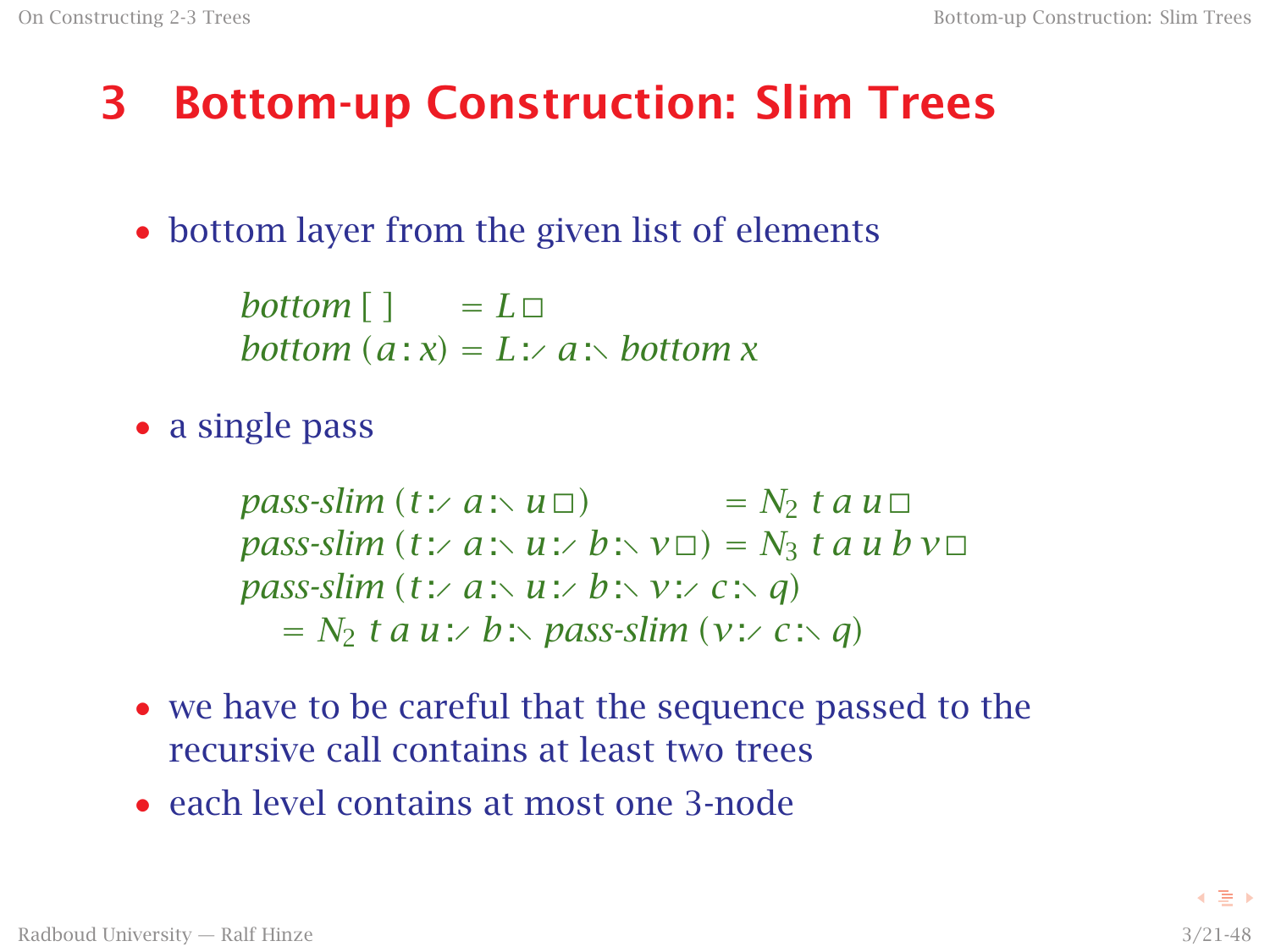# 3 Bottom-up Construction: Slim Trees

• repeated passes

 $loop\text{-}slim(t\Box)$  = *t loop-slim*  $(t \times a \times q) = loop\text{-}slim \text{ (pass-slim } (t \times a \times q)$ 

• bottom-up construction

*bottom-up-slim* ::  $[a] \rightarrow Tree23$  *a bottom-up-slim* = *loop-slim* · *bottom*

• each pass roughly halves the length of the alternating sequence, resulting in a linear running time overall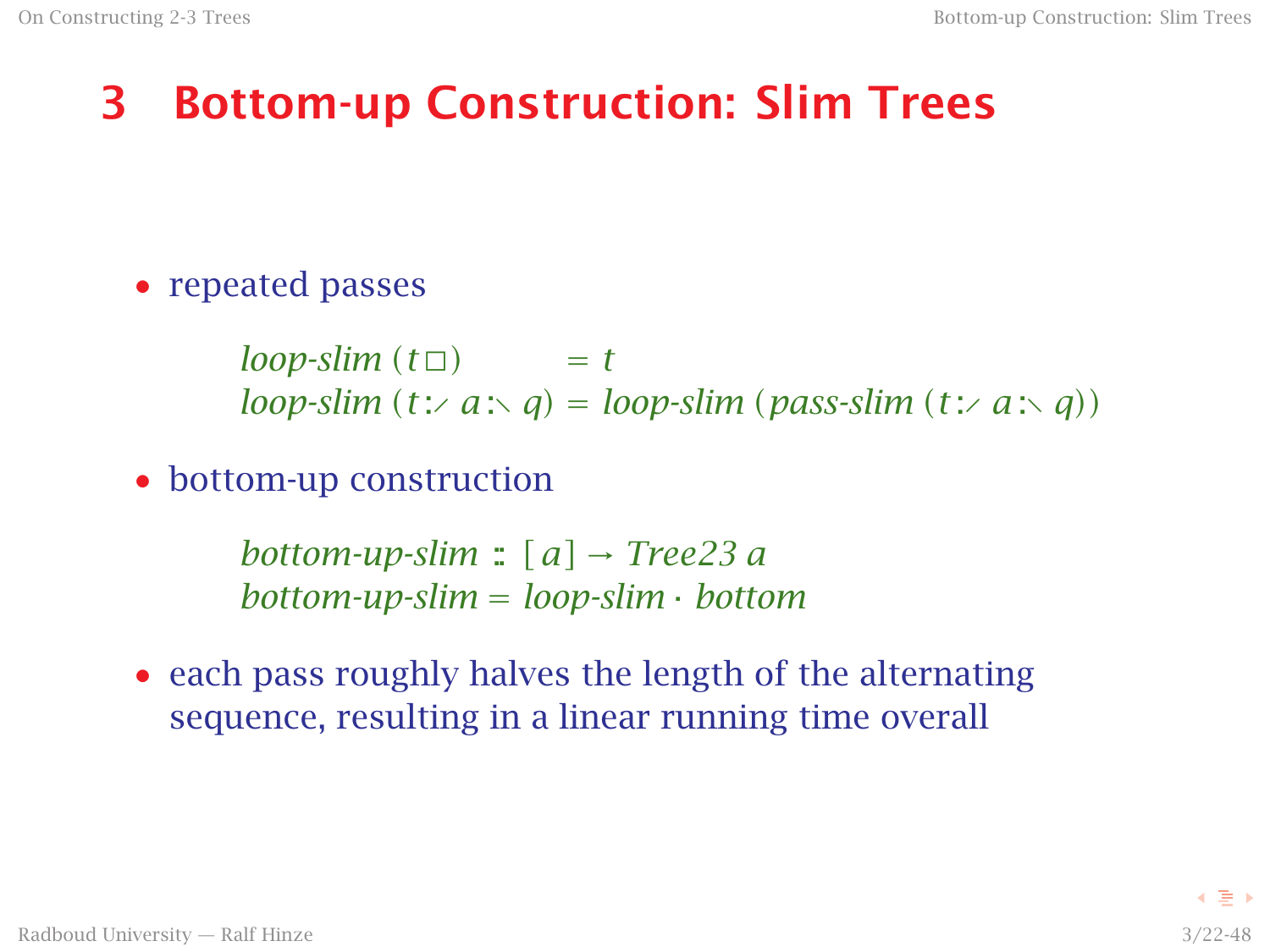#### 3 Example

• an example tree of size 12



• *claim:* the tree is slim

Radboud University — Ralf Hinze 3/23-48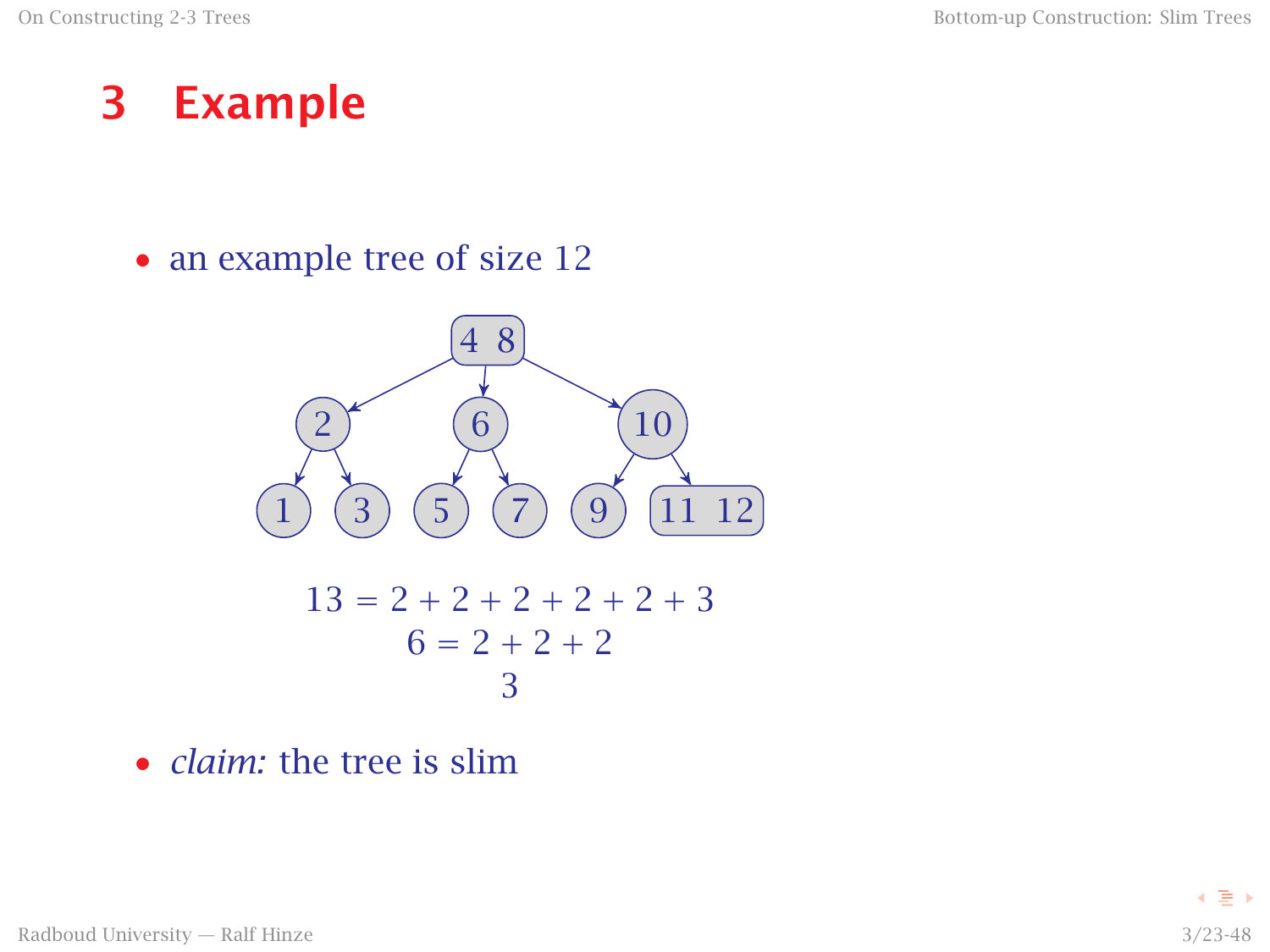### Section 4

### <span id="page-24-0"></span>[Bottom-up Construction: Fat Trees](#page-24-0)

す重き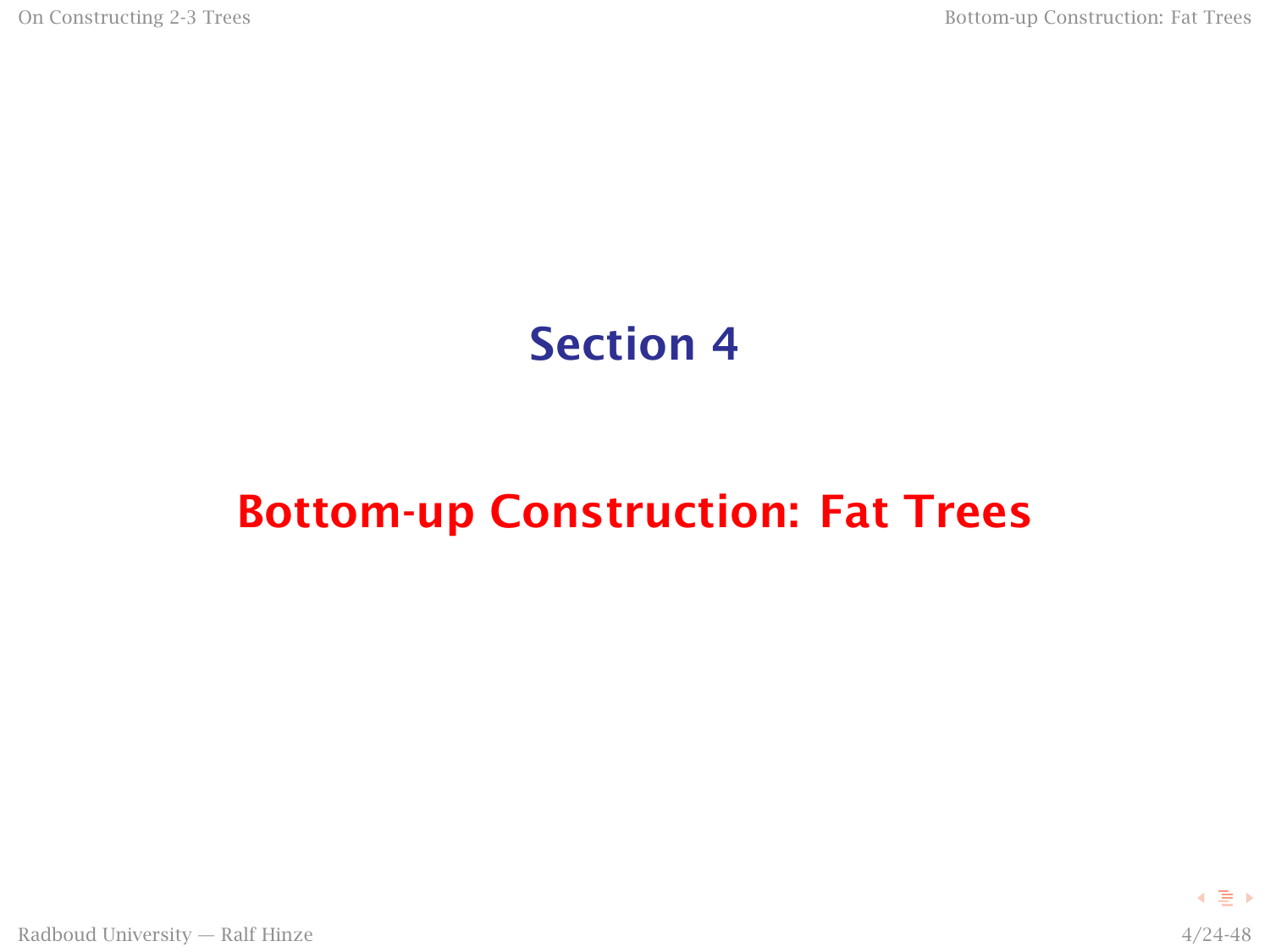# 4 Bottom-up Construction: Fat Trees

- bottom-up approach can be easily modified to build fat trees
- it suffices to adapt *pass-slim*

*pass-fat*  $(t: a : u$   $\Box)$  $= N_2$  *t a u*  $\Box$ *pass-fat*  $(t: a : u : b : v \square)$  =  $N_3$   $t a u b v \square$  $pass\text{-}fat$  (*t* :∕ *a* :∖ *u* :∕ *b* :∖ *v* :⁄ *c* :∖ *w* $\Box$ ) =  $N_2$  *t a u* :∕ *b* :∖  $N_2$  *v c w* $\Box$ *pass-fat*  $(t: a : u : b : v : c : w : d : a)$  $N_3$  **t** a u b v: $\angle$  c: $\triangle$  pass-fat  $(w: \angle d: \triangle q)$ 

- we are are careful to pass at least two trees to the recursive call
- each level contains at most two 2-nodes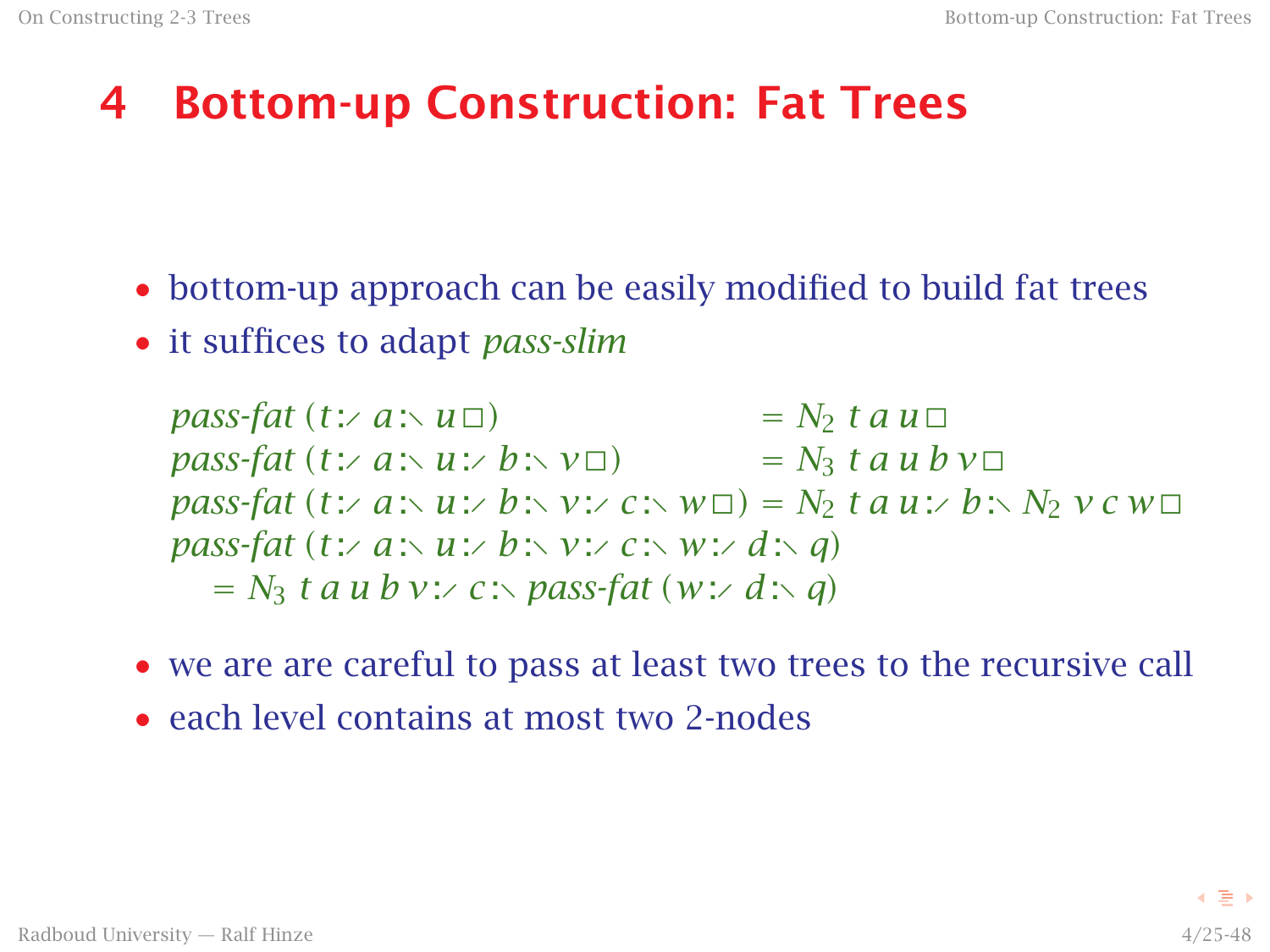#### 4 Example

• an example tree of size 12



• *claim:* the tree is fat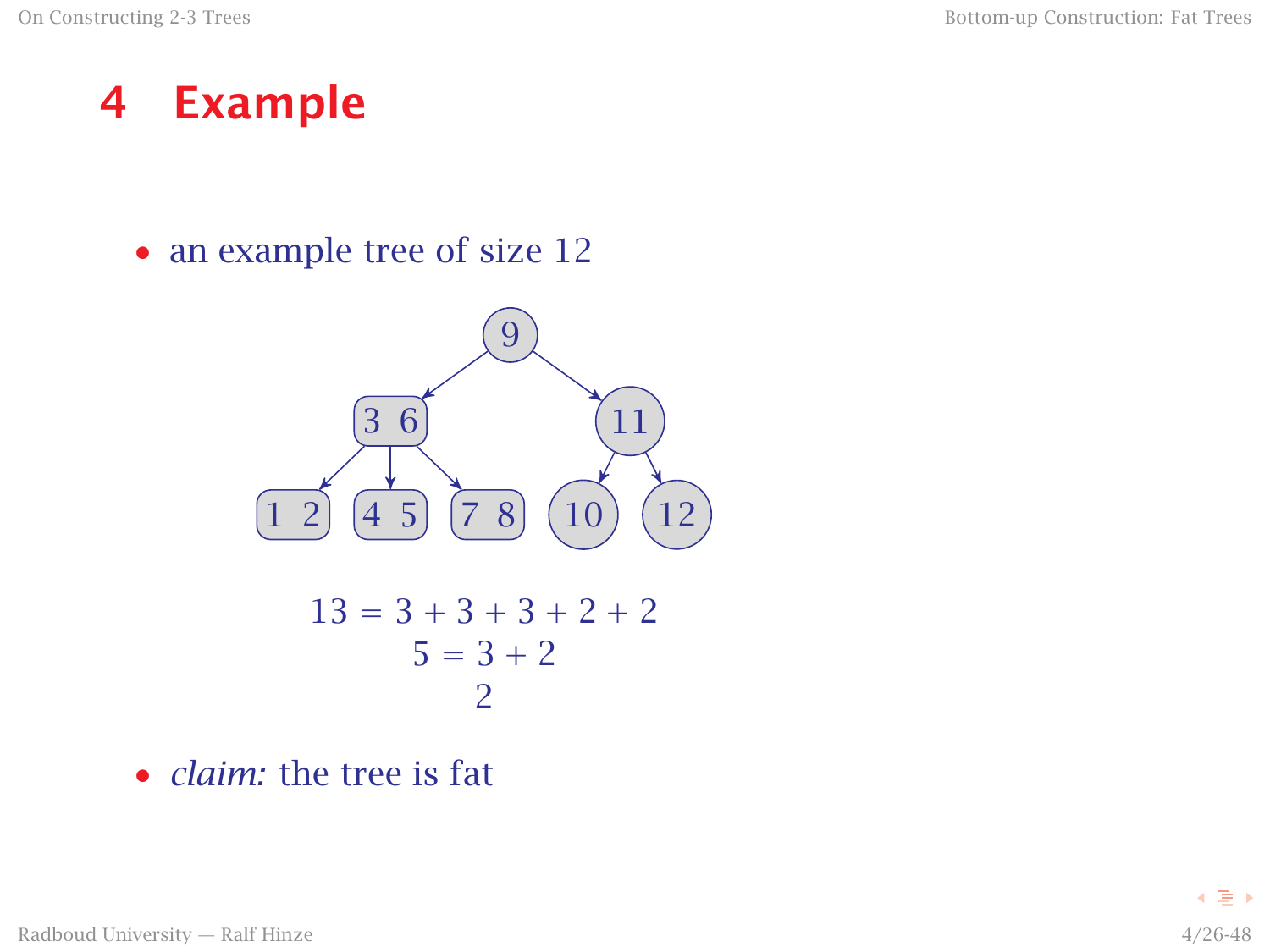### Section 5

### <span id="page-27-0"></span>[Incremental Construction: Slim Trees](#page-27-0)

Radboud University — Ralf Hinze 5/27-48

4 로 )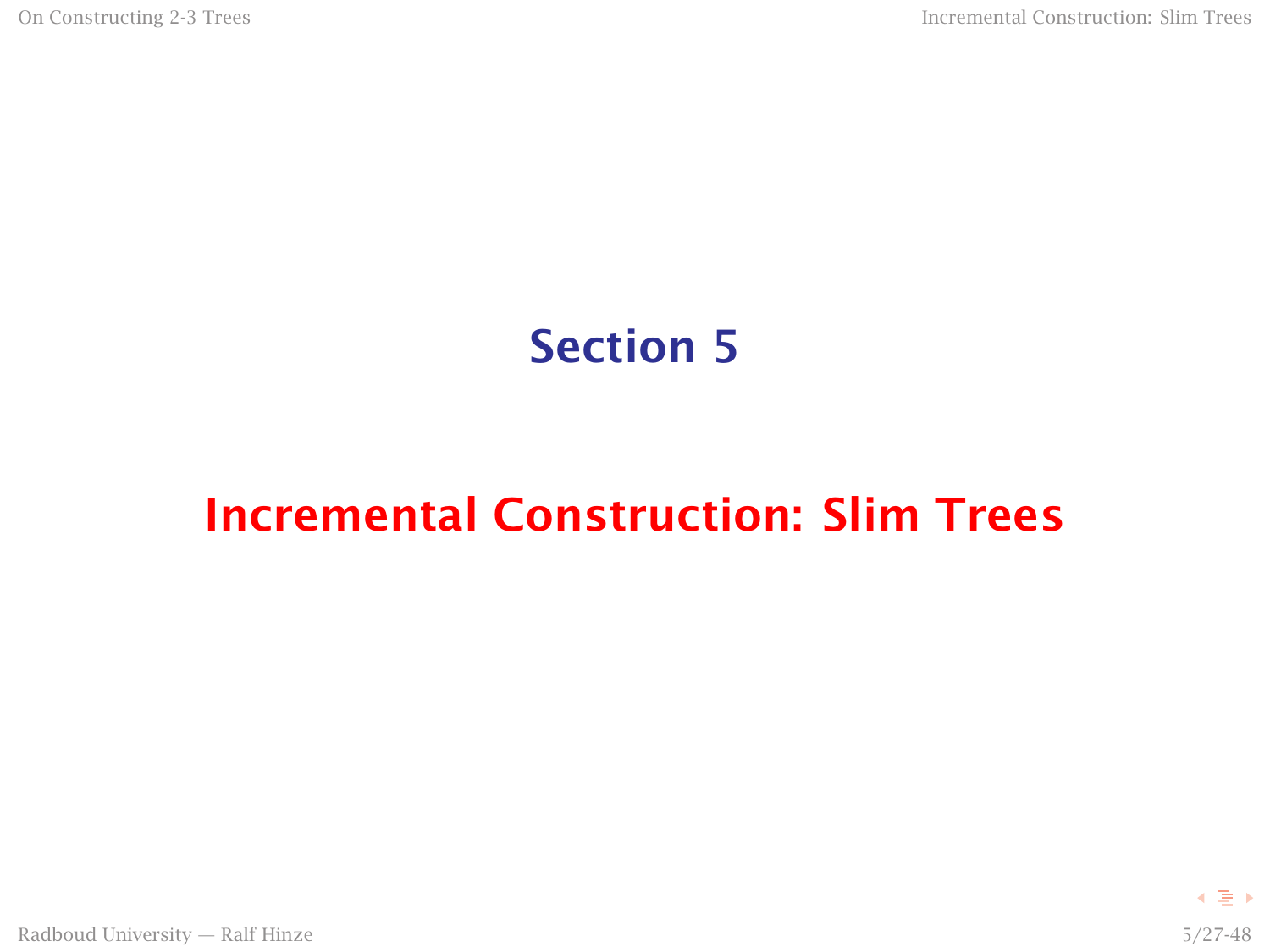# 5 Initial Thoughts

- (why incremental? construction can be interleaved with other operations, for example, queries)
- we rejected the "simple inductive approach: add one element after the other, starting with an empty tree"
- we can, however, improve the performance if we reverse the left spine exposing the "hot spot", the leftmost leaf
- meet the *left-spine view*



• the left spine amounts to a sequence of *pennants*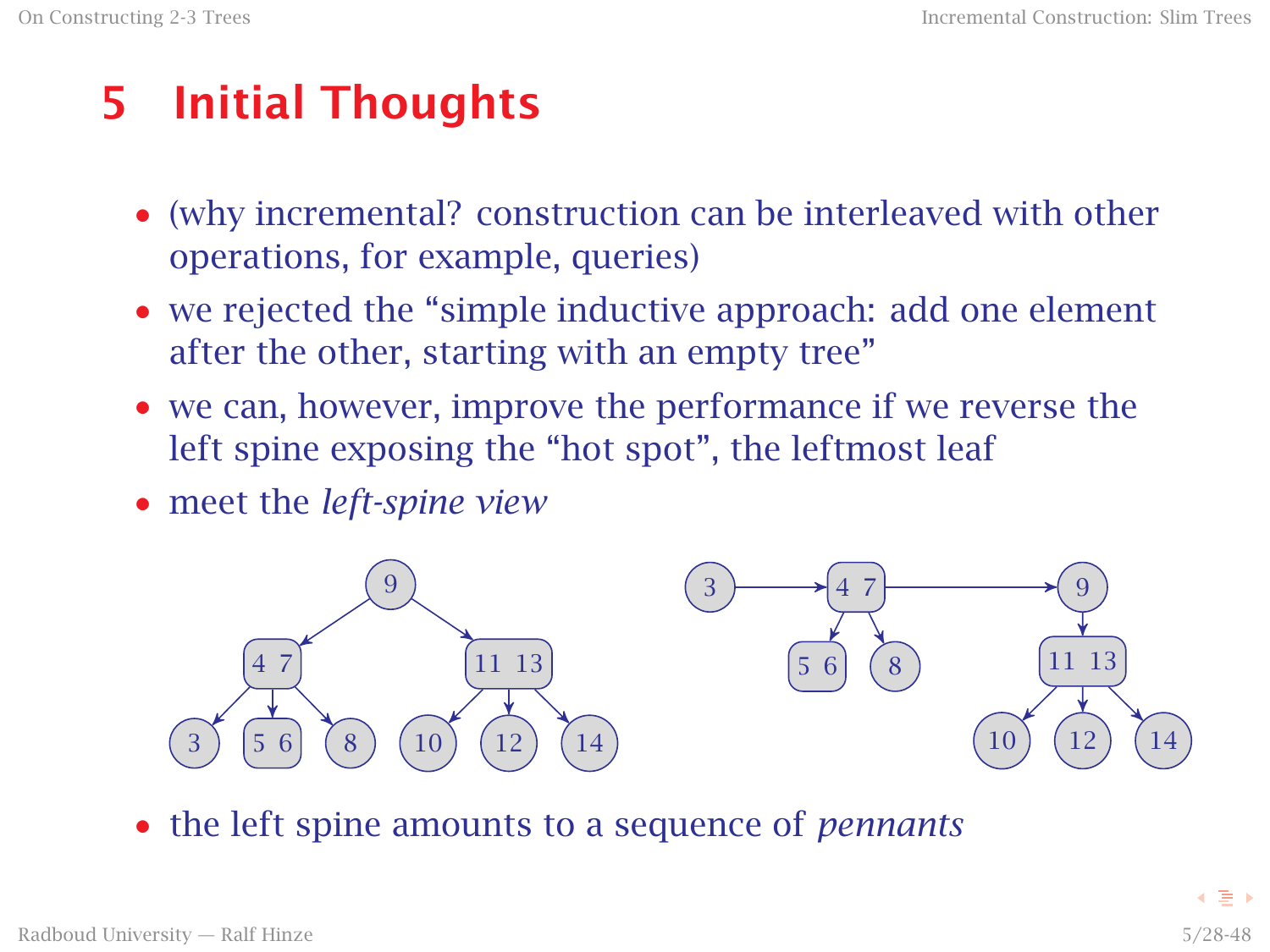# 5 Left-spine View

• datatype for the left-spine view

```
data Spine23 a
= Nil — empty
 | D_1 a (Tree23 a) (Spine23 a) -1-pennant| D2 a (Tree23 a) a (Tree23 a) (Spine23 a) — 2-pennant
```
- similar to the type of 2-3 trees except that for each node the "downward pointer" to the leftmost child has been replaced by an "upward pointer" to the parent
- *height condition:* the height of the *i*-th pennant is *i*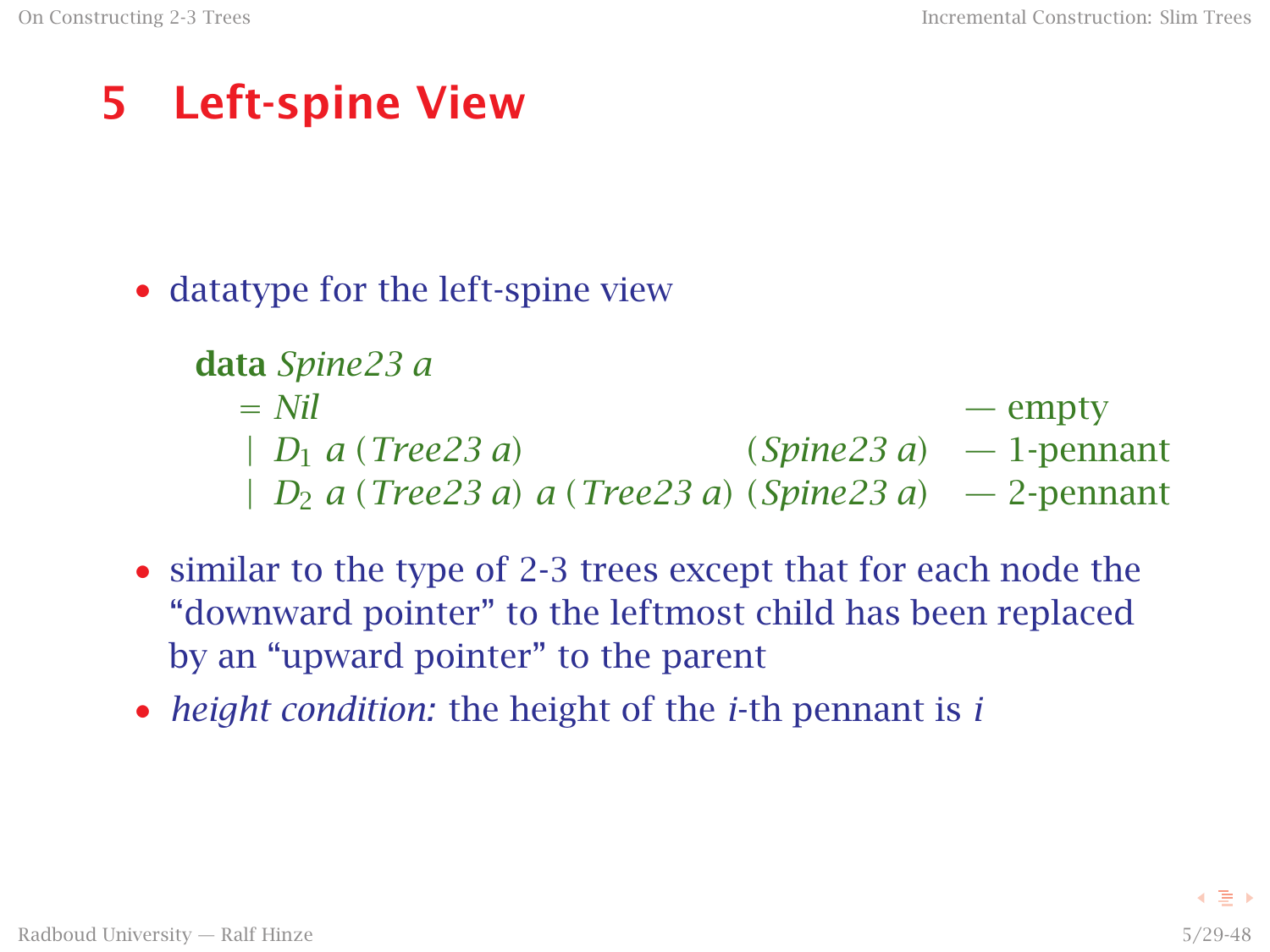### 5 Conversion

• to convert a tree to the left-spine view, we additionally pass in the "pointer" to the parent

> *to-spine* :: *Tree23 a* → *Spine23 a* → *Spine23 a to-spine*  $L$   $z = z$ *to-spine*  $(N_2 \, t \, a \, u)$   $z = to$ *-spine*  $t \, (D_1 \, a \, u \, z)$ *to-spine*  $(N_3$  *t a u b v* $)$  *z = to-spine t*  $(D_2$  *a u b v z* $)$

• conversely, to turn a spine into a tree we supply a "pointer" to the leftmost child

> *from-spine* :: *Tree23 a* → *Spine23 a* → *Tree23 a from-spine t Nil*  $= t$ *from-spine*  $t$   $(D_1 \, a \, u \qquad z) = from-spine (N_2 \, t \, a \, u) \qquad z$ *from-spine*  $t$   $(D_2 \, a \, u \, b \, v \, z) = from \, simple \, (N_3 \, t \, a \, u \, b \, v) \, z$

• both functions run in <sup>Θ</sup>*(*log *<sup>n</sup>)* time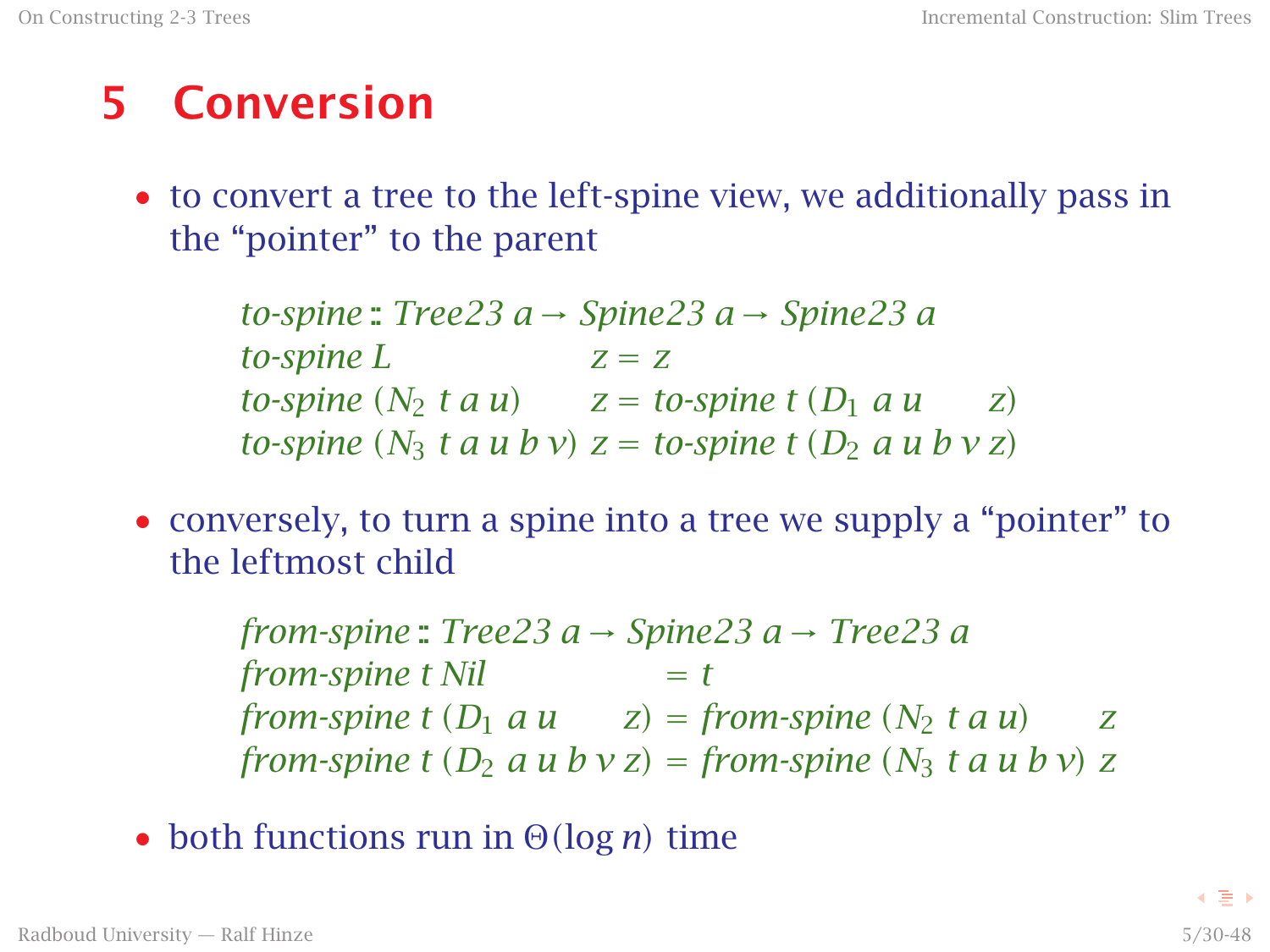# 5 Adding an Element to the Front: Example

• consider adding first 2 and then 1 to the 12-element spine



• adding 2 is easy: we turn the initial 2-node into a 3-node

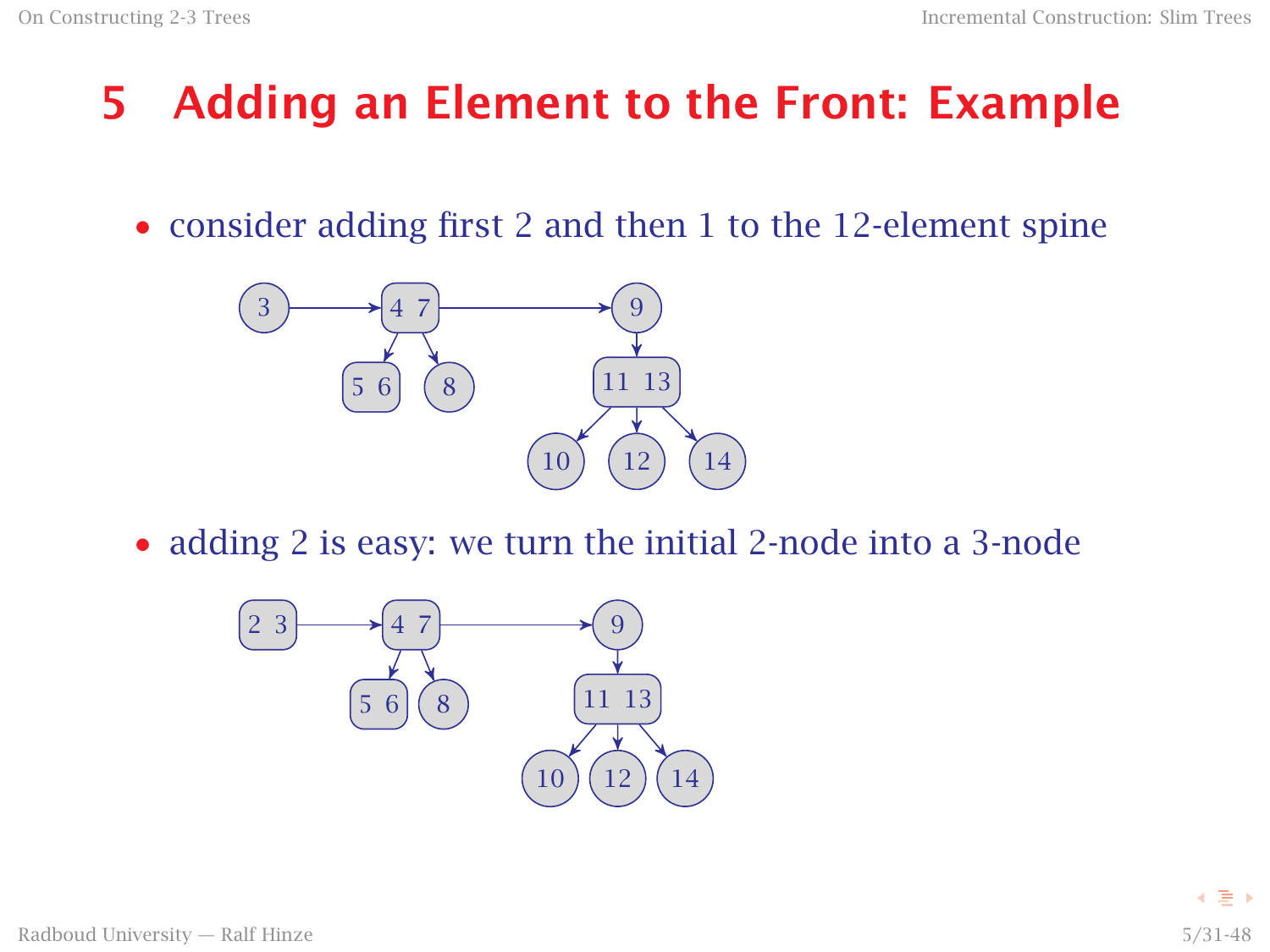# 5 Adding an Element to the Front: Example

- adding 1 is harder as we cannot further grow the 3-node
- generalize task from adding an element to adding a pennant

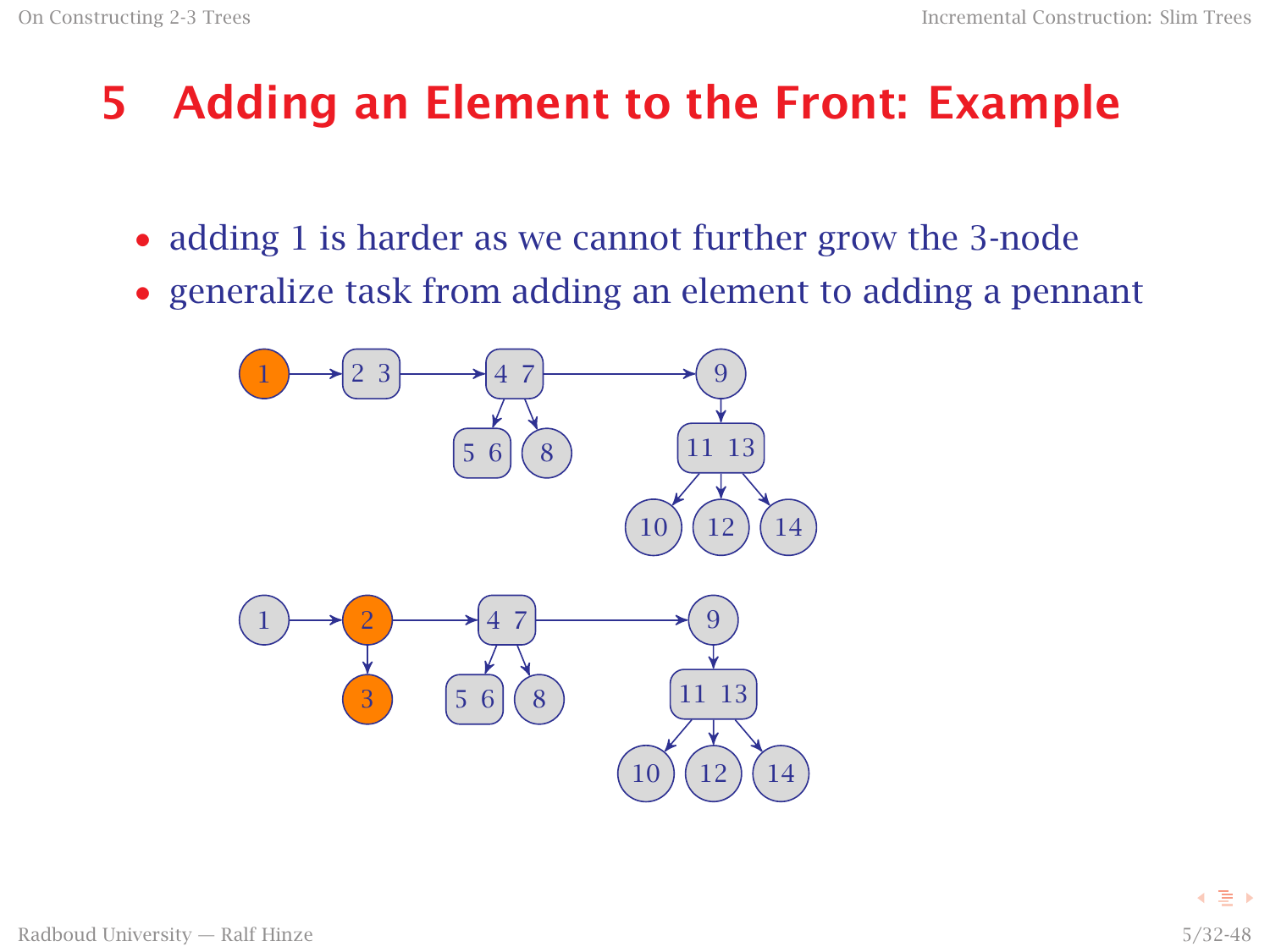# 5 Adding an Element to the Front: Example

 $\bullet$  continuing  $\dots$ 



• the final 1-pennant can be grown into a 2-pennant

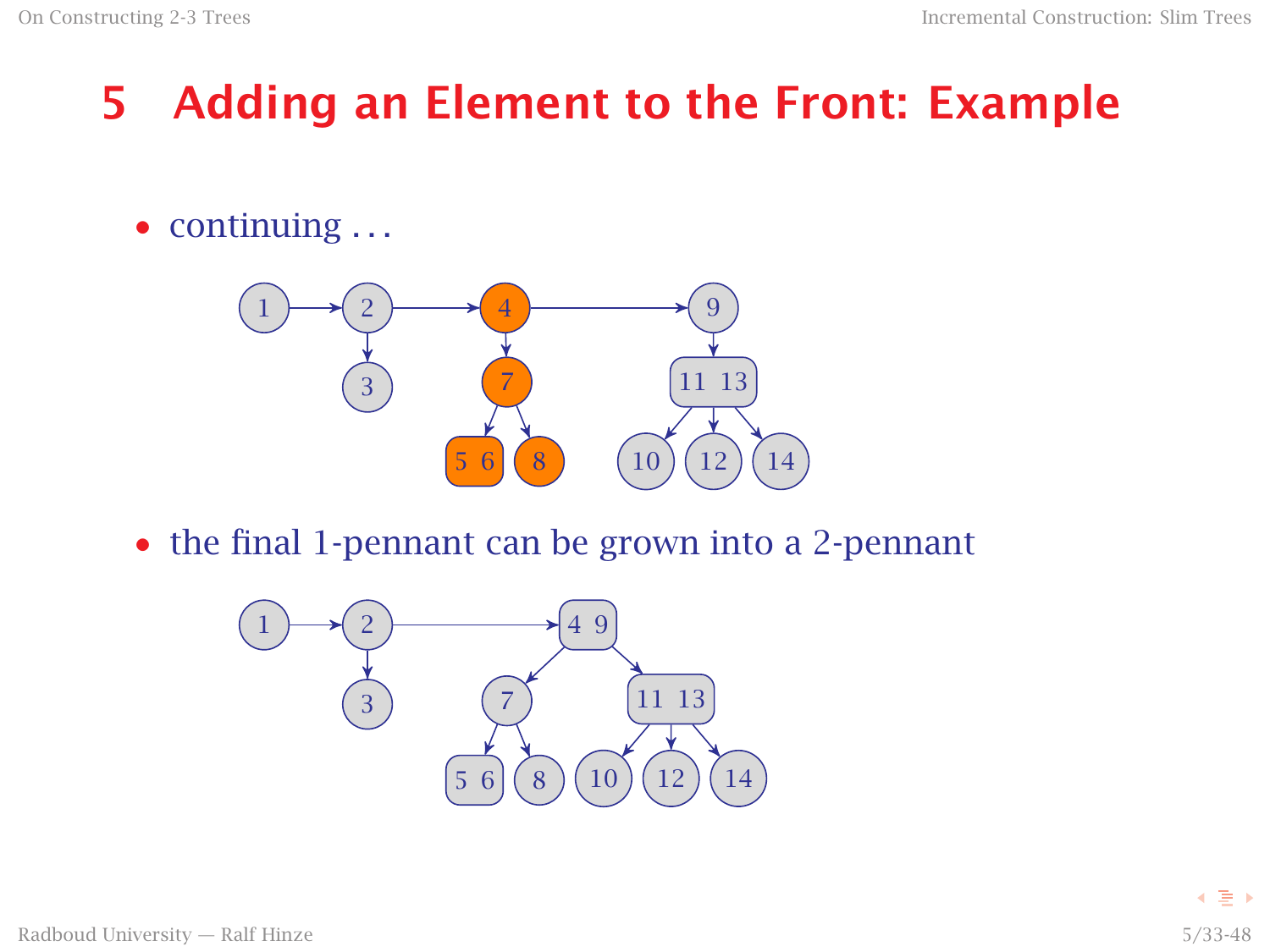### 5 Incremental Construction: Slim Trees

• we first build a spine and then convert it to a tree

*incremental-slim* :  $[a] \rightarrow Tree23 a$ *incremental-slim* = *from-spine L* · *foldr cons Nil*

• adding an element to the front  $(c_1$  like *carry*)

$$
cons : a → Spine23 a → Spine23 a
$$
  
\n
$$
cons a z = c_1 a L z
$$
  
\n
$$
c_1 : a → Tree23 a → Spine23 a → Spine23 a
$$
  
\n
$$
c_1 a t Nil = D_1 a t Nil
$$
  
\n
$$
c_1 a t (D_1 bu = z) = D_2 a t bu z
$$
  
\n
$$
c_1 a t (D_2 bu cvz) = D_1 a t (c_1 b (N_2 u cv) z) — new 2-node
$$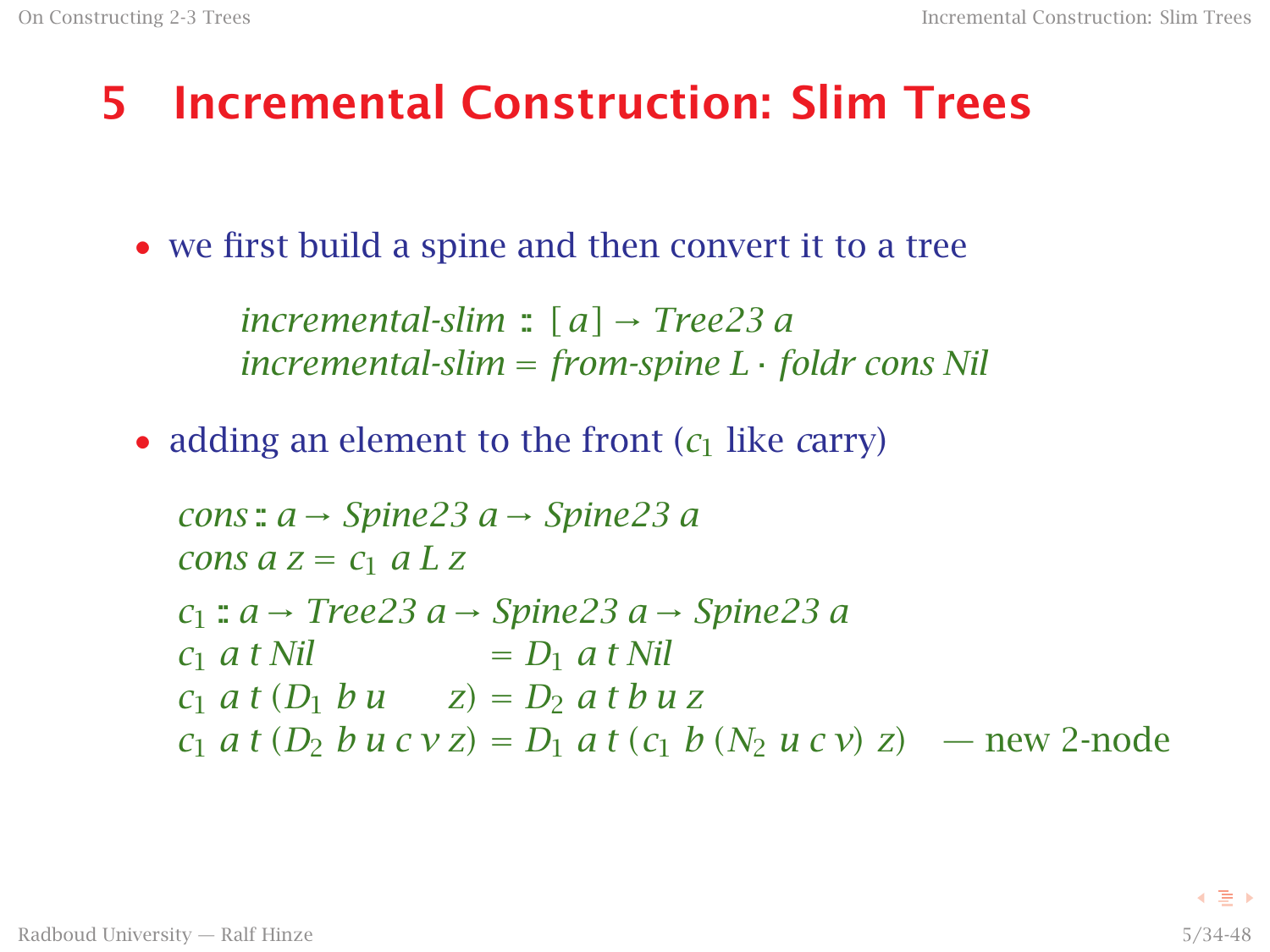### 5 Analysis

• the carry function  $c_1$  only creates 2-nodes below the spine



• if we grow a spine using calls to *cons* only, then the trees hanging off the spine are *full binary trees*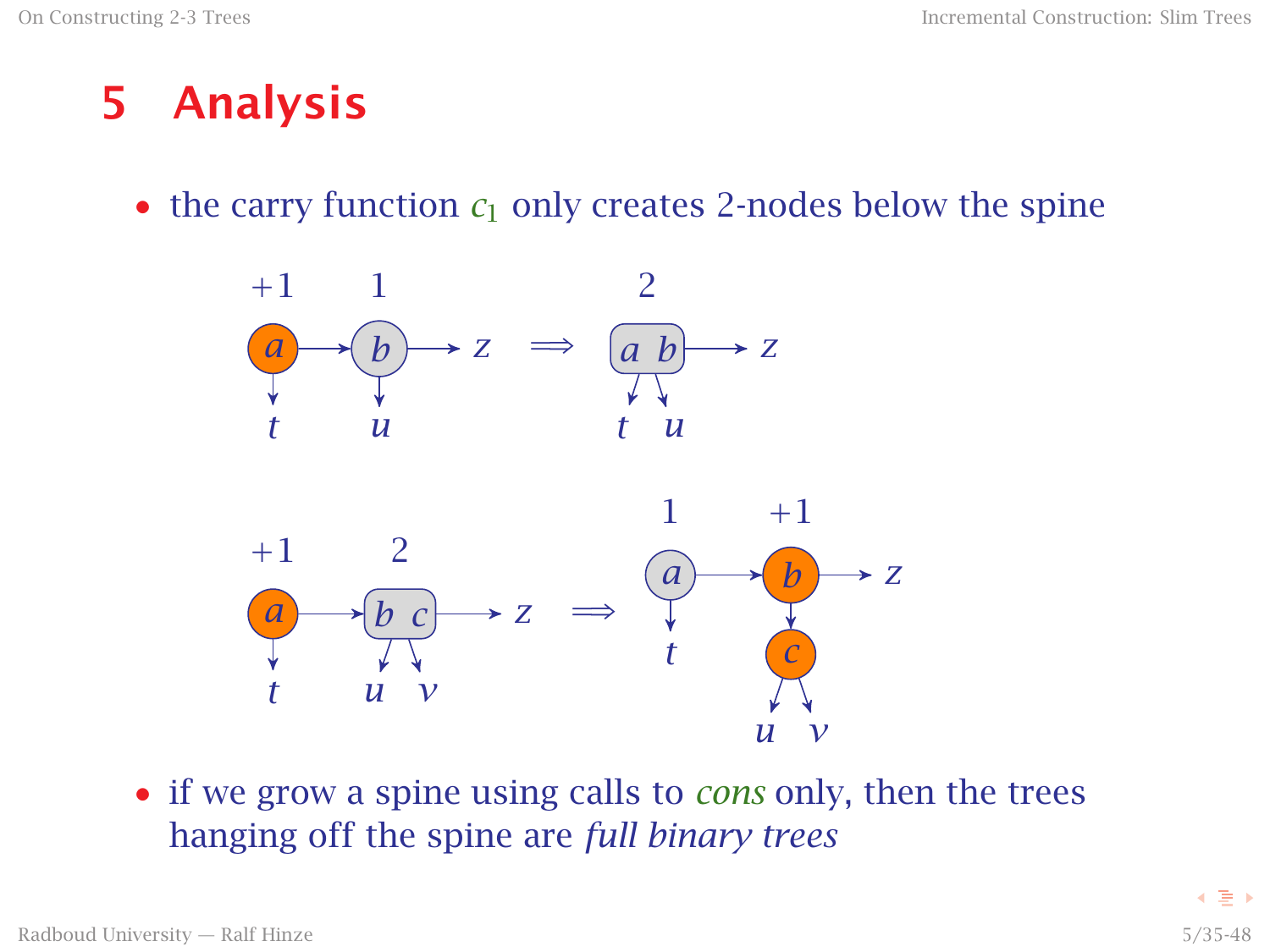### 5 Analysis—Continued

- a 1-pennant  $D_1$  *a t* has size  $1 \times 2^h$
- a 2-pennant  $D_2$  *a t b u* has size  $2 \times 2^h$
- thus, the shape of the 2-3 spine is determined by the binary representation of its size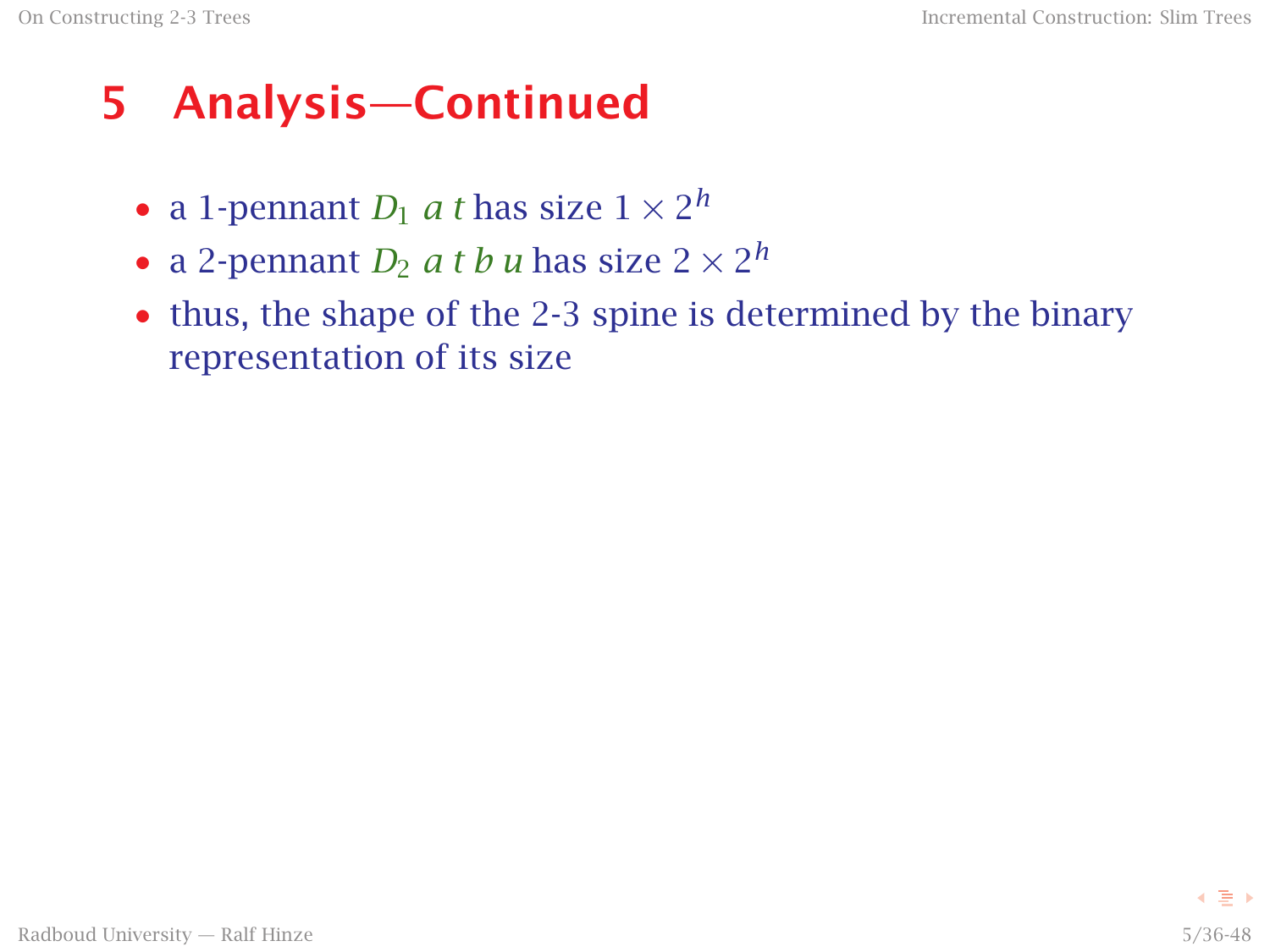# 5 Analysis—Continued

- a 1-pennant  $D_1$  *a t* has size  $1 \times 2^h$
- a 2-pennant  $D_2$  *a t b u* has size  $2 \times 2^h$
- thus, the shape of the 2-3 spine is determined by the binary representation of its size
- the  $\{1, 2\}$ -binary number system makes a second appearance:
	- $\rightarrow$  a 1-pennant *D*<sub>1</sub> *a t* corresponds to the digit 1
	- $\rightarrow$  a 2-pennant *D*<sub>2</sub> *a t b u* corresponds to the digit 2
	- $\rightarrow$  consing an element corresponds to incrementing a binary number
- pennants witness *weighted digits*
- since the binary increment runs in amortized constant time, the overall running time is linear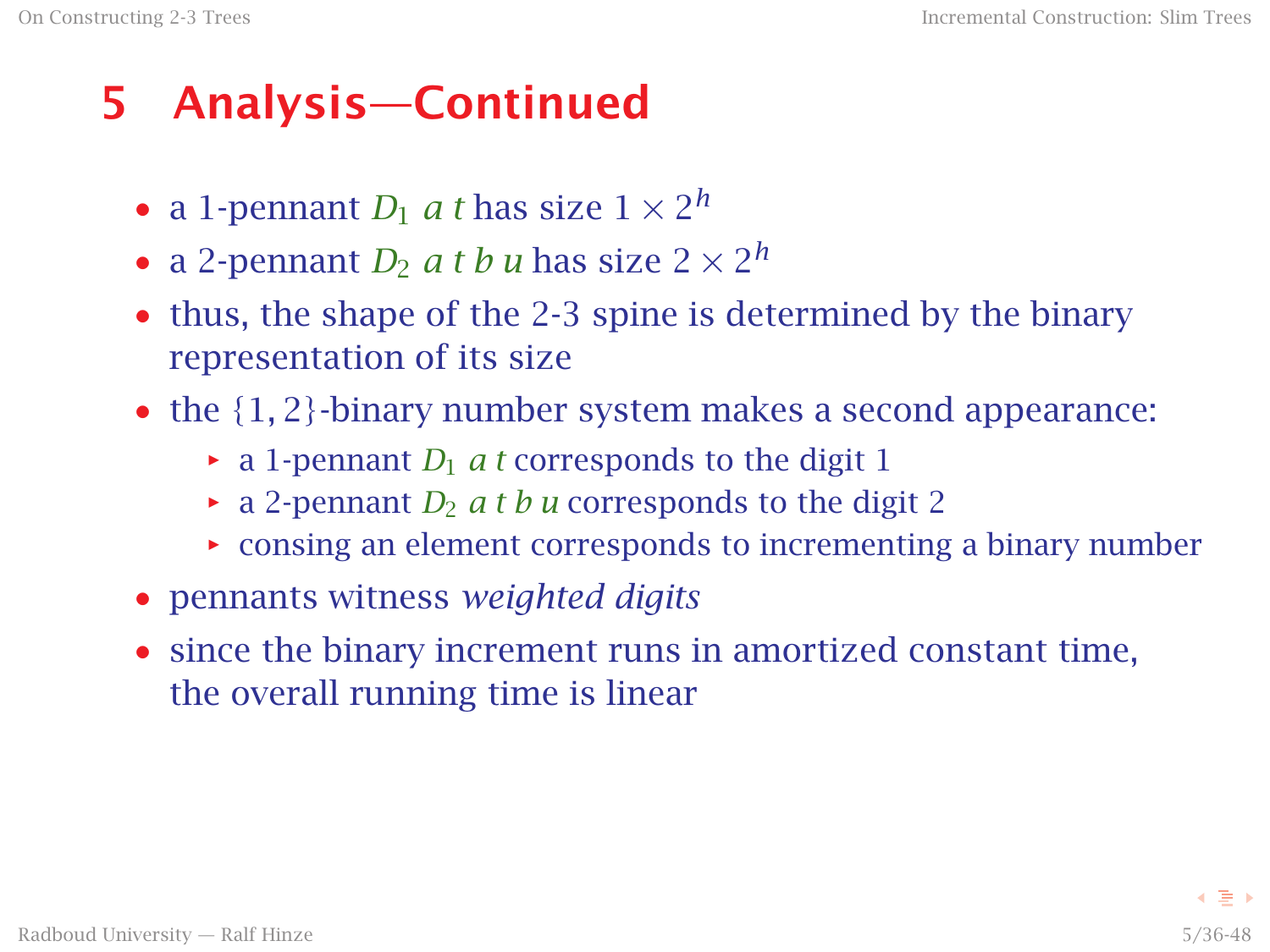# 5 Analysis—Continued

- a 1-pennant  $D_1$  *a t* has size  $1 \times 2^h$
- a 2-pennant  $D_2$  *a t b u* has size  $2 \times 2^h$
- thus, the shape of the 2-3 spine is determined by the binary representation of its size
- the  $\{1, 2\}$ -binary number system makes a second appearance:
	- $\rightarrow$  a 1-pennant *D*<sub>1</sub> *a t* corresponds to the digit 1
	- $\rightarrow$  a 2-pennant *D*<sub>2</sub> *a t b u* corresponds to the digit 2
	- $\rightarrow$  consing an element corresponds to incrementing a binary number
- pennants witness *weighted digits*
- since the binary increment runs in amortized constant time, the overall running time is linear
- the generated trees are *slim* as 3-nodes only occur *on* the left spine, and each natural number has a unique representation in the {1*,* 2}-binary number system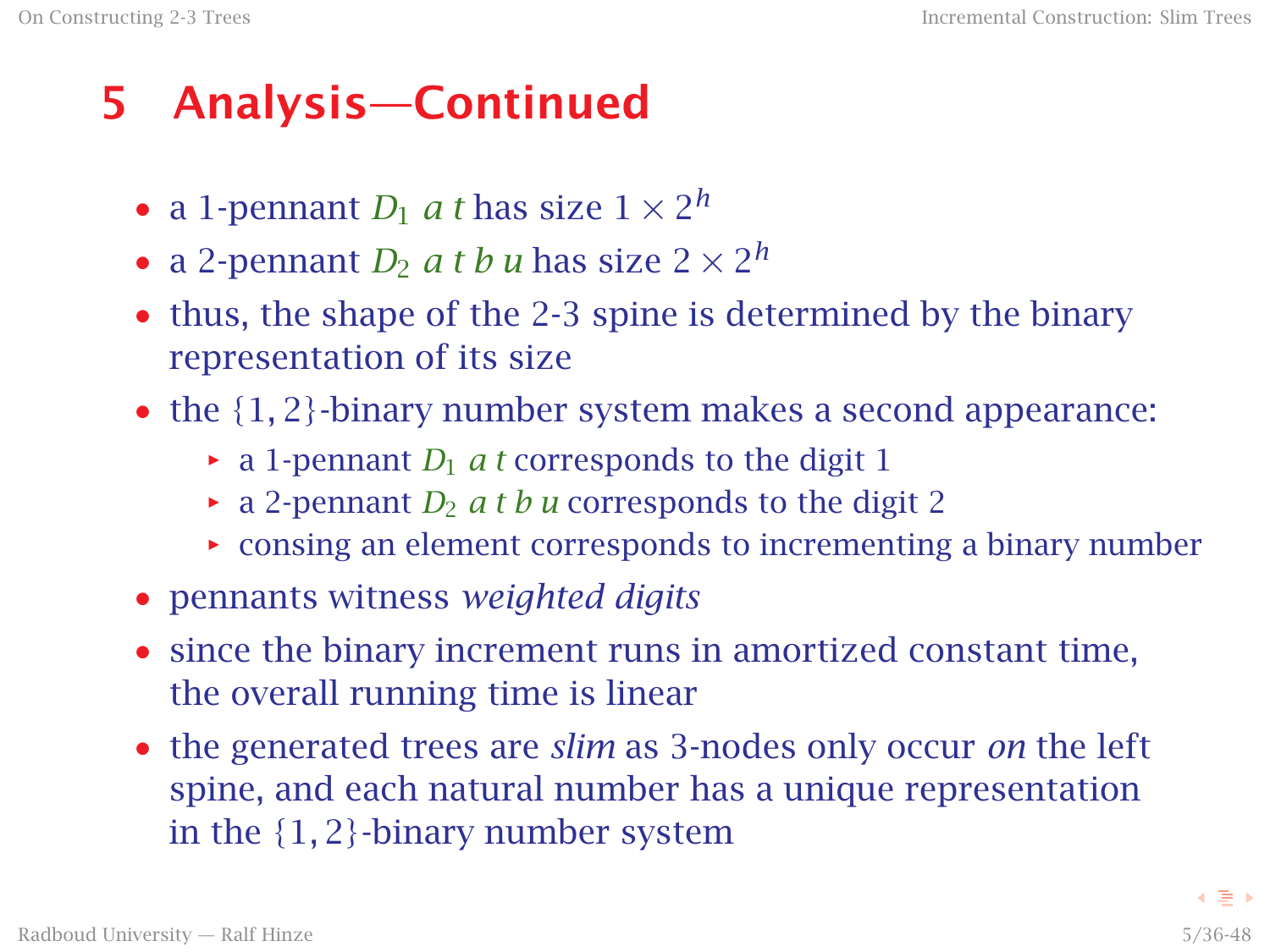#### 5 Example

• an example tree of size 12

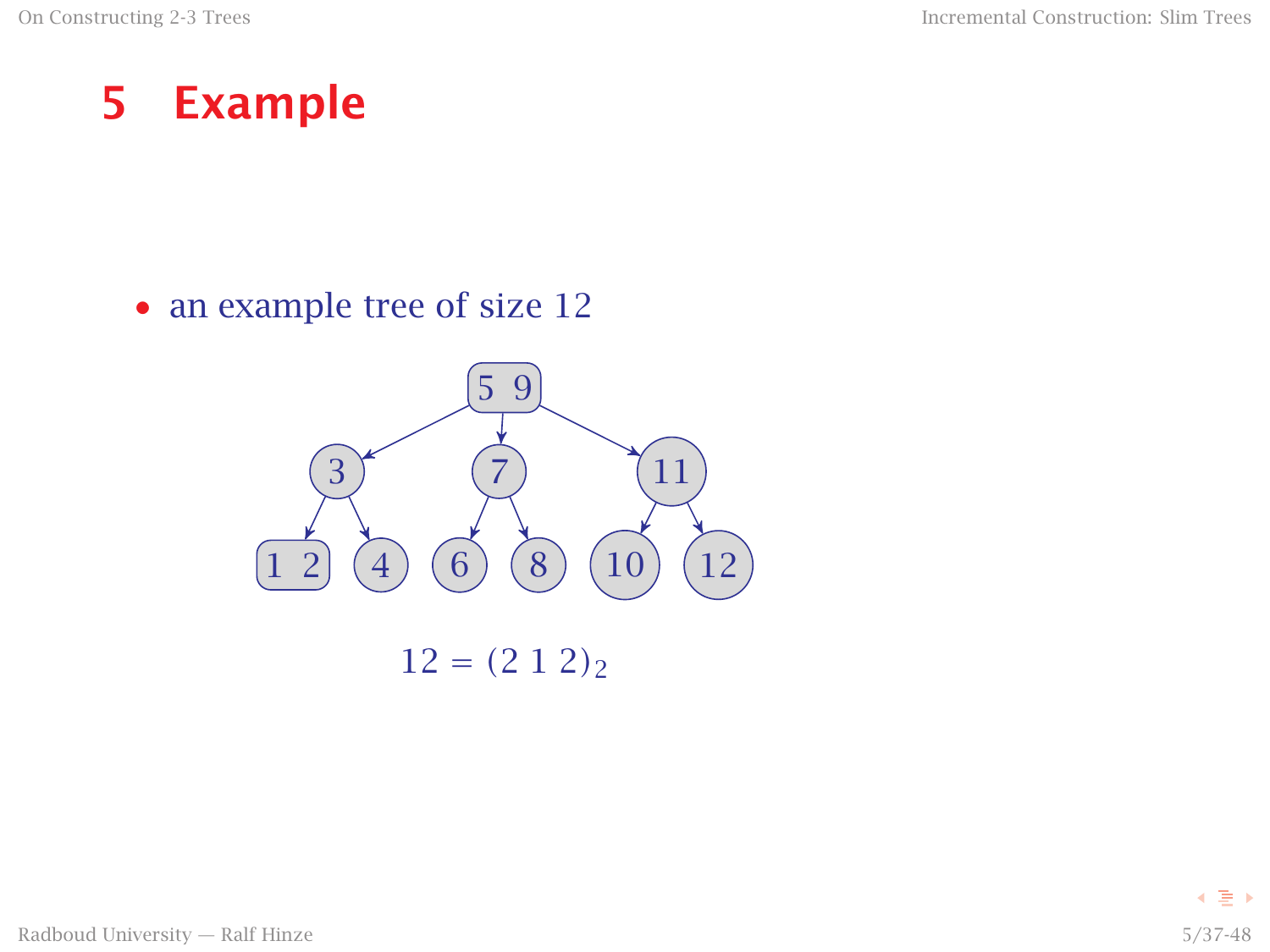### Section 6

### <span id="page-40-0"></span>[Incremental Construction: Fat Trees](#page-40-0)

4 로 )

Radboud University — Ralf Hinze 6/38-48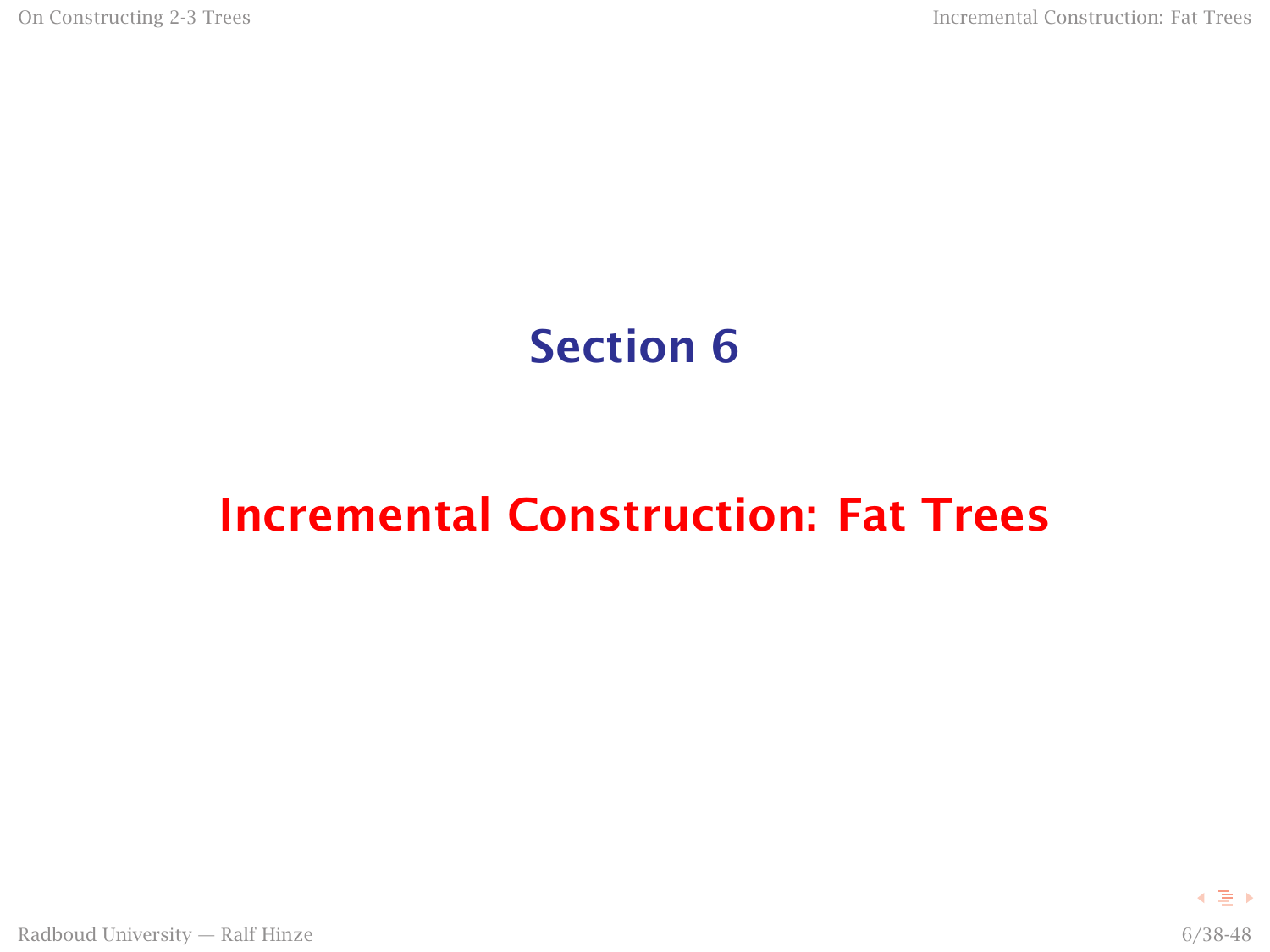# 6 Initial Thoughts

- can we use the same approach to create fat 2-3 trees?
- easy!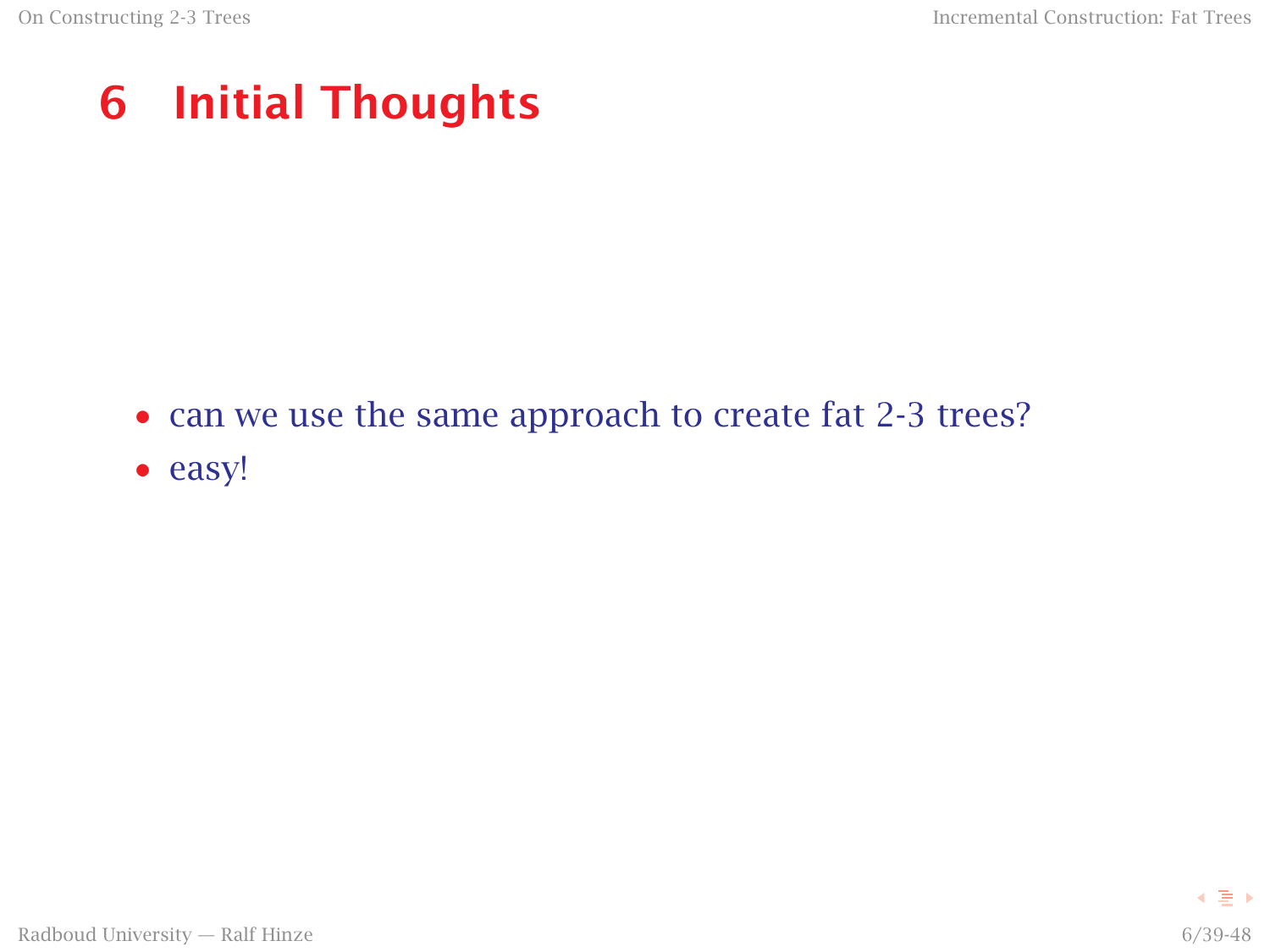# 6 Initial Thoughts

- can we use the same approach to create fat 2-3 trees?
- easy!
- we simply replace the binary number system by a ternary one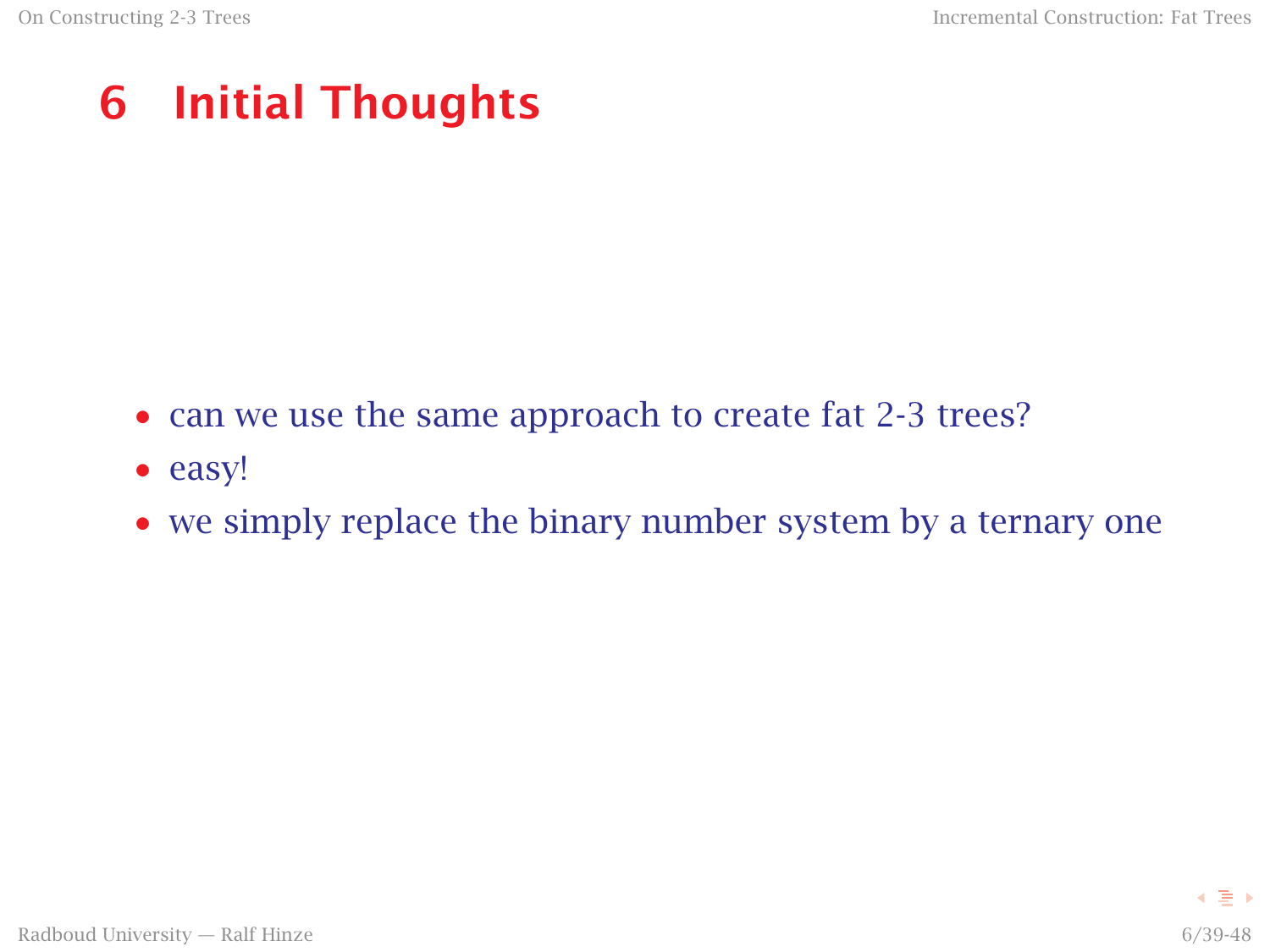### 6 2-3-4 Spines

• we add the digit 3

```
data Spine234 a
 = Nil
 | D1 a (Tree23 a) (Spine234 a)
 | D2 a (Tree23 a) a (Tree23 a) (Spine234 a)
 | D3 a (Tree23 a) a (Tree23 a) a (Tree23 a) (Spine234 a)
```
• and adapt the carry function

*c*<sup>1</sup> :: *a* → *Tree23 a* → *Spine234 a* → *Spine234 a*  $c_1$  *a* t Nil  $= D_1$  *a* t Nil  $c_1$  *a*  $t$   $(D_1$  *b*  $u$   $z) = D_2$  *a*  $t$  *b*  $u$  *z*  $c_1$  *a t* (*D*<sub>2</sub> *b u c v z z*) = *D*<sub>3</sub> *a t b u c v z c*<sup>1</sup> *a t (D*<sup>3</sup> *b u c v d w z)*  $= D_1$  *a t* (*c*<sub>1</sub> *b* (*N*<sub>3</sub> *u c v d w*) *z*) — new 3-node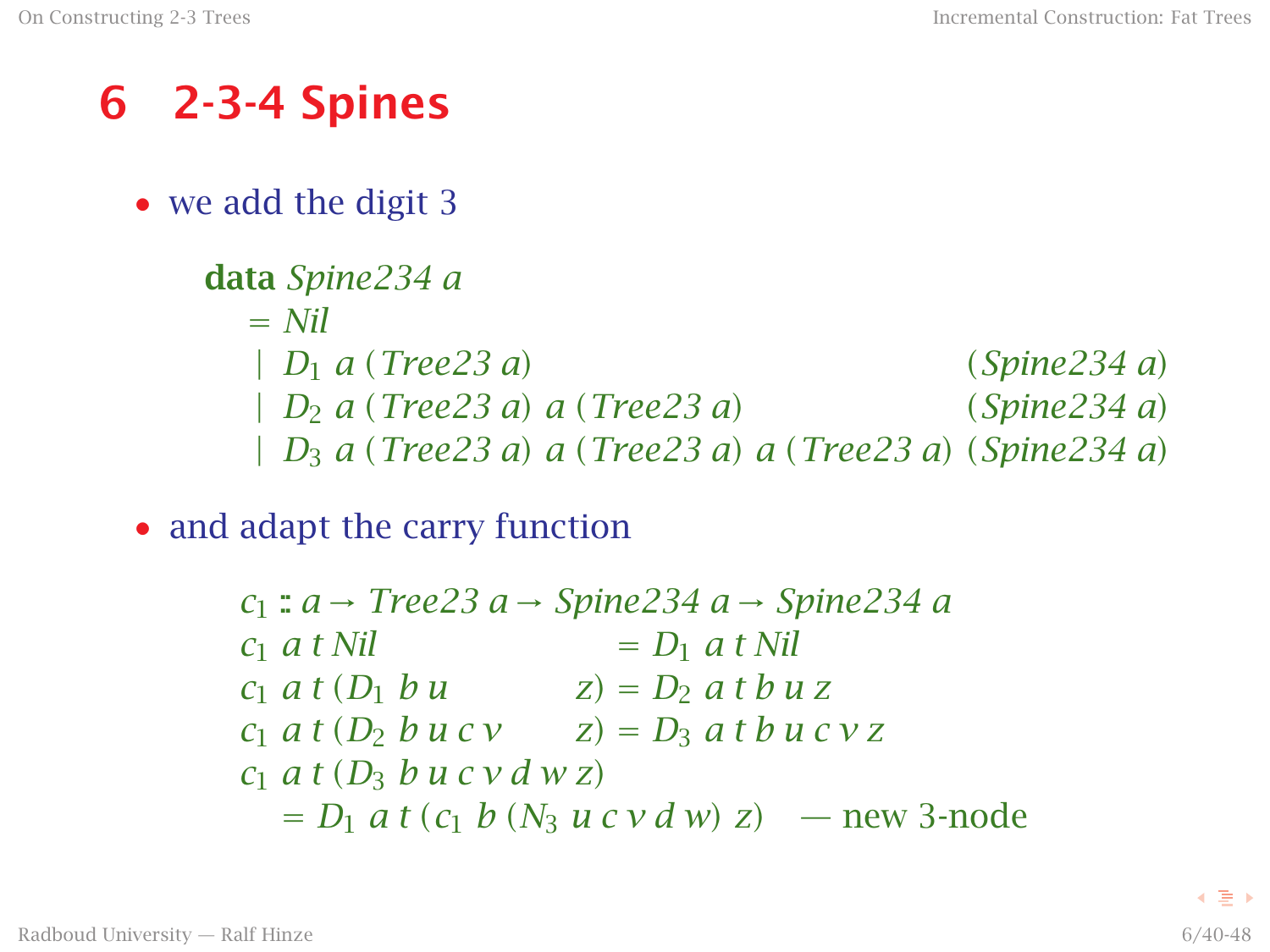• that was easy indeed!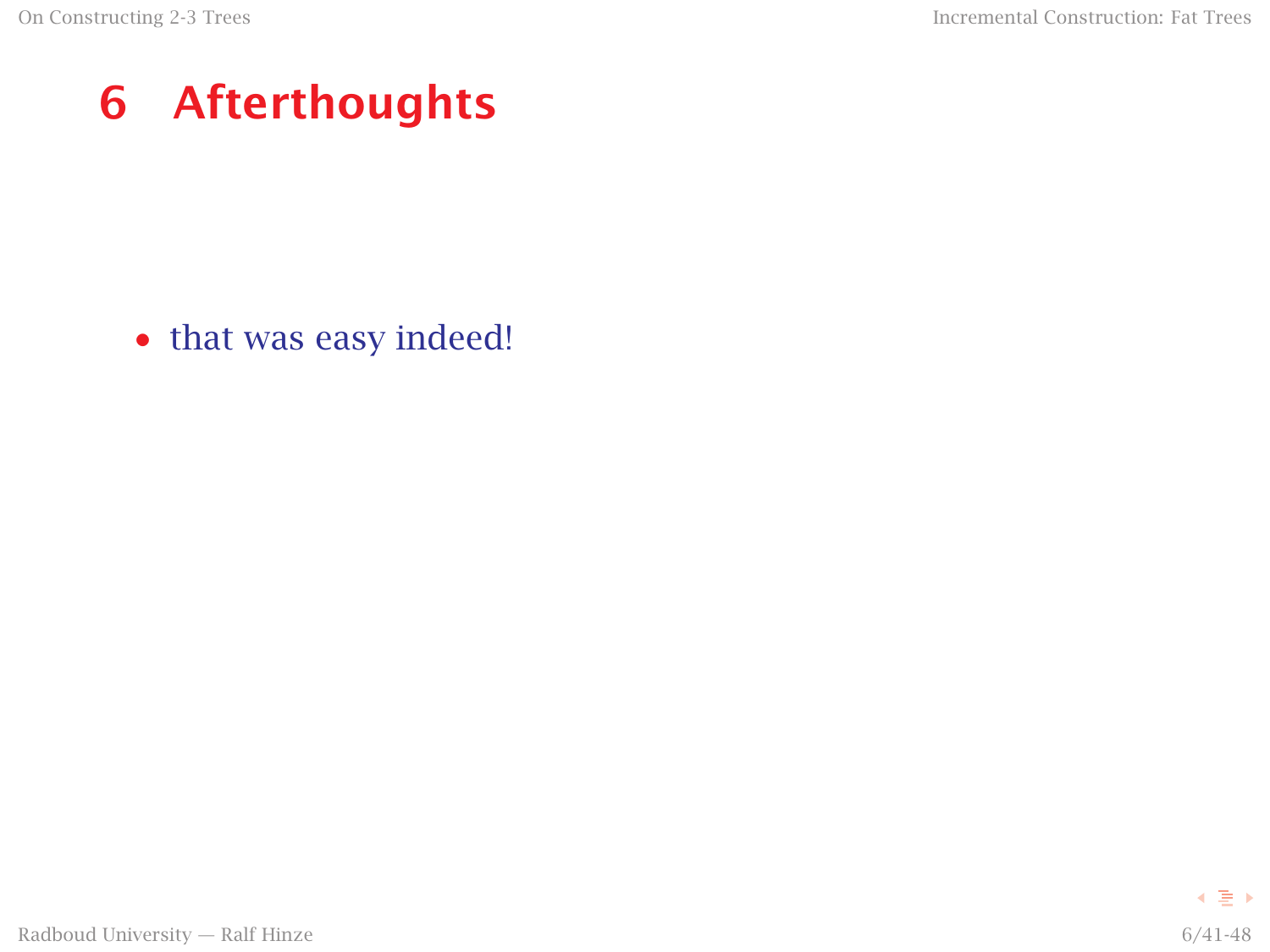- that was easy indeed!
- except it doesn't work: we cannot convert the 2-3-4 spine to a 2-3 tree as 2-3 trees do not feature 4-nodes
- how to proceed?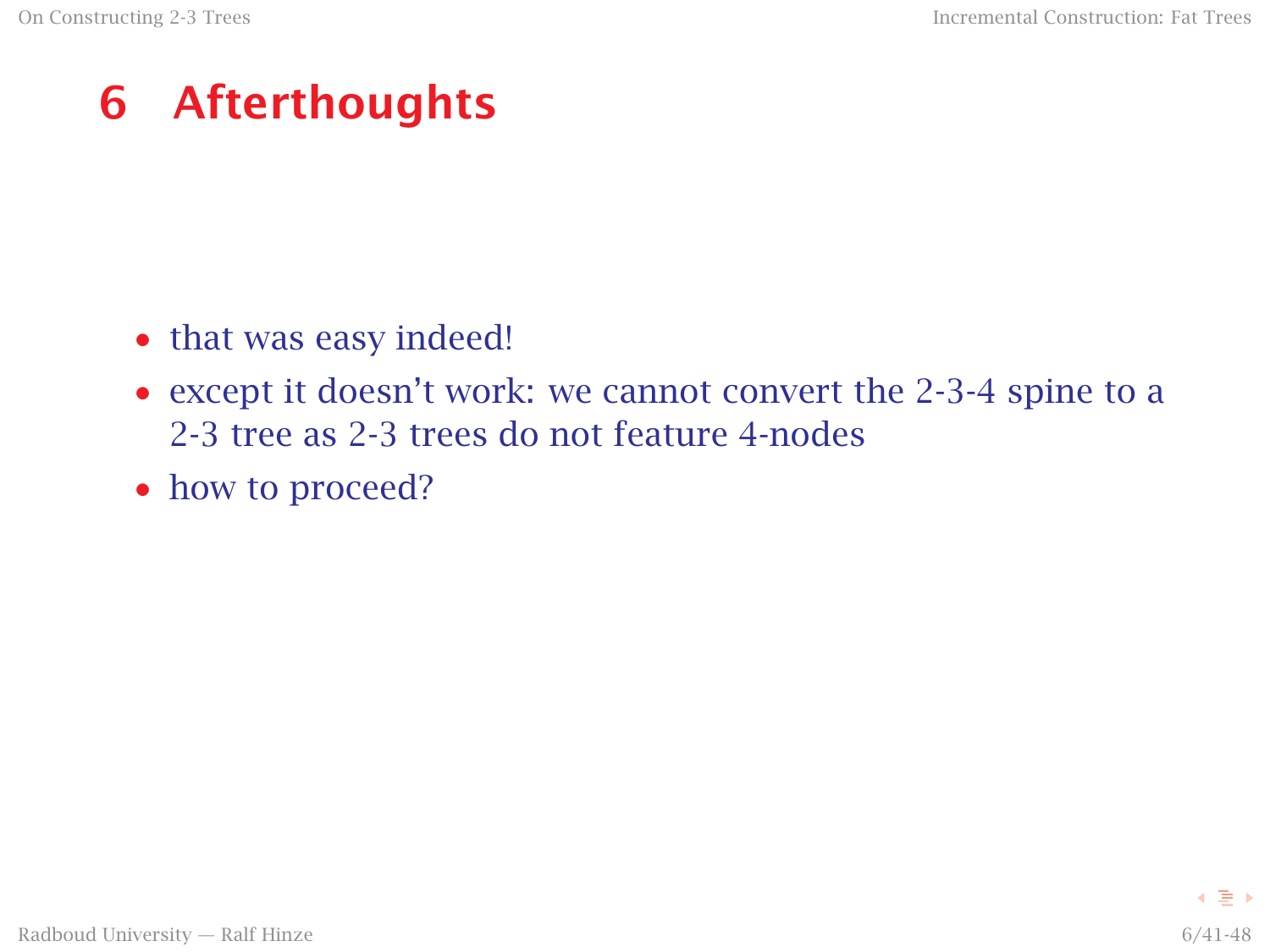- that was easy indeed!
- except it doesn't work: we cannot convert the 2-3-4 spine to a 2-3 tree as 2-3 trees do not feature 4-nodes
- how to proceed?
- perhaps, we can draw inspiration from the bottom-up approach?
- fat trees contain at most *two* 2-nodes per level, which suggests to consider pennants whose children are 2-nodes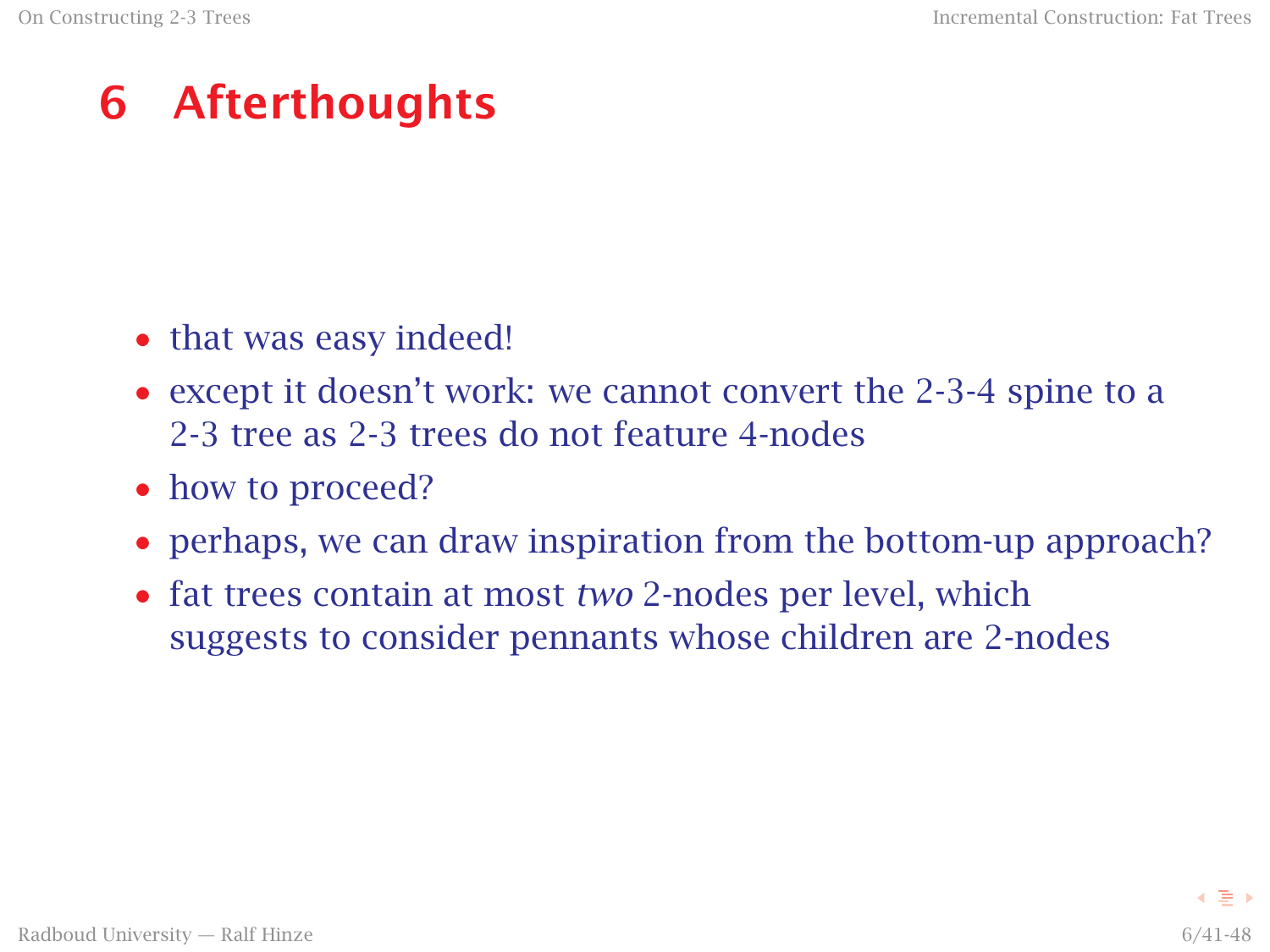# 6 Fractional Digits

• meet *fractional digits*



• the subtrees *t*, *u* etc are full ternary trees of height *h* − 1

• size of <sup>2</sup>/<sub>3</sub>-pennant is 2 ×  $(3<sup>h-1</sup> – 1) + 2 = <sup>2</sup>/3 × 3<sup>h</sup>$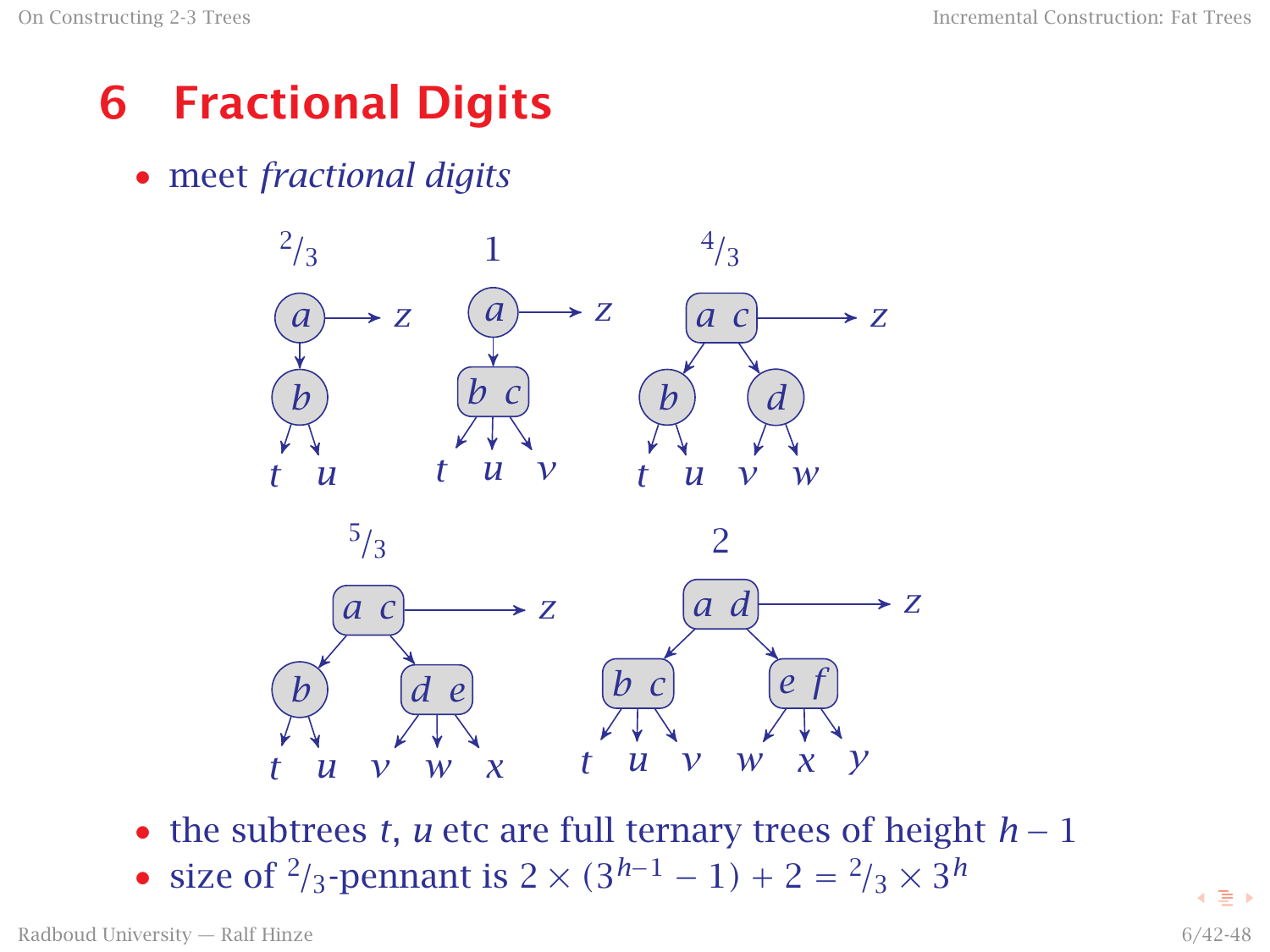# 6 2-3 Spines Revisited

• we revise the datatype of 2-3 spines accordingly

```
data Spine23 a
 = Nil
 | D2/3 a (Tree23 a) (Spine23 a)
 | D1 a (Tree23 a) (Spine23 a)
 | D5/3 a (Tree23 a) a (Tree23 a) (Spine23 a)
 | D2 a (Tree23 a) a (Tree23 a) (Spine23 a)
```
• NB<sup>4</sup>/<sub>3</sub>-pennants are not needed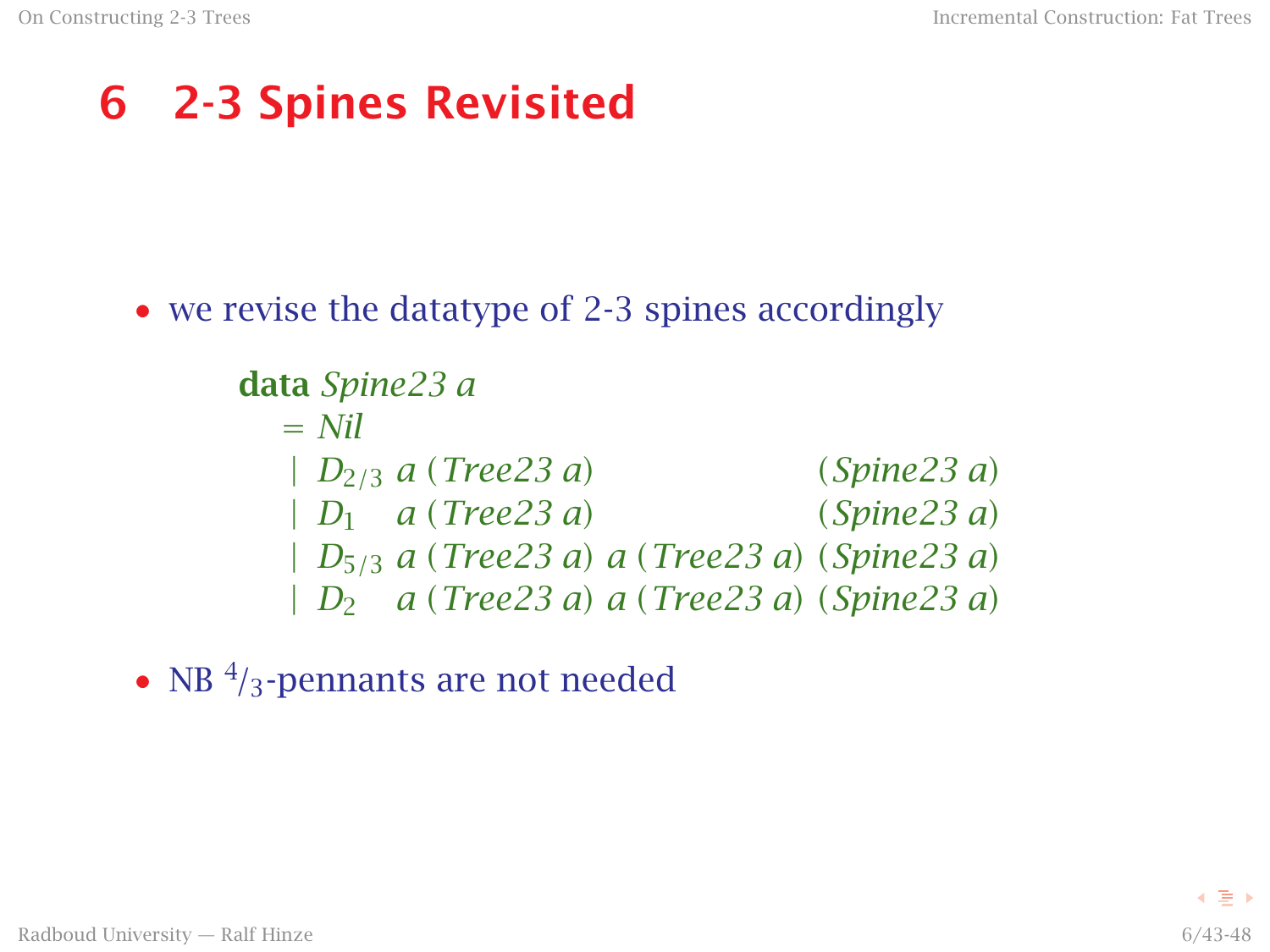### 6 Conversion

- *goal:* eliminate the digit 3
- convert a ternary number whose digits are drawn from  $\{1, 2, 3\}$  to a ternary number with digits in  $\{2/3, 1, 5/3, 2\}$

*convert* :: *Spine234 a* → *Spine23 a convert Nil*  $=$  *Nil convert*  $(D_1 \ a \ u \ z) = D_1 \ a \ u \ (convert \ z)$ *convert*  $(D_2 \ a \ u \ b \ v \qquad z) = D_2 \ a \ u \ b \ v \ (convert \qquad z)$ *convert*  $(D_3 \ a \ u \ b \ v \ c \ w \ z) = D_1 \ a \ u \qquad (c_{2/3} \ b \ (N_2 \ v \ c \ w) \ z)$ 

• we basically apply the identity  $3 = 1 + \frac{2}{3} \times 3$ 

*c*2*/*<sup>3</sup> :: *a* → *Tree23 a* → *Spine234 a* → *Spine23 a*  $c_{2/3}$  *a t Nil* =  $D_{2/3}$  *a t Nil*  $c_{2/3}$  *a t*  $(D_1$  *b u*  $z) = D_{5/3}$  *a t b u* (*convert* z)  $c_{2/3}$  *a t* (*D*<sub>2</sub> *b u c v z*) = *D*<sub>2/3</sub> *a t* (*c*<sub>2/3</sub> *b* (*N*<sub>2</sub> *u c v*) *z*)  $c_{2/3}$  *a t* (*D*<sub>3</sub> *b u c v d w z*) = *D*<sub>5/3</sub> *a t b u* (*c*<sub>2/3</sub> *c* (*N*<sub>2</sub> *v d w*) *z*)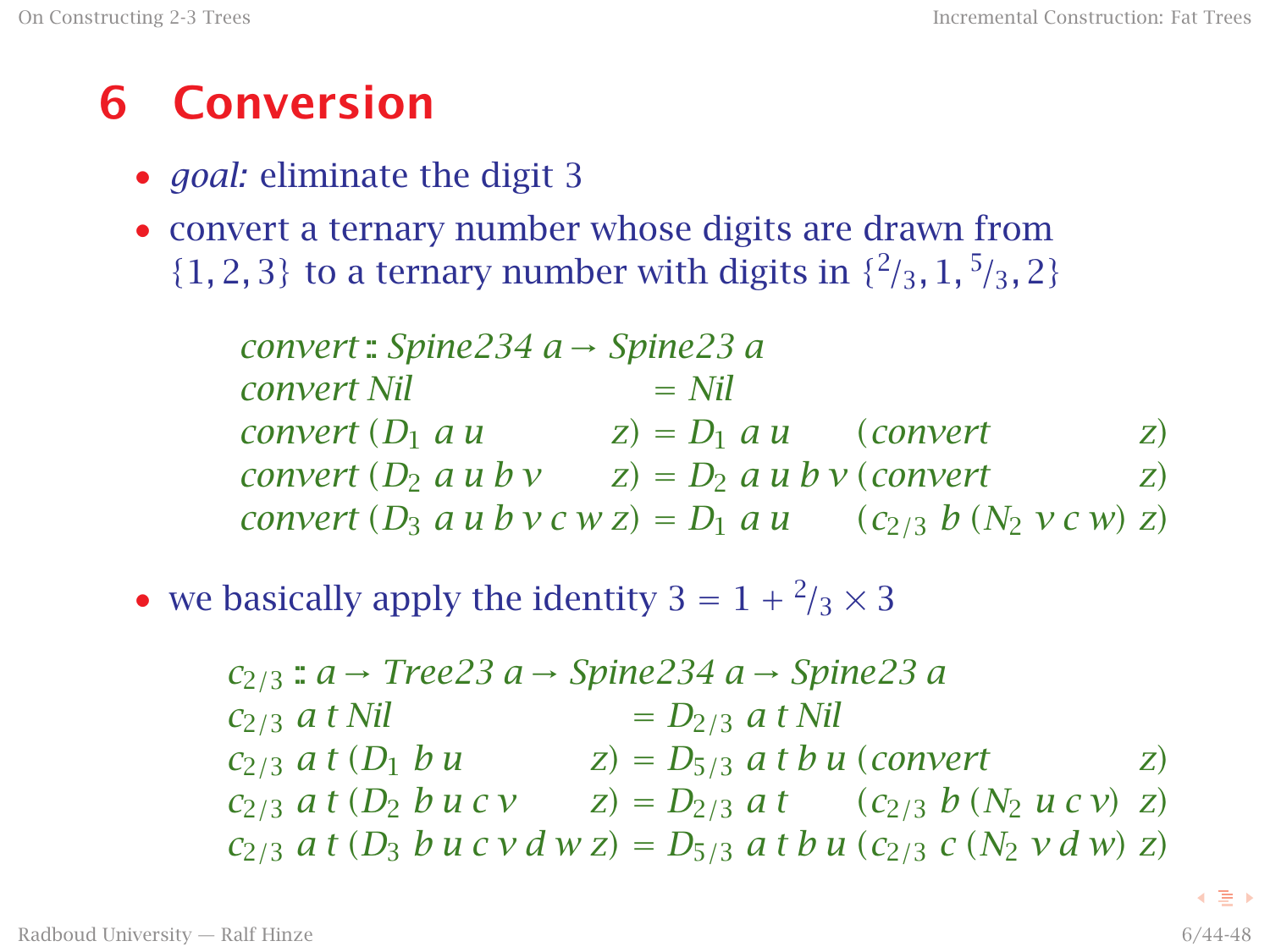# 6 Incremental Construction: Fat Trees

• we first build a 2-3-4 spine, then convert it to a 2-3 spine, which is then converted to a 2-3 tree

*incremental-fat*  $\colon [a] \rightarrow Tree23$  *a incremental-fat* = *from-spine*  $L \cdot$  *convert*  $\cdot$  *foldr* ( $\langle a \, z \rightarrow c_1 \, a \, L \, z \rangle$  Nil

• *from-spine* maps the digits *D*2*/*<sup>3</sup> and *D*<sup>1</sup> to 2-nodes, and the digits  $D_{5/3}$  and  $D_2$  to 3-nodes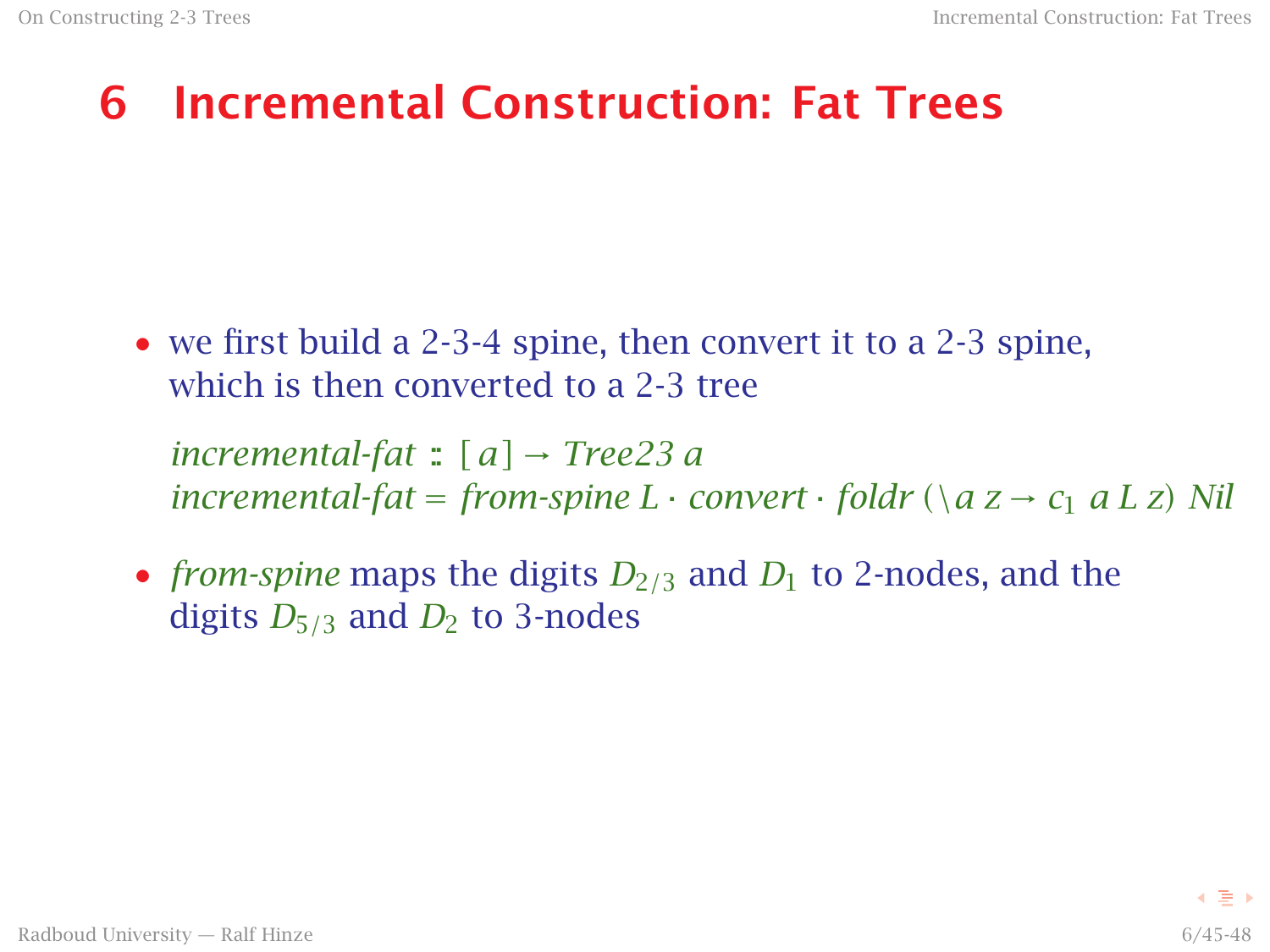#### 6 Example

• an example tree of size 12

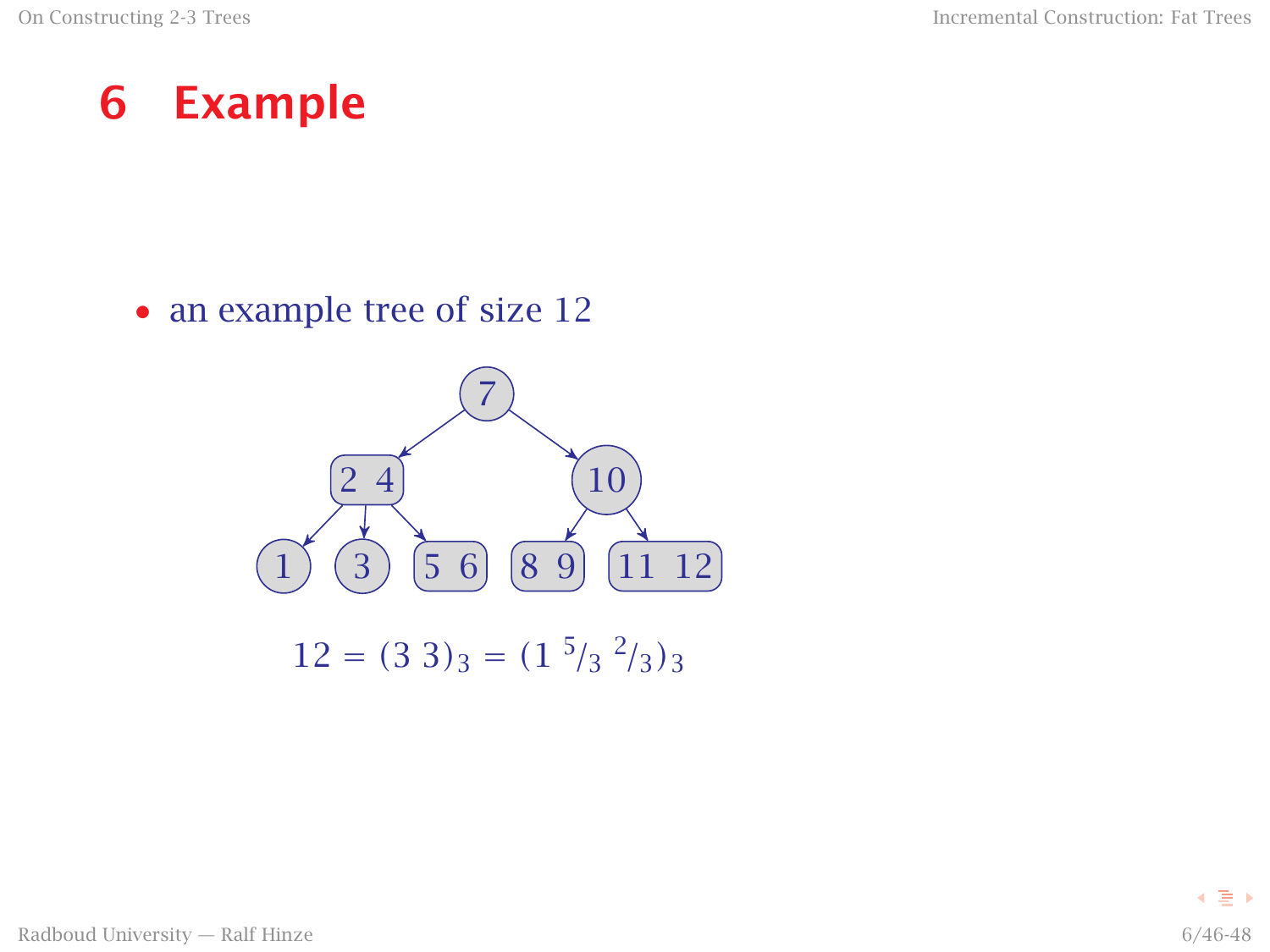- the  $\{2/3, 1, 5/3, 2\}$ -number system can be used to show that the generated trees are fat
- argument more complicated as number system is redundant
- for example,  $(1\,2)_3 = 7 = (2\,5/3)_3$ ; in general

 $(\alpha a b \beta)_3 = (\alpha (a-1) (b + \frac{1}{3})$  $\frac{1}{3}$ ) β)<sub>3</sub>

• corresponding tree rewrites do not change the number of 2-nodes, *unless* the digit  $\frac{4}{3}$  is involved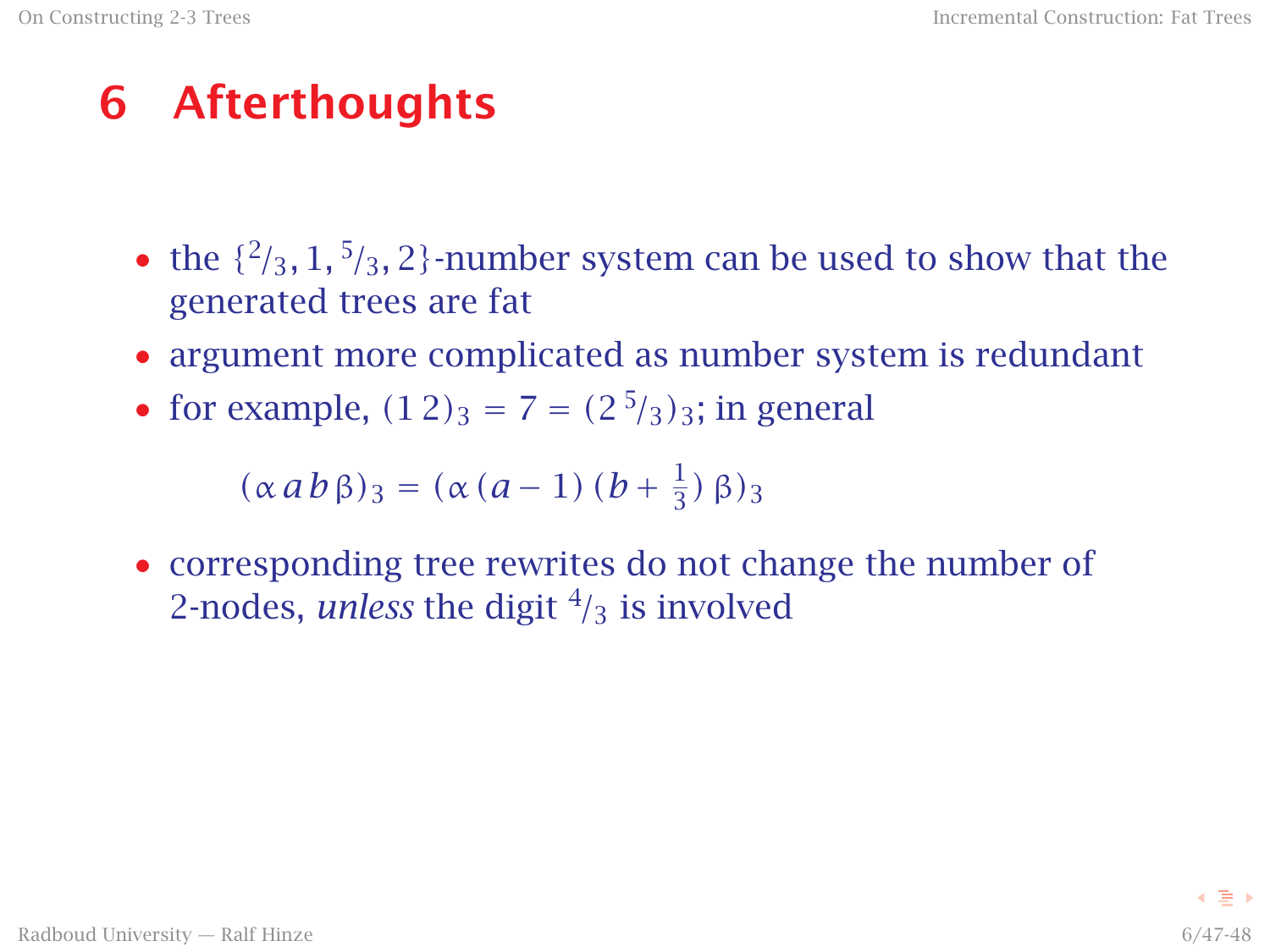- the  $\{2/3, 1, 5/3, 2\}$ -number system can be used to show that the generated trees are fat
- argument more complicated as number system is redundant
- for example,  $(1\,2)_3 = 7 = (2\,5/3)_3$ ; in general

 $(\alpha a b \beta)_3 = (\alpha (a-1) (b + \frac{1}{3})$  $\frac{1}{3}$ ) β)<sub>3</sub>

- corresponding tree rewrites do not change the number of 2-nodes, *unless* the digit  $\frac{4}{3}$  is involved
- first building a 2-3-4 spine and then turning it into a 2-3 spine is a roundabout way
- the intermediate step can be eliminated ...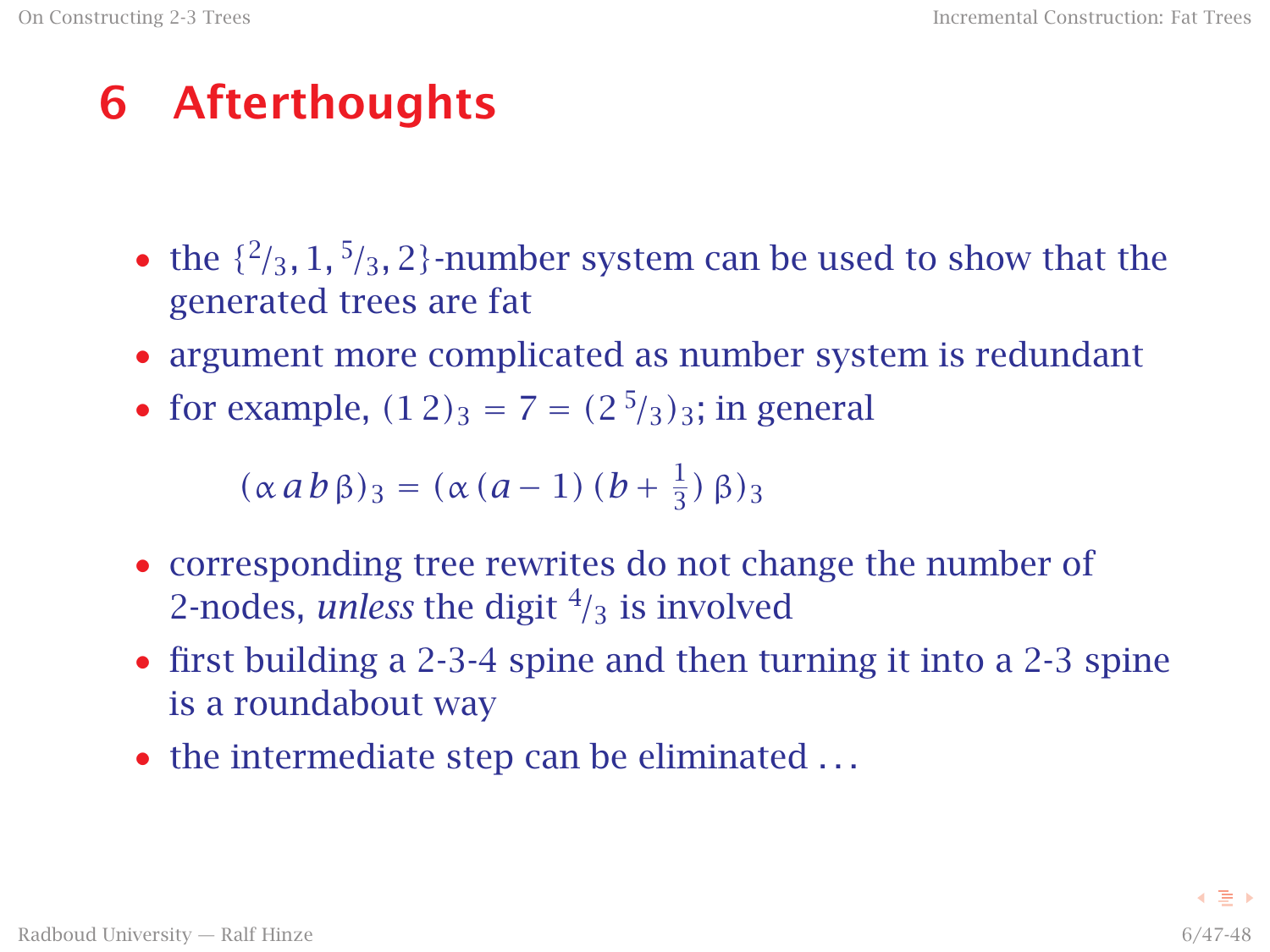### 7 Conclusion

- the bottom-up method produces the same trees as the incremental approach based on the *right-spine* view
- the top-down and the incremental approach are related by Horner's method for evaluating polynomials

 $1 \times 2^0 + 2 \times 2^1 + 2 \times 2^2 = 11 = 1 + 2 \times (2 + 2 \times (2 + 2 \times 0))$ 

• formula on the left dictates the shape of the left-spine view; formula on the right guides the top-down construction